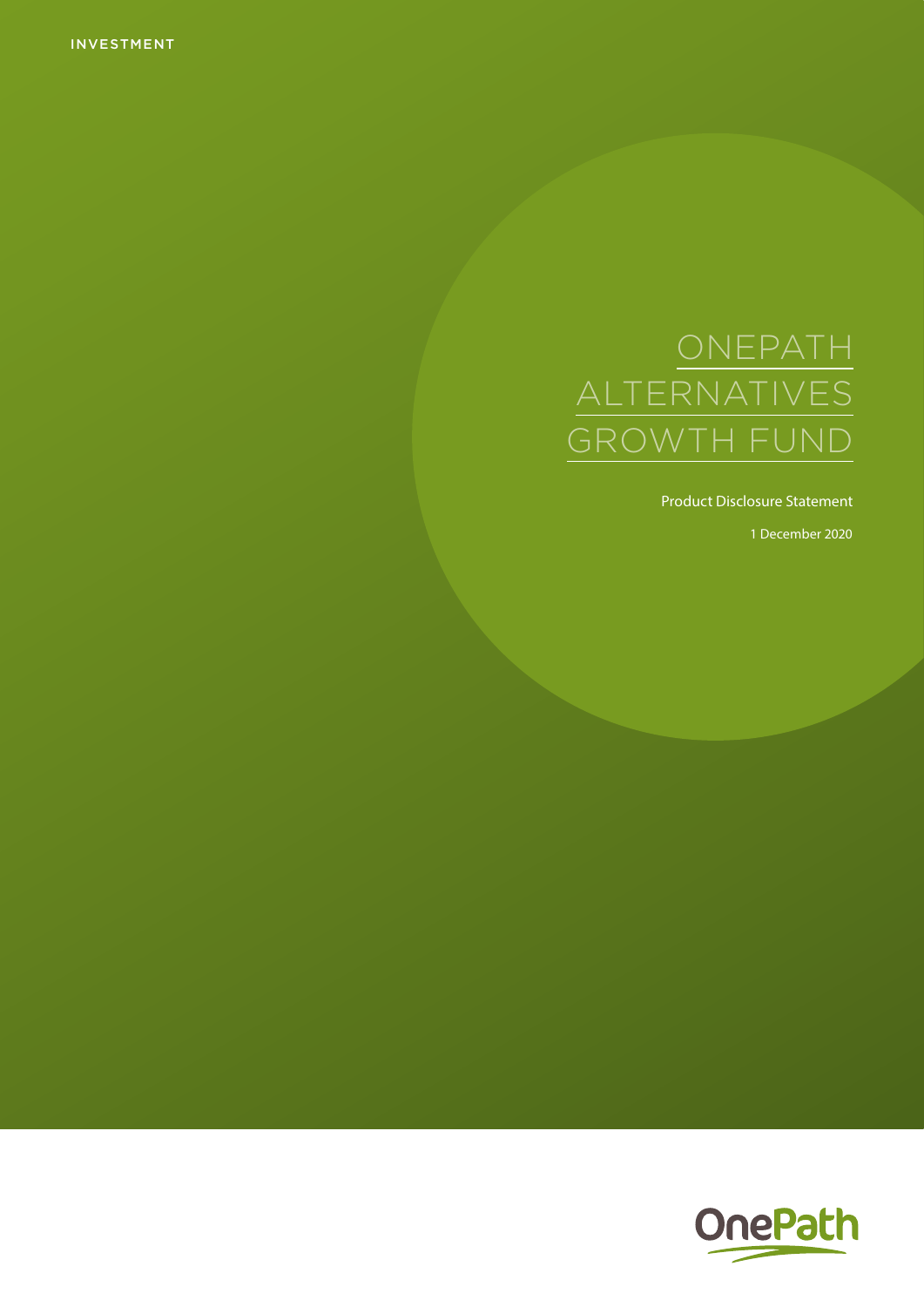### **Contents**

| 1. | About OnePath Funds Management Limited       | 1              |
|----|----------------------------------------------|----------------|
| 2. | Hedge Fund Disclosures                       | $\overline{2}$ |
|    | 2.1 Benchmarks and disclosure principles     | 3              |
|    | 2.2 Fulcrum Diversified Absolute Return Fund | 9              |
|    | 2.3 GMO Systematic Global Macro Trust        | 17             |
|    | 2.4 Man AHL Alpha (AUD)                      | 26             |
| 3. | How the Fund works                           | 27             |
| 4. | Benefits of investing in the Fund            | 28             |
| 5. | Risks to consider                            | 28             |
| 6. | How we invest your money                     | 30             |
| 7. | Fees and other costs                         | 32             |
| 8. | Tax Information                              | 37             |
| 9. | Keeping you informed                         | 38             |
|    | 10. Other information                        | 40             |

#### **IMPORTANT INFORMATION**

This Product Disclosure Statement (PDS) is issued by OnePath Funds Management Limited (ABN 21 003 002 800, AFSL 238342) and is a summary of significant information relating to the OnePath Alternatives Growth Fund (ARSN 121 982 796, APIR MMF1471AU) (Fund). You should read the PDS before making a decision about the Fund. You may request a copy of the PDS at any time by calling Customer Services (or the provider of your master trust or wrap service).

Information provided in this PDS is general information only and does not take into account your investment objectives, personal financial situation or needs. This PDS explains the main features of the OnePath Alternatives Growth Fund and should not be used as a substitute for financial advice. You should read the PDS carefully to assess whether the information is appropriate, having regard to your objectives, financial situation and needs, and speak to a financial adviser before making an investment decision. You should obtain financial advice tailored to your personal circumstances. The invitation to invest in the OnePath Alternatives Growth Fund is only available to persons receiving this PDS in Australia.

Updated information: Information in this PDS may be updated from time to time. If the change contains no materially adverse information, we will publish the updated information at [onepath.com.au/superandinvestments/product-updates.](http://onepath.com.au/superandinvestments/product-updates) Please ensure you have the most up-to-date information by visiting this website regularly. You may also request a copy of the PDS or any updated information free of charge at any time by calling Customer Services (or the provider of your master trust or wrap service).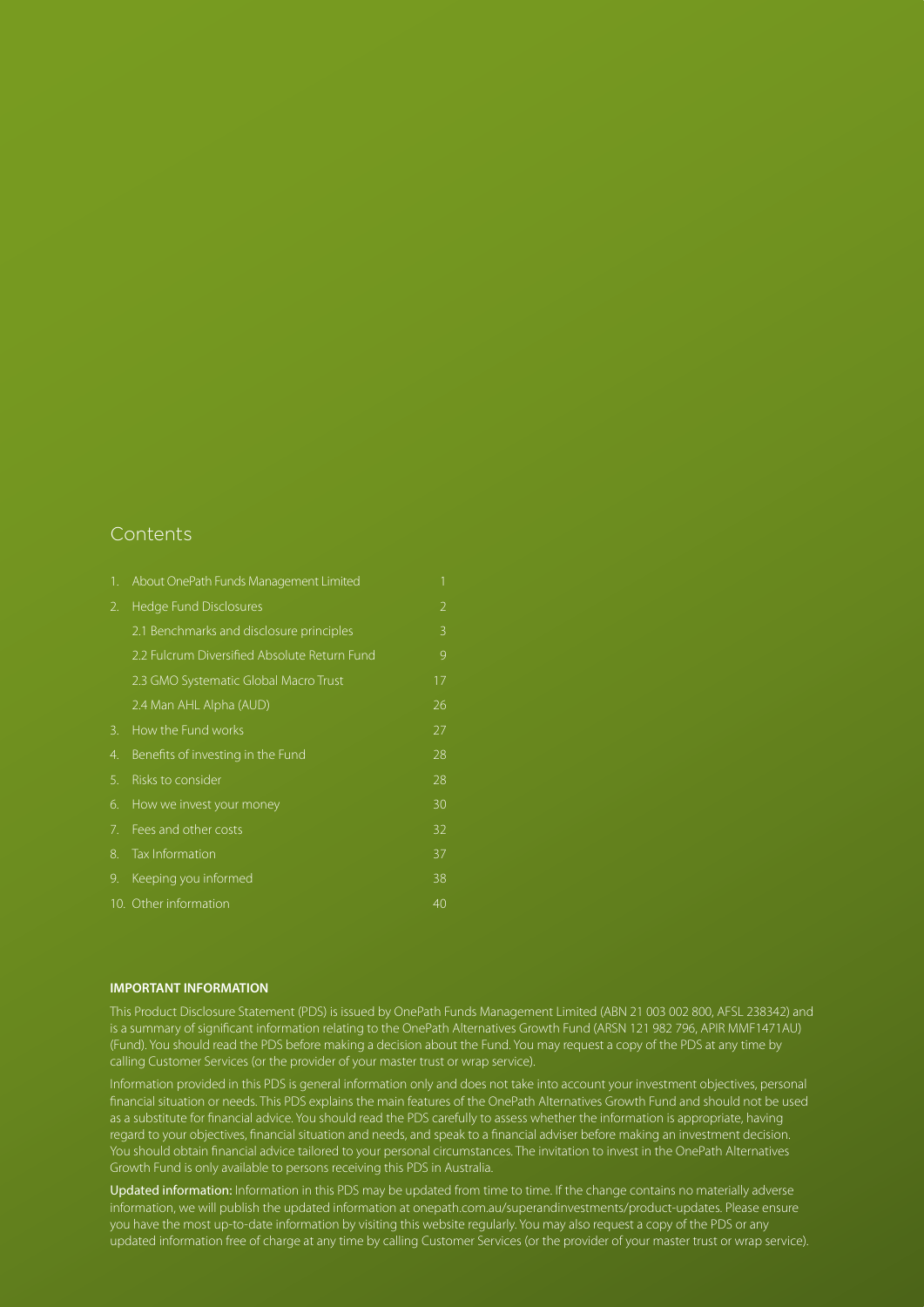<span id="page-2-0"></span>

# 1. ABOUT ONEPATH FUNDS MANAGEMENT LIMITED

OnePath Funds Management Limited (OnePath, we, us, our) is the responsible entity of the OnePath Alternatives Growth Fund (the Fund) and is the issuer of this PDS.

As responsible entity of the Fund, we are responsible for ensuring that the Fund operates in accordance with the Fund's constitution, the *Corporations Act 2001* (Corporations Act) and other relevant laws.

OnePath Funds Management is part of the IOOF group comprising IOOF Holdings Limited ABN 49 100 103 722 and its related bodies corporate (IOOF Group). Neither the issuer, nor any other related or associated company, guarantee the repayment of capital, the performance of, or any rate of return of the investment. The investment is subject to investment risks and other risks. This could involve delays in the repayment of principal and loss of income or principal invested.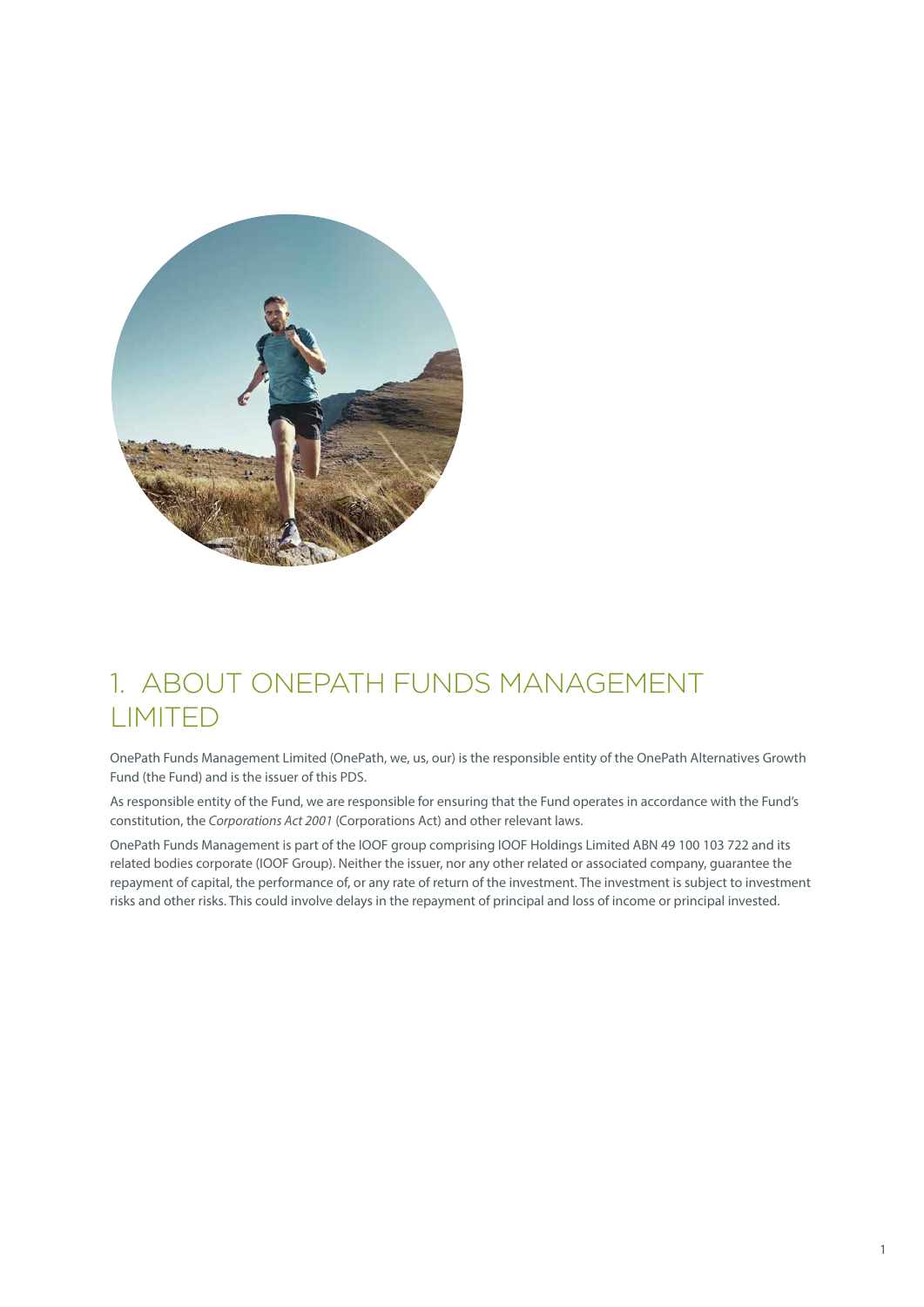# <span id="page-3-0"></span>2. HEDGE FUND DISCLOSURES

# RG240

The Australian Securities and Investments Commission (ASIC) requires responsible entities of hedge funds and funds which invest into hedge funds to provide enhanced disclosure, as set out in ASIC's *Regulatory Guide 240 Hedge funds: Improving disclosure (RG240).*

The purpose of RG240 is to help investors understand and assess hedge funds so that they can make more informed investment decisions. The information that must be disclosed includes:

- **•** Benchmarks, which address fund valuation and reporting
- **•** Disclosure Principles, which address the key features of a fund such as investment strategy and fund structure.

This PDS addresses the disclosure requirements of RG240 in relation to the Fund.

# The Fund and Underlying Funds

Information in this section only applies to the Fund and the underlying funds in which the Fund may invest (referred to as 'Underlying Funds' in this PDS) listed below:

- **•** Fulcrum Diversified Absolute Return Fund ARSN 601 830 353
- **•** GMO Systematic Global Macro Trust ARSN 090 799 385
- **•** Man AHL Alpha (AUD) ARSN 138 643 768
- **•** Bentham Syndicated Loan Fund ARSN 110 077 159 (this is not a hedge fund) and hence no further information is provided in this section.

## Investment risks

Hedge funds can pose more complex risks for investors than traditional managed investment schemes due to their diverse investment strategies, use of leverage and complex offshore structures.

Before you make an investment decision it is important to identify your investment objectives and the level of risk you are prepared to accept.

Investments in this Fund and Underlying Funds have specific risks which you should consider before making an investment decision. These risks are described or referenced in the relevant sections of this PDS.

### More information

- **•** RG240 Go to [asic.gov.au](http://asic.gov.au)
- **•** Underlying Funds Go to the websites noted in the relevant fund sections of this PDS.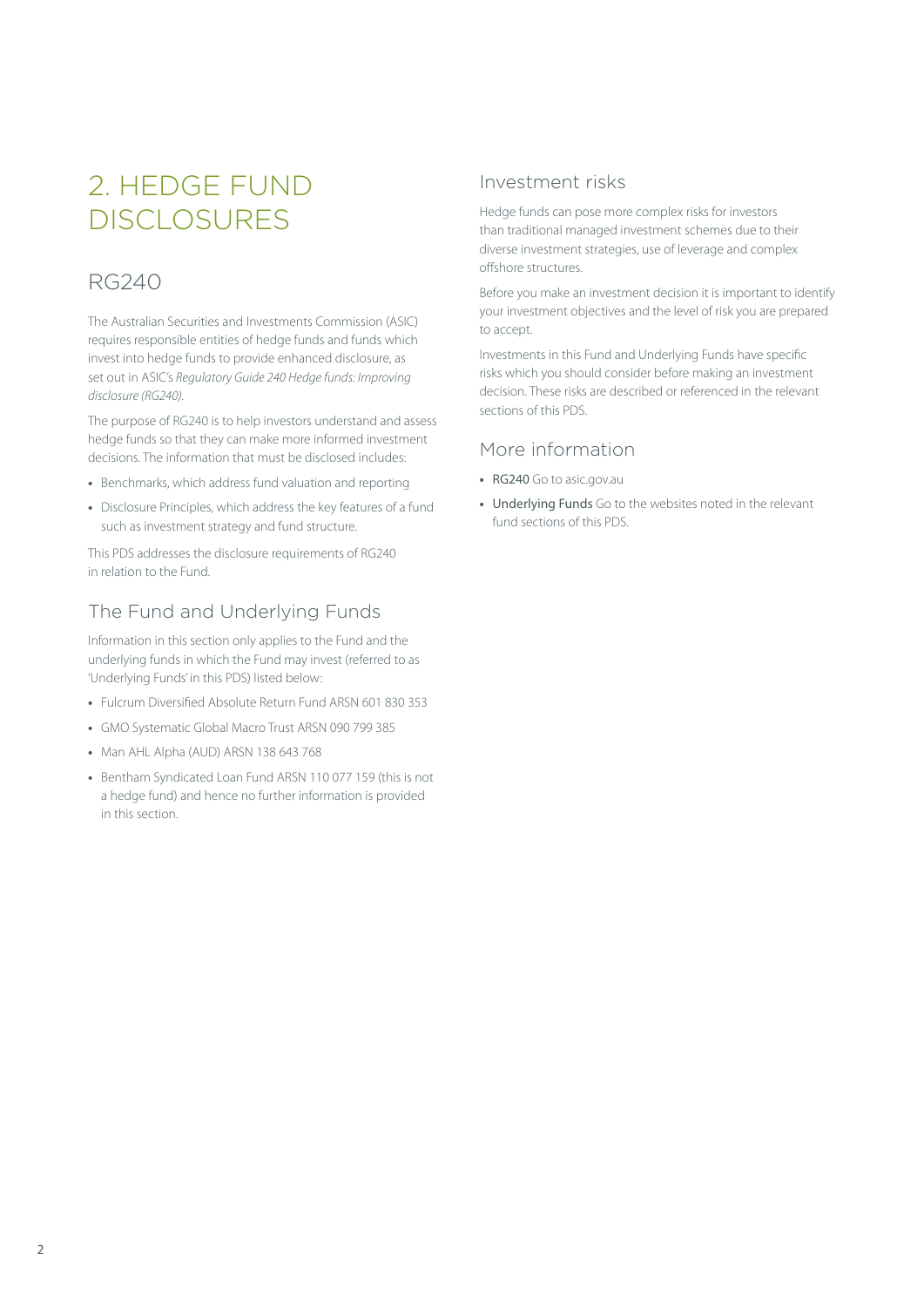# <span id="page-4-0"></span>2.1 BENCHMARKS AND DISCLOSURE PRINCIPLES

Table 1 summarises the type of information about hedge funds that must be provided to investors under RG240.

Information about the Benchmarks and Disclosure Principles specific to each of Underlying Funds noted above are provided in sections 2.2 to 2.4.

#### **Table 1**

| <b>Benchmark</b>                                | What information must be provided?                                                                                                                                                                                                                                                                                                                                           |
|-------------------------------------------------|------------------------------------------------------------------------------------------------------------------------------------------------------------------------------------------------------------------------------------------------------------------------------------------------------------------------------------------------------------------------------|
| 1. Valuation of assets                          | This benchmark addresses whether valuations of the hedge fund's non-exchange traded assets are provided<br>by an independent administrator or an independent valuation service provider.                                                                                                                                                                                     |
| 2. Periodic reporting                           | This benchmark addresses whether the responsible entity of the hedge fund will provide periodic disclosure<br>of certain key information on an annual and monthly basis.                                                                                                                                                                                                     |
| <b>Disclosure Principle</b>                     | What information must be provided?                                                                                                                                                                                                                                                                                                                                           |
| 1. Investment strategy                          | Details of the investment strategy for the hedge fund, including the type of strategy, how it works in practice<br>and how risks are managed.                                                                                                                                                                                                                                |
| 2. Investment manager                           | Information about the people responsible for managing the hedge fund's investments, such as their<br>qualifications and relevant commercial experience and the proportion of their time devoted to the hedge<br>fund, and the relevant arrangement between the responsible entity and the investment manager, if any.                                                        |
| 3. Fund structure                               | An explanation of the investment structures involved, the relationships between entities in the structure,<br>fees and other costs payable to the responsible entity and the investment manager, the jurisdictions<br>involved (if these involve parties offshore), the due diligence performed on underlying funds and related<br>party relationships within the structure. |
| 4. Valuation, location and custody<br>of assets | Disclosure of the types of assets held, where they are located, how they are valued and the custodial<br>arrangements.                                                                                                                                                                                                                                                       |
| 5. Liquidity                                    | Disclosure of the hedge fund's ability to realise its assets in a timely manner and the risks of illiquid classes<br>of assets.                                                                                                                                                                                                                                              |
| 6. Leverage                                     | Disclosure of the maximum anticipated level of leverage of the hedge fund (including leverage embedded<br>in the assets of the hedge fund).                                                                                                                                                                                                                                  |
| 7. Derivatives                                  | Disclosure of the purpose and types of derivatives used by the responsible entity or investment manager,<br>and associated risks.                                                                                                                                                                                                                                            |
| 8. Short-selling                                | How short-selling may be used as part of the investment strategy, and the associated risks and costs of<br>short-selling.                                                                                                                                                                                                                                                    |
| 9. Withdrawals                                  | Disclosure of the circumstances in which the responsible entity of the hedge fund allows withdrawals and<br>how this might change.                                                                                                                                                                                                                                           |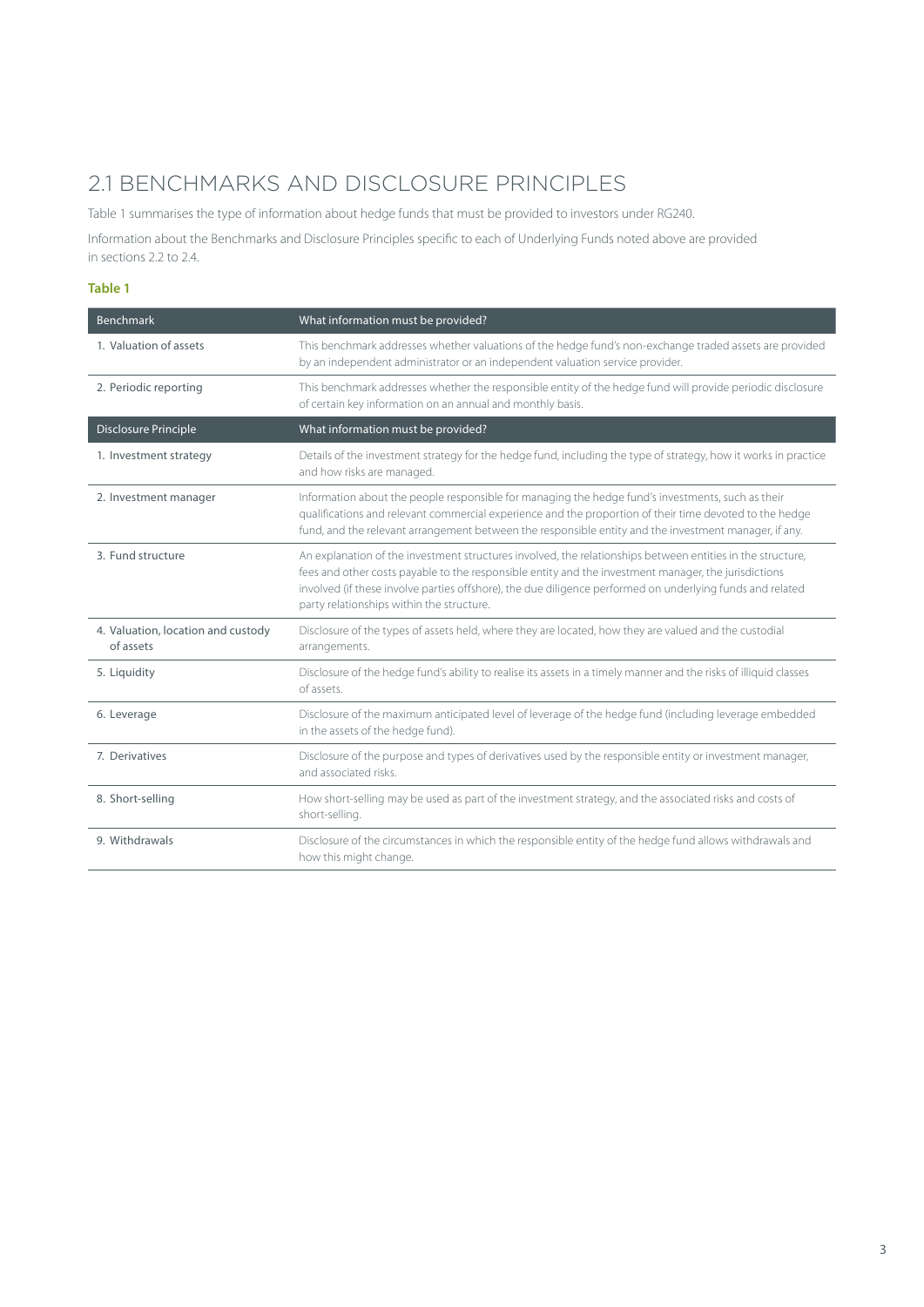# BENCHMARKS

- 1. [Valuation of assets](#page-5-0)
- 2. [Periodic reporting](#page-5-1)

## <span id="page-5-0"></span>1. Valuation of assets

This benchmark requires us to have and implement a policy that requires the valuation of the Fund's assets that are not exchange traded to be provided by an independent administrator or an independent valuation service provider.

This benchmark is not met by us. However, the only assets (excluding cash) of the Fund are units in the Underlying Funds, which are unlisted registered managed investment schemes.

We value the interests of the Fund in reliance on valuation information provided by the responsible entities of each Underlying Fund (each of which use independent administrators or valuers).

Each responsible entity and administrator of an Underlying Fund is independent of us. We have a policy on the use of independent fund administrators or valuation service providers by responsible entities of Underlying Funds. We limit the risk of any lack of independence and any related party conflicts in the valuation of non-exchange traded assets by monitoring the valuation of the Fund's assets.

Unit prices provided by the Underlying Funds are monitored by us. For example, we monitor movements in unit prices provided by the Underlying Funds by comparing those to an index benchmark and investigating when those unit prices are outside of tolerance thresholds set by us. For more information, refer to section 3.4 of this PDS.

The Underlying Funds in this section meet this benchmark.

## <span id="page-5-1"></span>2. Periodic reporting

This benchmark requires us to have and implement a policy to report on specific information on an annual or monthly basis.

#### **Annual reporting**

This benchmark is not fully met by us (as shown below). However, we will provide the following information at least annually, either in the annual report of the Fund, on our website under performance reporting, or in our periodic statements:

- **•** the actual allocation to the Underlying Fund held by the Fund
- **•** the maturity profile of the Fund's liabilities as at the end of the year
- **•** the annual investment returns over the last five-year period
- **•** changes to key service providers and any changes to their related party status.

Annual reports containing information relevant to the Fund can be obtained online at

[onepath.com.au/superandinvestments-forms-and-brochures](http://onepath.com.au/superandinvestments-forms-and-brochures) or by contacting Customer Services.

We do not provide annual reporting for the following as such information is not relevant for the Fund, and because the Fund is wholly invested in the Underlying Funds which generally provide such information, other than in respect of the GMO Systematic Global Macro Trust:

- **•** the liquidity profile of the Fund's assets as at the end of the year
- **•** the leverage ratio (if any) of the Fund at the end of the year
- **•** the derivatives counterparties engaged (including capital protection providers).

See information in this section about liquidity and leveraging in the Underlying Funds.

#### **Monthly reporting**

The following information is provided in the monthly Fund summaries available on our website:

- **•** the current total net asset value of the Fund and the withdrawal value of a unit in the Fund as at the date the net asset value was calculated in accordance with the method described in section 3.4 of the PDS
- **•** the key service providers, if they have changed since the last report given to investors, including any change in their related party status
- **•** for each of the following matters since the last report on those matters
	- the net return on the Fund's assets after fees, costs and taxes
	- any material change in the Fund's risk profiles
	- any material change in the Fund's strategies
	- any change in the individuals playing a key role in investment decisions for the Fund.

An investment returns booklet showing the Fund's net returns is available at [onepath.com.au](http://onepath.com.au)

The Underlying Funds of the Fund meet this benchmark.

To obtain reports for the Underlying Funds, contact the Underlying Funds directly (refer to the relevant Underlying Fund website for contact details). We can also provide this information free of charge, on request.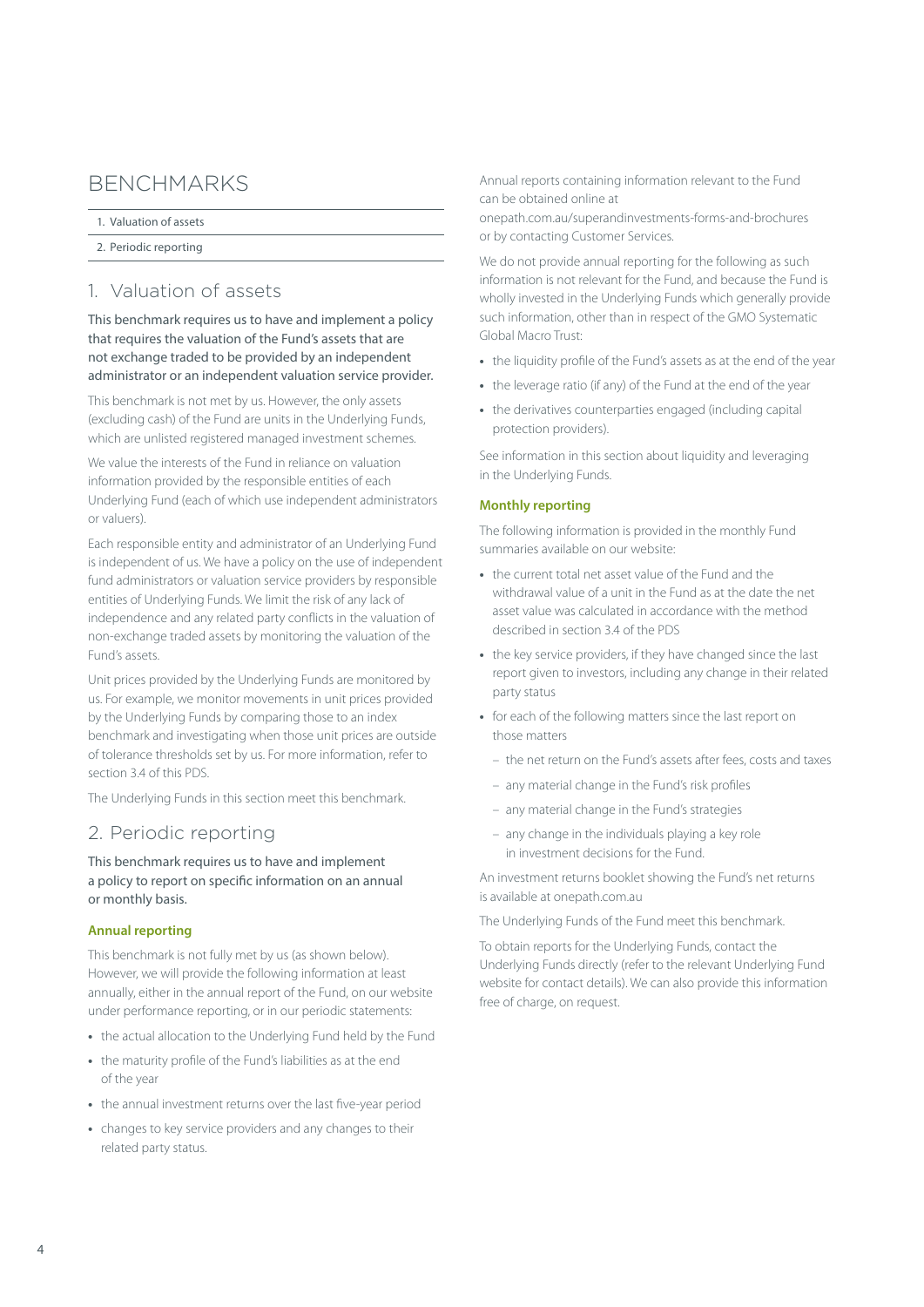# DISCLOSURE PRINCIPLES

| 1. Investment strategy                       |  |  |
|----------------------------------------------|--|--|
| 2. Investment manager                        |  |  |
| 3. Fund structure                            |  |  |
| 4. Valuation, location and custody of assets |  |  |
| 5. Liquidity                                 |  |  |
| 6. Leverage                                  |  |  |
| 7. Derivatives                               |  |  |
| 8. Short-selling                             |  |  |
| 9. Withdrawals                               |  |  |

### <span id="page-6-0"></span>1. Investment strategy

Investment strategy describes how a Fund aims to achieve its investment objective. The Fund described in this PDS aims to achieve its investment objectives by investing wholly underlying registered managed investment schemes which themselves are hedge funds (other than the Bentham Syndicated Loan Fund). The Underlying Funds may hold direct assets or in turn may invest into other funds.

Each Underlying Fund (Fulcrum Diversified Absolute Return Fund, GMO Systematic Global Macro Trust and Man AHL Alpha (AUD)) is considered by OnePath Funds Management to help achieve its investment strategy.

The criteria for selecting underlying fund managers and the due diligence process adopted in the selection of investment managers and underlying funds, is set out in '3. Fund structure' of the Disclosure Principles section.

#### **Key dependencies and assumptions**

There are key dependencies and assumptions underpinning the Fund's ability to produce investment returns via the strategy.

We consider the key dependencies or assumptions underpinning the Fund's ability to produce investments returns via the strategy to include:

- a) legislators and regulators continuing to consider regulatory reforms and other measures to stabilise markets and encourage growth in global financial markets
- b) the asset allocation process underpinning the Fund's investments remaining robust and accurate
- c) the relevant Underlying Fund's responsible entity achieving its strategy and our risk management system appropriately identifying and managing any risk of underperformance to minimise potential losses
- d) our due diligence process and input from our preferred external research consultant identifying appropriate underlying investments and the ongoing monitoring of these investments.

#### **Risk management**

The OnePath Funds Management Board has adopted a Risk Management Strategy (RMS) which includes, but is not limited to, risks associated with investments. The Fund and each referable Underlying Fund is monitored and assessed on an ongoing basis as part of OnePath Funds Management's RMS.

For internal funds managed under mandate, asset exposures are constantly monitored to ensure they remain within permitted investment parameters and their trading and investment activities remain within assigned limits. Where such limits are exceeded, the OnePath Funds Management Board is alerted to such occurrences which are then dealt with in accordance with internally documented policies.

For the external managed investment schemes that OnePath Funds Management invests into, they are reliant on the external manager to ensure compliance with their investment guidelines and to notify the Chief Investment Office (CIO) of situations where there have been breaches and the steps taken to rectify them.

The annual investment manager attestation survey sent out to all managers and/or the responsible entities of the funds they manage, requests confirmation that they have been compliant with their investment guidelines, and where there have been material breaches, the CIO has been notified of such breaches and the steps taken to rectify the breaches.

The RMS is reviewed on an annual basis or whenever there is a material change in the OnePath Funds Management business, and a review of the risks set out in the RMS is conducted at least annually.

For information about the risk management strategies of the Underlying Funds, see sections 2.2 to 2.4 and refer to the relevant Underlying Fund's PDS.

#### **Diversification guidelines and limits**

The Fund is either wholly or substantially invested in the Underlying Funds. The OnePath Alternatives Growth Fund, being a multi-manager fund, maintains relevant diversification guidelines which provide allowable ranges of exposure to sub-strategies such as global macro, managed futures, multi-strategy and alternative credit.

#### **Changes to investment strategy**

The investment objective, investment strategy, asset allocation and other information in this section may change at any time.

Any changes will be considered in light of the potential negative or positive impact on investors. We will notify investors in the Fund as soon as practicable after any changes have been implemented. Notification will be through regular investor communications and/or as an update on our website.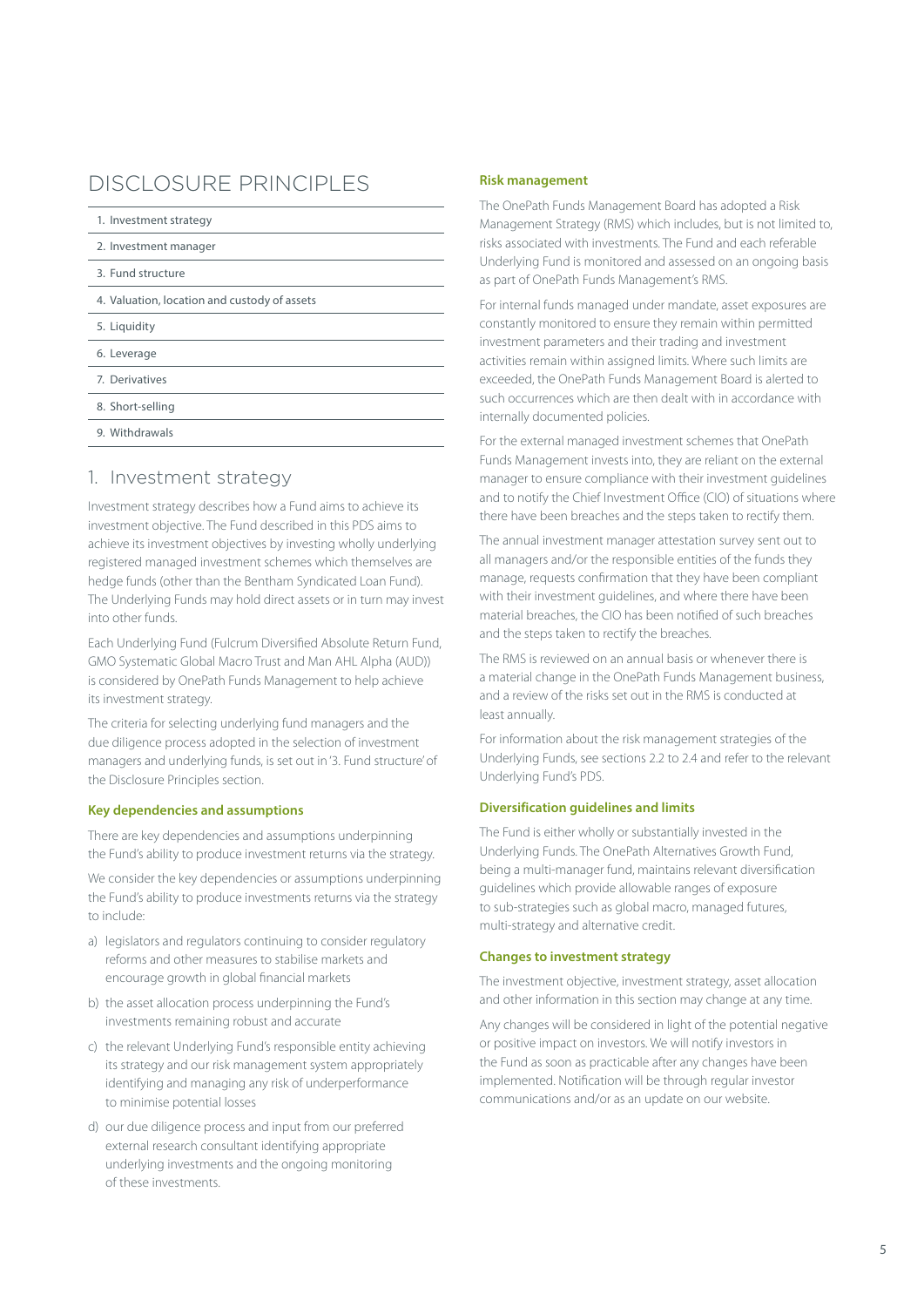# <span id="page-7-0"></span>2. Investment manager

We (OnePath Funds Management) act as investment manager of the Fund. The implementation of investment strategies for the Fund is a core capability of OnePath Funds Management and does not rely on the involvement of any particular individual.

For the Underlying Funds, our CIO continuously researches, assesses and monitors the Underlying Funds with input from our preferred external research consultants. We may add, remove or reduce allocations to any Underlying Fund at any time.

See sections 2.2 to 2.4 for information about the investment managers of the Underlying Funds.

# <span id="page-7-1"></span>3. Fund structure

The Fund is a unit trust (an Australian registered managed investment scheme) which invests into one or more externally managed Australian registered managed investment schemes. Each of us and the responsible entities of the Underlying Funds are registered Australian companies.

The diagram below shows the investment structure applicable to the Fund.

#### **Underlying fund selection and monitoring**

As responsible entity for the Fund, we have formal agreements in place with the responsible entities of the Underlying Funds. These agreements cover their obligations and service level requirements, including unit pricing, distribution details, tax information and regular reporting.

Prior to an underlying fund being selected, an agreement is formalised in compliance with our stringent policies that cover and manage any related party and/or potential conflicts of interest matters.

We ensure the responsible entities comply with the terms of their respective agreements by regularly monitoring their performance in accordance with the reporting obligations set out in the agreements.

Before a fund is selected as an underlying fund, we undertake a due diligence process to ensure the responsible entity and/or investment manager meets our investment selection criteria, which includes:

- **•** consideration of external research ratings, including OnePath Funds Management's primary investment consultants
- **•** the views of our internal investment research teams

#### **Investment structure applicable to the Fund**

- **•** the experience and stability of the investment team managing the underlying fund's assets
- **•** the strength of the funds management organisation behind a particular fund
- **•** the investment philosophy and investment process followed by the investment managers
- **•** the risks inherent in the underlying fund's investment strategy and the underlying fund's suitability to our client base
- **•** adequacy of portfolio diversification
- **•** a competitive fee structure aligned with investors' interests
- **•** liquidity of the underlying fund and its underlying investments
- **•** short-term and long-term performance relative to investment objectives and peers
- **•** funds under management in the underlying fund and any capacity issues or constraints.

Our selection criteria also addresses the service providers used by an underlying fund. Consideration of such service providers is limited to the extent that it considers whether those service providers are reputable and independent from the underlying funds. We do not otherwise apply a due diligence process to those service providers.

#### **Payments and performance fees**

We may receive payments from responsible entities of underlying externally managed wholesale hedge funds and related parties. Please refer to page 36 for more information.

Performances fees are applicable to some or all of the Underlying Funds. Please refer to page 34 for more information.

#### **Indirect costs**

Indirect costs for the Fund include the 'Management costs' in each Underlying Fund's PDS. These costs may include performance fees charged by an Underlying Fund.

The table overleaf shows the indirect costs (for the year ended 30 June 2020) for each of the Underlying Funds described in this PDS. These costs represent a percentage of the amount invested by the Fund in the relevant Underlying Fund and may vary in the future.

More detailed information about indirect costs is provided in section 7.1 and in the product updates available online at [onepath.com.au/superandinvestments/product-updates](http://onepath.com.au/superandinvestments/product-updates)

These indirect costs are not an additional cost to you.

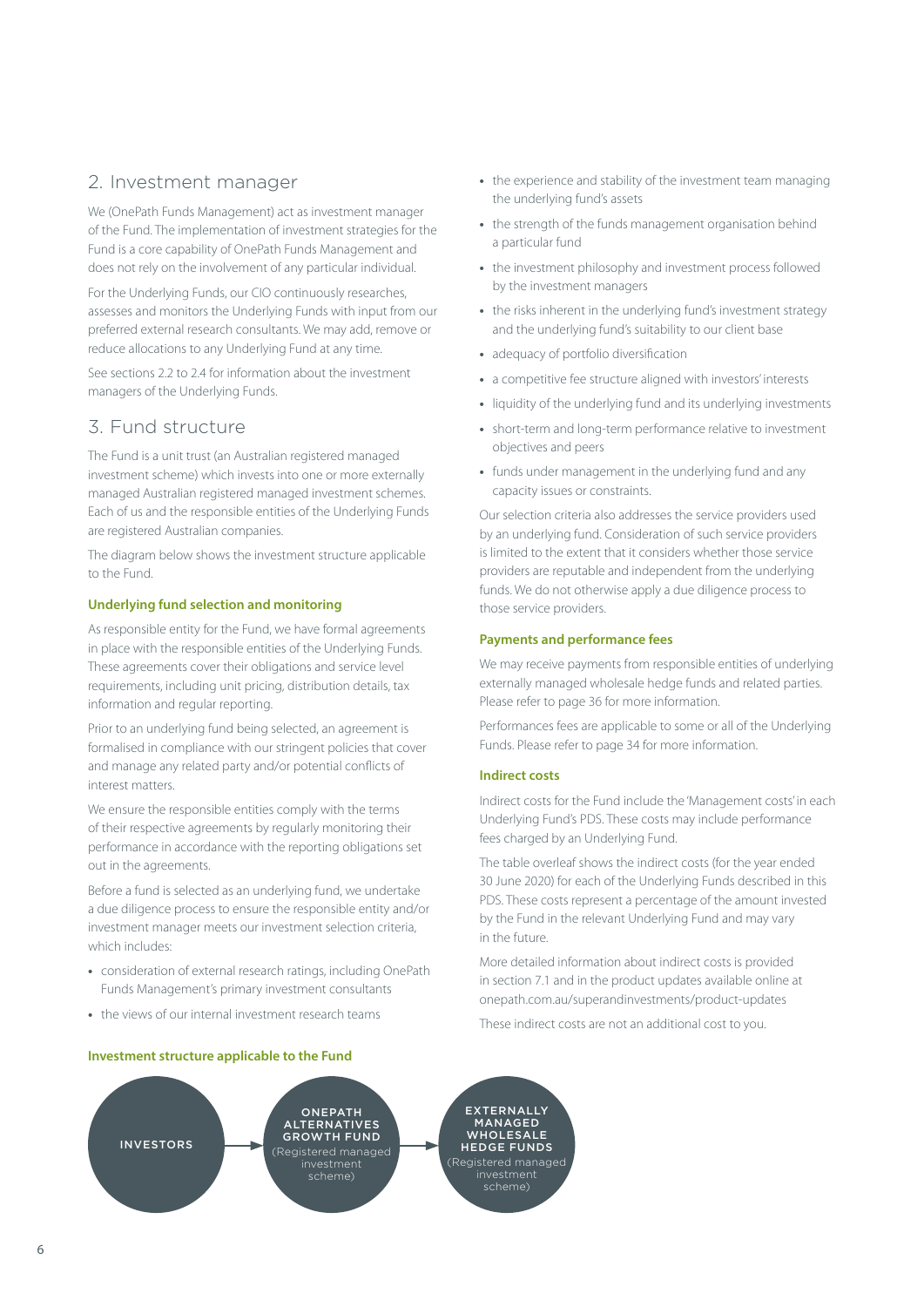#### **Indirect costs (for the year ended 30 June 2020)**

#### **Table 2**

| Fund                           | <b>Underlying Fund</b>                             | Indirect cost<br>(%) |
|--------------------------------|----------------------------------------------------|----------------------|
| OnePath<br><b>Alternatives</b> | <b>Fulcrum Diversified Absolute</b><br>Return Fund | 0.12                 |
| Growth Fund<br>(see below)     | <b>GMO Systematic Global</b><br>Macro Trust        | 008                  |
|                                | Man AHL Alpha (AUD)                                | N 27                 |
|                                | Bentham Syndicated Loan Fund*                      |                      |

The OnePath Alternatives Growth Fund invests in four underlying investments – the Underlying Funds listed in the table above.

\* Bentham Syndicated Loan Fund is not a hedge fund.

The indirect costs charged for the OnePath Alternatives Growth Fund's underlying investments are calculated based on the Strategic Asset Allocation (SAA) benchmark to each of the four underlying investments for the year ended 30 June 2020. The current allocation to each of the underlying investments is set out in the monthly fund summaries available online at [onepath.com.au/superandinvestments/performance](http://onepath.com.au/superandinvestments/performance)

#### **Service providers**

We act as the administrator for the Fund. From time to time we engage external service providers in respect of the Fund. Key service providers are:

- **•** Auditor KPMG is the auditor for the Fund
- **•** Manager selection where appropriate, we use external research houses (e.g. Mercer and Willis Towers Watson) for input to manager selection.

#### **Monitoring of service providers**

We have a compliance plan in place to ensure that the appointment of service providers such as auditors is responsibly conducted, and that their performance is appropriately monitored. The compliance plan is audited by KPMG. The audit report is lodged with ASIC annually.

Under the procedures for appointing and monitoring an outsource arrangement, appropriate due diligence investigations are conducted on a third party prior to their appointment.

Written contracts with the third party provider are reviewed and executed in accordance with the procedure for the execution of documents.

The performance of the third party service and outsource providers may be monitored through some or a combination of regular meetings, obtaining audit reports, obtaining compliance reports and service level reporting. Issues reported by outsource service providers are treated as incidents and managed in accordance with our Incident Management Process.

### 4. Valuation, location and custody of assets

As responsible entity of the Fund, we hold the assets of the Fund in the form of units in each Underlying Fund. Each of the Underlying Funds is a managed investment scheme registered in Australia. The assets of the Fund are held in Sydney by us in accordance with legal requirements.

For information about the valuation of assets and the calculation of unit prices of the Fund, refer to section 3 in this PDS.

For information about the Underlying Funds, including the types of investments and investment strategies, refer to sections 2.2–2.4

# <span id="page-8-0"></span>5. Liquidity

As part of our due diligence process, liquidity of the Underlying Funds is considered before selection. During normal market conditions, it has been determined that we can reasonably expect to liquidate 80% of the Fund's assets within 10 days. Therefore, the Fund meets the liquidity requirements under RG240 and are generally open for investor applications and withdrawals on each business day.

During abnormal or extreme market conditions the responsible entity of each Underlying Fund may decide to restrict withdrawals or switches, hence causing the Fund to become illiquid. Under these circumstances, we may suspend or restrict withdrawals from the Fund. We may also terminate the Fund, which could result in a delay in the repayment of capital to investors.

For information about liquidity for the Underlying Funds see sections 2.2 to 2.4. For information about the risks associated with liquidity, refer to section 5 in this PDS.

## <span id="page-8-1"></span>6. Leverage

Leverage is not part of the investment strategy for the Fund but may be used in certain circumstances as a short-term measure, for example where needed to allow for a large number of withdrawals to be processed at the same time.

Certain Underlying Funds may use leverage as part of their investment strategy. Although we do not specifically consider the types and level of leverage used by the Underlying Funds, these factors are taken into consideration as part of the overall risk assessment analysis carried out by us when selecting an underlying fund.

Information about the use of leverage by the Underlying Funds is provided in sections 2.2 to 2.4.

Refer to section 5 in this PDS for information about the risks associated with leverage.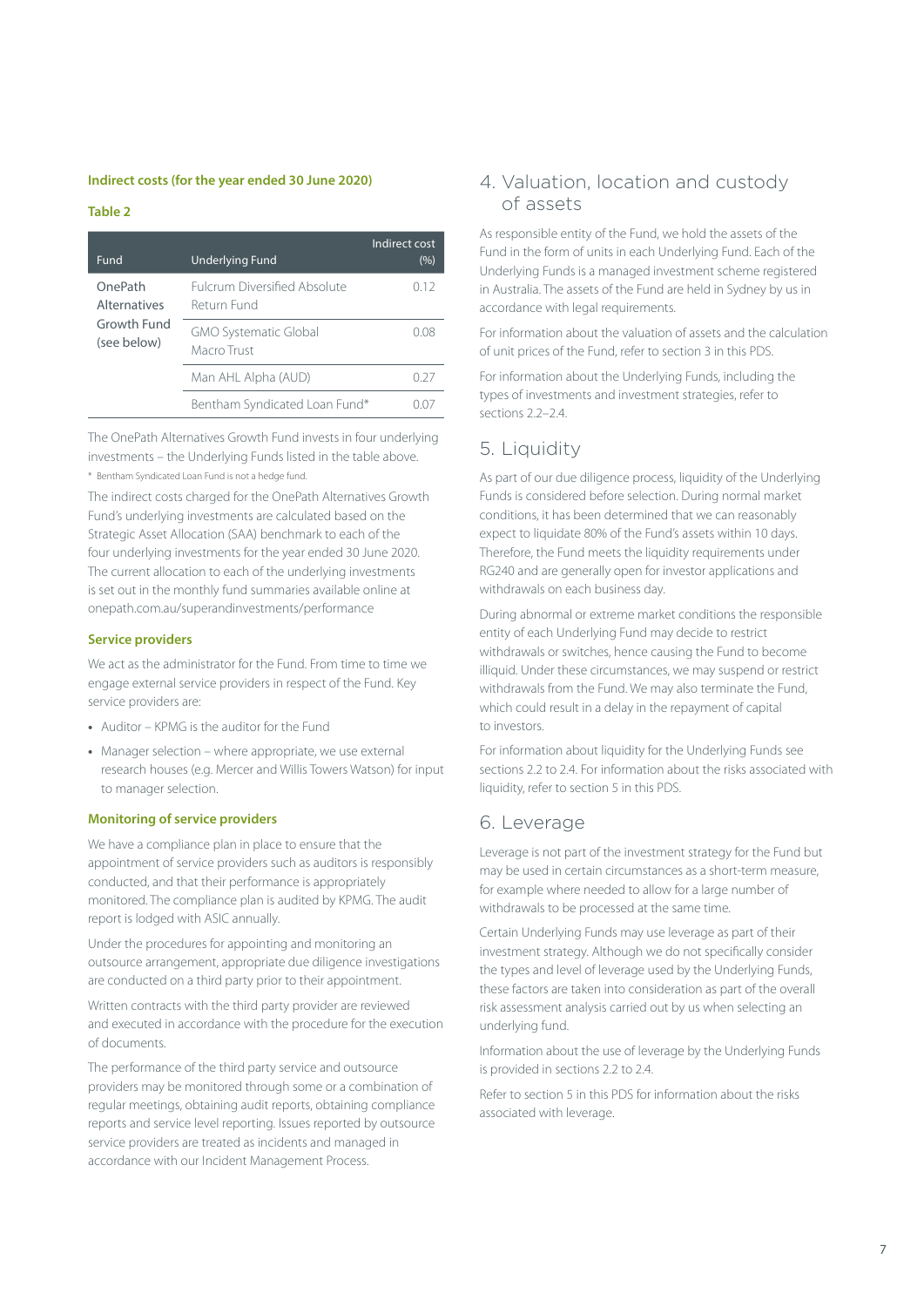# <span id="page-9-0"></span>7. Derivatives

Derivatives are not used by us in the Fund. However, certain Underlying Funds may use derivatives as part of their investment strategy. Although we do not specifically set limits on the types of derivatives used by the Underlying Funds and on the Fund's exposure to those instruments via an Underlying Fund, these factors are taken into consideration as part of the overall risk assessment analysis carried out by us when selecting an Underlying Fund.

Information about the use of derivatives by the Underlying Funds is provided in section 2.2 to 2.4. Refer to section 5 for information about the risks associated with derivatives.

# <span id="page-9-1"></span>8. Short-selling

Short-selling is not used by us in the Fund. However, certain Underlying Funds may use short-selling as part of their investment strategy. Although we do not specifically set limits on the level of short-selling permitted in each Underlying Fund, these factors are taken into consideration as part of the overall risk assessment analysis carried out by us when selecting an Underlying Fund.

Information about the use of short-selling by the Underlying Funds is provided in section 2.2 to 2.4. Refer to section 5 for information about the risks associated with short-selling.

## <span id="page-9-2"></span>9. Withdrawals

Requests to withdraw from the Fund may be made at any time, and can be made by contacting Customer Services or completing a 'Withdrawal Form'.

Under normal market conditions, withdrawals from the Fund will generally be able to be processed each Business Day. In the unlikely event that the Fund ceases to be liquid (that is, sufficient assets cannot reasonably be expected to be realised and converted into cash to satisfy a withdrawal request within the period specified in the Fund's constitution), different withdrawal procedures, as specified in the Corporations Act, will apply.

In exceptional circumstances, applications and withdrawals may be suspended. For example, if significant market volatility and/or significant internal or external events result in an inability to value an investment fund. This may affect the ability of investors to withdraw from the Fund.

If there are any material changes to withdrawal rights (e.g. restrictions on an investor's ability to withdrawal from the Fund), the changes will be considered in light of the potential negative or positive impact on investors. We will notify investors in the Fund as soon as practicable after any changes have been implemented. Notification will be made through regular investor communications and/or as updates on our website.

Information about withdrawals is provided in this PDS. Refer to section 5 for information about the risks associated with the liquidity of a fund.

# RISKS OF INVESTING

Risks of investing specific to the Fund and general risks associated with investing in hedge funds are described in section 5 of this PDS.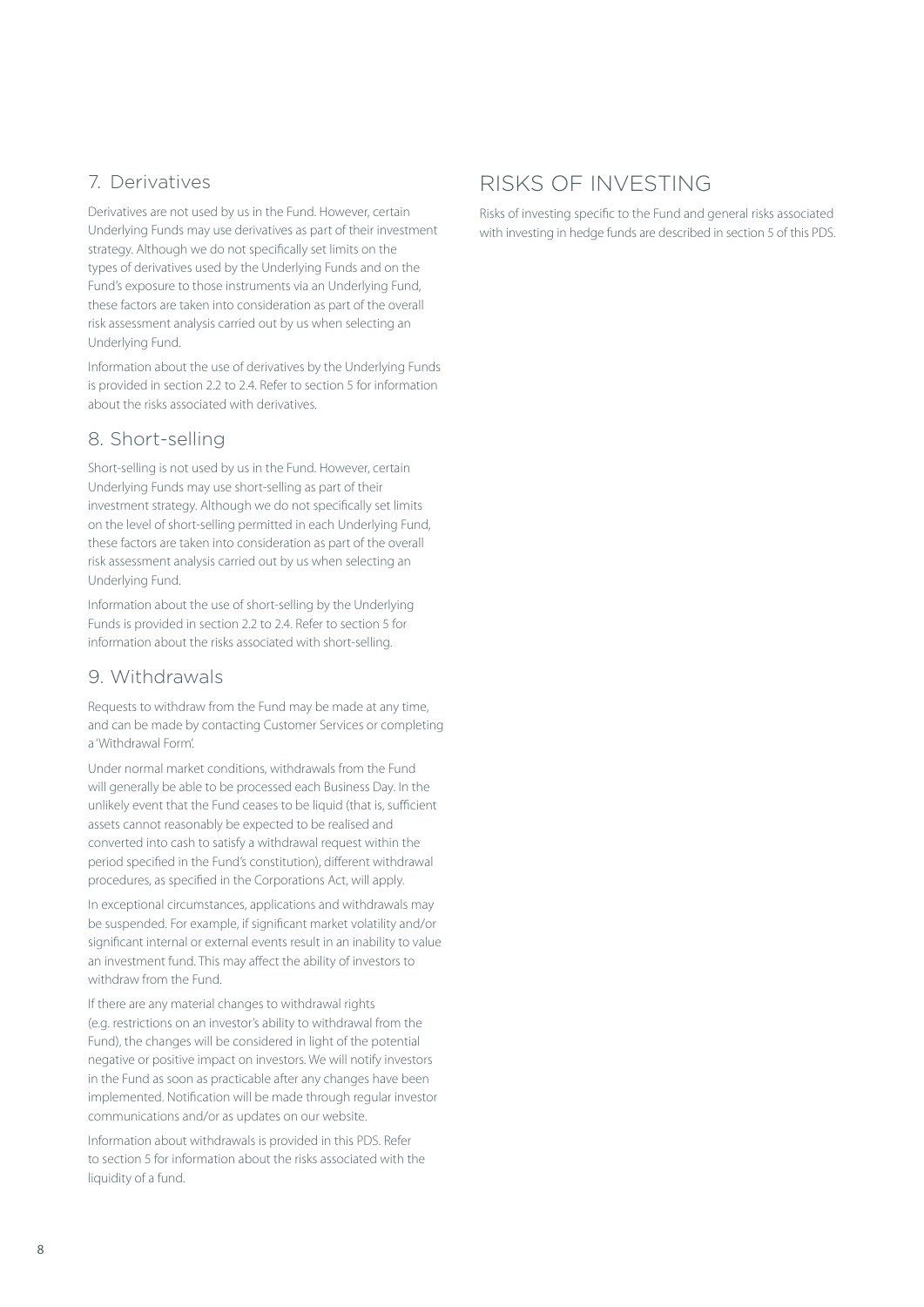# <span id="page-10-0"></span>2.2 FULCRUM DIVERSIFIED ABSOLUTE RETURN FUND

#### 1. [The Fulcrum Fund](#page-10-1)

- 2. [Benchmarks](#page-10-2)
- 3. [Disclosure Principles](#page-11-0)
- 4. [Risks of investing](#page-16-0)

# <span id="page-10-1"></span>1. The Fulcrum Fund

Fulcrum Diversified Absolute Return Fund ARSN 601 830 353 (referred to as 'the Fulcrum Fund' for the purposes of this section).

Investment in the Fulcrum Fund is offered by Equity Trustees Limited ABN 46 004 031 298 (EQT), a subsidiary of EQT Holdings Limited ABN 22 607 797 615, which is a public company listed on the Australian Securities Exchange (ASX: EQT).

#### **Responsible entity**

EQT is the responsible entity of the Fulcrum Fund. Its responsibilities and obligations as the Fulcrum Fund's responsible entity are governed by the Fulcrum Fund's constitution, the Corporations Act and general trust law.

#### **Fulcrum Fund website**

[eqt.com.au](http://eqt.com.au)

#### **PDS**

The Fulcrum Fund's PDS is available online at [eqt.com.au/~/](http://eqt.com.au/~/media/equitytrustees/files/instofunds/fulcrum/fulcrum-diversified-absolute-return-fund-pds.pdf) [media/equitytrustees/files/instofunds/fulcrum/fulcrum](http://eqt.com.au/~/media/equitytrustees/files/instofunds/fulcrum/fulcrum-diversified-absolute-return-fund-pds.pdf)[diversified-absolute-return-fund-pds.pdf.](http://eqt.com.au/~/media/equitytrustees/files/instofunds/fulcrum/fulcrum-diversified-absolute-return-fund-pds.pdf) You should refer to the PDS for full information about the Fulcrum Fund.

## <span id="page-10-2"></span>2. Benchmarks

| Valuation of assets |  |
|---------------------|--|
| Periodic reporting  |  |

#### **Valuation of assets**

This benchmark requires the responsible entity to have and implement a policy that requires the valuation of the Fulcrum Fund's assets that are not exchange traded to be provided by an independent administrator or an independent valuation service provider.

This benchmark has been met. Non exchange traded assets comprise over the counter (OTC) derivatives or collective investment schemes. Both are valued by independent parties.

#### **Periodic reporting**

This benchmark requires the responsible entity to have and implement a policy to report on specific information on an annual or monthly basis.

This benchmark has been met. EQT has and implements a policy to provide the following information to investors as soon as practicable after the relevant period end:

- **•** annual report, including financial statements and auditor's report
- **•** transaction reports confirming all additional investments, withdrawals, and payments (issued following transactions and on request)
- **•** distribution statements issued annually notifying the investors of the value of their investment income from investments and confirming the reinvestment or payment to the investor's bank account
- **•** reports issued by Fulcrum Asset Management LLP (the Fulcrum Fund Manager) annually and monthly, that provide information on the Fulcrum Fund including a review of market conditions and Fulcrum Fund performance
- **•** tax statements issued annually, providing investors with taxation information including a detailed summary of the components of any distributions.

EQT considers the frequency and content of the current reporting for the Fulcrum Fund adequate.

#### Annual reporting

EQT also has and implements a policy to report annually (via the Fulcrum Fund's annual report, which is available on the Fulcrum Fund website) on the following information as soon as practicable after the relevant period end:

- **•** the actual allocation to each asset type
- **•** the liquidity profile of the portfolio assets as at the end of the period
- **•** the maturity profile of the liabilities as at the end of the period
- **•** the leverage ratio (including leverage embedded in the assets of the Fulcrum Fund, other than listed equities and bonds) as at the end of the period
- **•** the derivative counterparties engaged (including capital protection providers)
- **•** the monthly or annual investment returns of the Fulcrum Fund over at least a five-year period (or, if the Fulcrum Fund has not been operating for five years, the returns since its inception)
- **•** the key service providers if they have changed since the latest report, including any change in their related party status.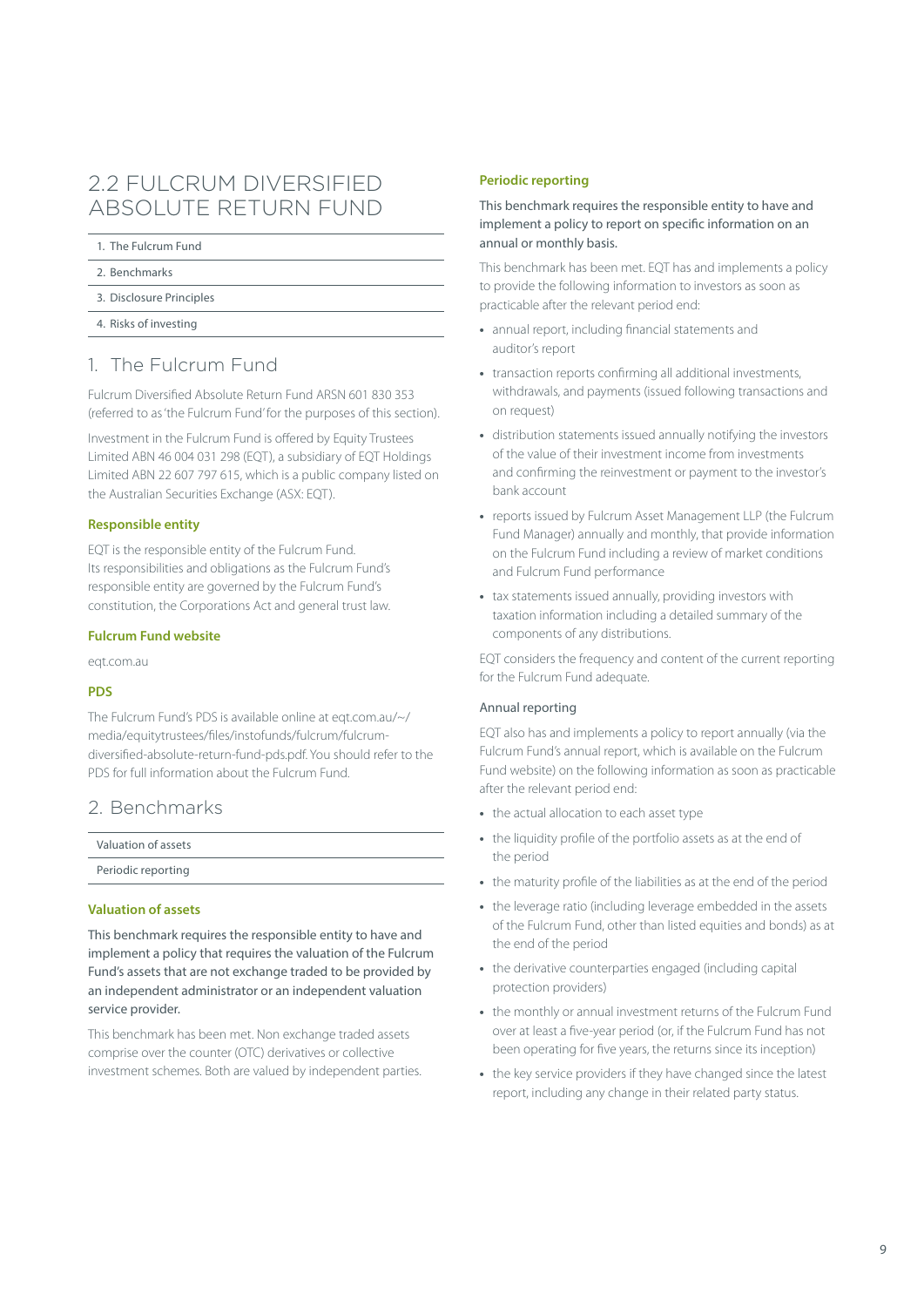#### Monthly reporting

The following information is available on the Fulcrum Fund website and is disclosed monthly:

- **•** the current total NAV of the Fulcrum Fund and the redemption value of a unit in each class of units as at the date the NAV was calculated
- **•** the key service providers if they have changed since the last report given to investors, including any change in their related party status
- **•** for each of the following matters since the last report on those matters
	- the net return on the Fulcrum Fund's assets after fees, costs and taxes
	- any material change in the Fulcrum Fund's risk profile
	- any material change in the Fulcrum Fund's strategy
	- any change in the individuals playing a key role in investment decisions for the Fulcrum Fund.

To obtain reports for the Fulcrum Fund, contact the Fulcrum Fund directly (refer to the Fulcrum Fund website for contact details). We will also provide this information free of charge, on request.

## <span id="page-11-0"></span>3. Disclosure Principles

| Investment strategy                       |
|-------------------------------------------|
| Investment manager                        |
| Fund structure                            |
| Valuation, location and custody of assets |
| Liquidity                                 |
| Leverage                                  |
| Derivatives                               |
| Short-selling                             |
|                                           |

#### **Investment strategy**

The investment objective of the Fulcrum Fund is to achieve long-term absolute returns over rolling five year periods, with lower volatility than equity markets and in excess of inflation. In seeking to achieve its aim of long-term absolute returns, the Fulcrum Fund will hold a diversified portfolio, typically consisting of exposures to equities, fixed income, commodities, alternatives and cash.

Investments may be made through collective investment schemes (including index funds such as exchange traded funds (ETFs) and actively managed funds managed by the Investment Manager, but not actively managed funds managed by third party investment managers).

The Fulcrum Fund may use derivatives for investment purposes and for efficient portfolio management. The Fulcrum Fund will use hedging strategies to reduce risk over the short term without materially altering its risk profile. The Fulcrum Fund does not borrow money, but the Fulcrum Fund strategy can contain implicit leverage through the use of futures for investment and hedging purposes.

The Fulcrum Fund will be managed without reference to a benchmark. The goal of the Fulcrum Fund is not to replicate standard industry benchmarks but to target absolute returns by investing in a diversified pool of global assets across asset classes. The Fulcrum Fund will invest in assets denominated in various currencies.

The Fulcrum Fund will be managed with a forward looking volatility cap of 12%.

Diversification guidelines for The Fulcrum Fund are set out in the Fulcrum Fund's PDS.

The Fulcrum Fund does not use the investment technique of short-selling of equities.

EQT may change the investment objective, investment strategy, authorised investments and asset allocation and the other information in this section at any time. Any material changes will be notified to unit holders in accordance with the requirements of the Corporations Act. This may be after the change has occurred.

In order to maximise risk-adjusted returns the Fulcrum Fund relies on four primary sources of return – asset class timing, relative value opportunities, alternatives and hedging – with the relative weightings actively managed by the Investment Committee.

A disciplined investment process aims to ensure that, over the long term, the strategy can benefit from positive expected returns across a variety of traditional and alternative asset classes. Each asset class is chosen specifically to generate attractive capital growth, regular income or because it improves risk-adjusted returns over the long term. The table below illustrates the typical ranges of exposure in each asset class.

#### **Table 3**

| Asset class         | Implementation                                                                                                                                                 | Market exposure<br>ranges $(\%)$ |
|---------------------|----------------------------------------------------------------------------------------------------------------------------------------------------------------|----------------------------------|
| Global Equities     | Equity market exposure is obtained through investment in collective investment schemes<br>(including ETFs) and derivatives based on a number of broad indices. | $10 - 60$                        |
| Global Fixed Income | Fixed Income market exposure is obtained through investment in cash settled bonds, derivatives<br>or collective investment schemes (including ETFs).           | $0 - 80$                         |
| Alternatives        | Alternative market exposure is obtained through investments in absolute return collective<br>investment schemes.                                               | $() - 4()$                       |
| Commodities         | Commodity market exposure is obtained through investments in collective investment schemes<br>(including ETFs) and derivatives.                                | $0 - 20$                         |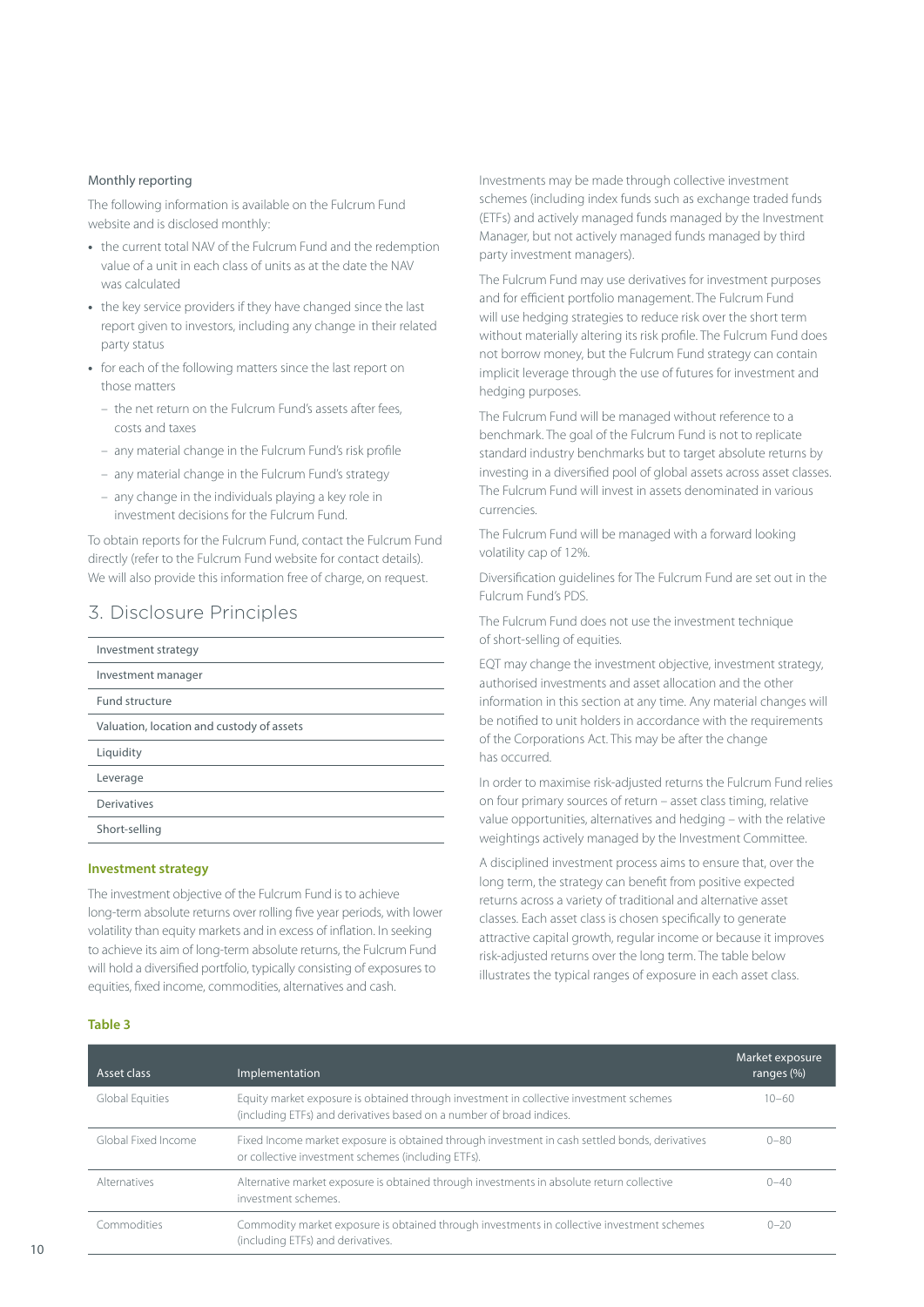#### Risk management

Hedging is a core part of the strategy and a valuable tool for managing downside risks. The Fulcrum Fund Manager's team has demonstrated skill in being able to cost-effectively hedge portfolios against severe shocks.

By protecting portfolios from returns which fall outside an investor's expectations, the Fulcrum Fund Manager seeks to ensure a constructive and very long-term relationship with clients.

In order to manage these risks, the Fulcrum Fund Manager follows a disciplined process that seeks to maintain high levels of diversification across strategies. In addition, the Fulcrum Fund Manager continuously monitors the following portfolio risks:

- **•** Concentration This applies at the strategy level, as well as at the level of individual positions.
- **•** Volatility Ex-ante volatility is capped at 12%, which helps reduce the likelihood of sharp losses.
- **•** Expected Shortfall (ES) Measures the expected loss for the worst 1% of observations. The 99% daily ES is limited to 2%.
- **•** Key factor exposures The Fulcrum Fund Manager assesses the exposure to different risk factors, for example, exposure to equities, bonds, commodities and the US dollar. Where significant factor exposures are identified, these are hedged using liquid options.
- **•** Macroeconomic and political The Fulcrum Fund Manager assesses the exposure of its portfolios to different risk scenarios using the expertise of the Fulcrum Fund Manager's in-house strategists and economists. Recent examples have included the impact of a US recession, Greek sovereign default and positive European policy shock.
- **•** Leverage The strategy does not borrow money, but can contain implicit leverage through the use of derivatives for investment purposes. It is not anticipated that gross leverage (as defined under '6. Leverage' in this section) will exceed 500%, while net leverage (total long positions minus total short positions) will normally range between 80% and 200%.
- **•** Liquidity The strategy invests primarily in highly liquid instruments. However, the Fulcrum Fund Manager monitors the strategy's ability to liquidate positions over various horizons, including one day, two days, one week and one month.

Further information about the Fulcrum Fund's investment strategy, including the Fulcrum Fund's investment objective, is provided on the Fulcrum Fund's website.

#### **Investment manager**

EQT has appointed Fulcrum Asset Management LLP as the Fulcrum Fund's investment manager. The Fulcrum Fund Manager currently manages approximately AUD \$6.4 billion in absolute and relative return strategies for a wide range of institutional clients. The firm is headquartered in London with an additional office in New York, managing both absolute and relative return strategies across all of the major liquid asset classes globally, with a key focus on diversification and risk management.

Top down asset allocation and disciplined risk management are central to each of its investment funds.

The Fulcrum Fund Manager relies on ASIC Class Order 03/1099 (as extended) which exempts it from the requirement to hold an Australian financial services licence (AFSL) under the Corporations Act in respect of financial services provided by it or its representatives to wholesale clients on certain conditions. The Fulcrum Fund Manager and its representatives are regulated by the Financial Conduct Authority under UK laws and those laws may differ from Australian laws.

The Fulcrum Fund Manager is a 'limited liability partnership' which was incorporated on 22 December 2003. On 14 April 2004, it was approved and regulated by the Financial Conduct Authority (previously the Financial Services Authority) for the provision of investment management services.

Under the investment management agreement between the Fulcrum Fund Manager and EQT, EQT can terminate the Fulcrum Fund Manager's appointment where the Fulcrum Fund Manager becomes insolvent, materially breaches the agreement, ceases to carry on its business or in other circumstances. In the event that EQT terminates the Fulcrum Fund Manager following one of these events, the Fulcrum Fund Manager's appointment would cease upon any termination date specified in the notice, and the Fulcrum Fund Manager would be entitled to receive fees in accordance with the agreement until the effective date of termination.

#### Distributor

The Fulcrum Fund Manager has appointed Ambassador Funds Management Services Pty Ltd (Ambassador) as the sole distributor of its products in Australia and New Zealand. Ambassador is an independent funds management marketing, sales and client servicing company operating primarily in the Australian and New Zealand institutional markets.

Ambassador has offices in Sydney and Melbourne and operates under its own Australian financial services licence (AFSL).

#### Custodian and administrator

J.P. Morgan Chase Bank, N.A. (Sydney Branch) is the Fulcrum Fund Administrator and Fund Custodian and provides certain custodial, administrative, accounting, registry and transfer agency services for the Fulcrum Fund. The Fulcrum Fund Administrator has been appointed to provide these services under an administration agreement with EQT. The Fulcrum Fund Administrator has no direct relationship with investors.

The Fulcrum Fund Custodian has no supervisory role in relation to the operation of the Fulcrum Fund and is not responsible for protecting investor interests.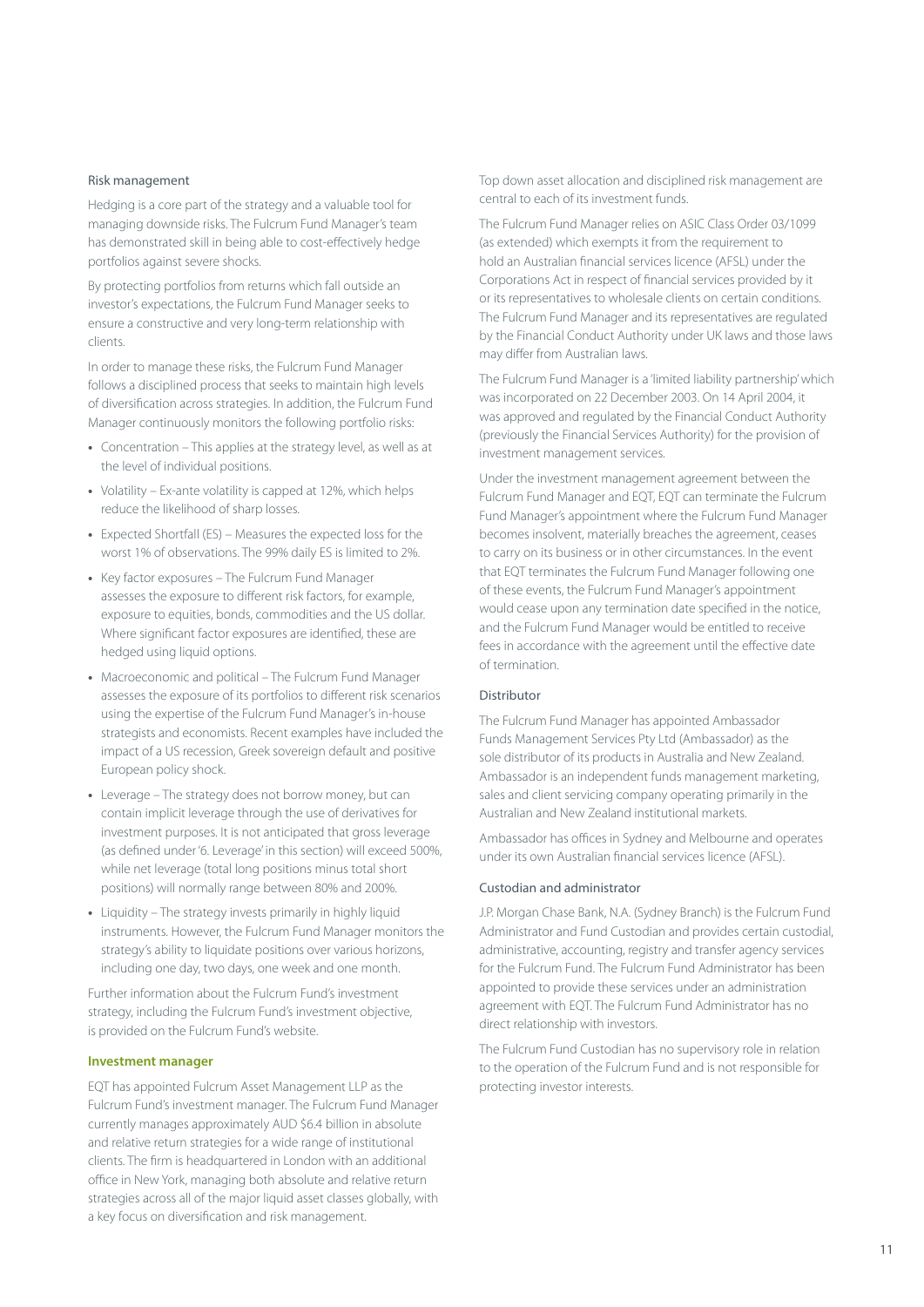#### Fulcrum Investment Committee

The Investment Committee has ultimate responsibility for the Fulcrum Fund. The Investment Committee has an average of over 20 years professional experience and is made up as follows:

- **•** Gavyn Davies (Founding Partner, Chairman of Fulcrum, Chairman of the Investment Committee)
	- Founded Fulcrum in 2004
	- BBC, Chairman, 2001–2004
	- Goldman Sachs, Chief Economist, Managing Director then Partner, 1986–2001
	- Simon & Coates then Phillips & Drew, Economist, 1979–1986
	- Policy Unit at 10 Downing Street, Economic Policy Economist (1974) then adviser to the Prime Minister (1976–1979)
	- St John's College, Cambridge, then Research at Balliol College, Oxford, until 1974.
- **•** Andrew Stevens (Founding Partner, Chief Executive, Chairman of the Risk Committee)
	- Founded Fulcrum in 2004
	- Goldman Sachs, Investment Management Executive Director, 1992–2004
	- Harvard Business School, MBA, 1990–1992
	- Burns Fry New York, Mergers & Acquisitions, Associate, 1988–1990
	- BA Finance, Georgetown University, 1984–1988.
- **•** Suhail Shaikh, CFA (Partner, Chief investment Officer)
	- Joined Fulcrum in 2005
	- Goldman Sachs, Associate, Investment Strategy Group, 2002–2005
	- Goldman Sachs, Analyst, Global Equity then Global Fixed Income & Currency Asset Management 2000–2002
	- CFA Charterholder since 2003
	- BSc Management, London School of Economics & Political Sciences, 1997–2000.
- **•** Andrew Bevan, PhD (Partner, Fixed Income Strategist)
	- Joined Fulcrum in 2006
	- Goldman Sachs, Managing Director, Head of Global Markets Research, 1994–2005
	- Bear Stearns, Managing Director, Head of Financial Analytics and Structured Transactions Group, 1990–1994
	- Reading University, First Class BA Economics City University Business School, PhD International Monetary Economics, KCL, PhD Theology 1978, 1986, 2002.
- **•** Nabeel Abdoula, CFA (Partner, Head of Discretionary Strategies)
	- Joined Fulcrum in 2011
	- Fulcrum Asset Management Multi Asset Strategies (2011–present)
	- Goldman Sachs, Investment Strategy Group (2007–2011)
	- Warwick University, BSc in Mathematics, Operational Research, Statistics and Economics (2003–2007)
	- CFA Charterholder since 2011.

The individuals noted above are ultimately responsible for the oversight of the investment activities for the Fulcrum Fund and will devote a majority of their time on investment strategies applicable to the Fulcrum Fund. No specific individual within the Fulcrum group of entities (Fulcrum) or any of the specific individuals noted are required to devote any specific portion of their time exclusively to the Fulcrum Fund.

There have not been any significant adverse regulatory findings against Fulcrum or the individuals listed.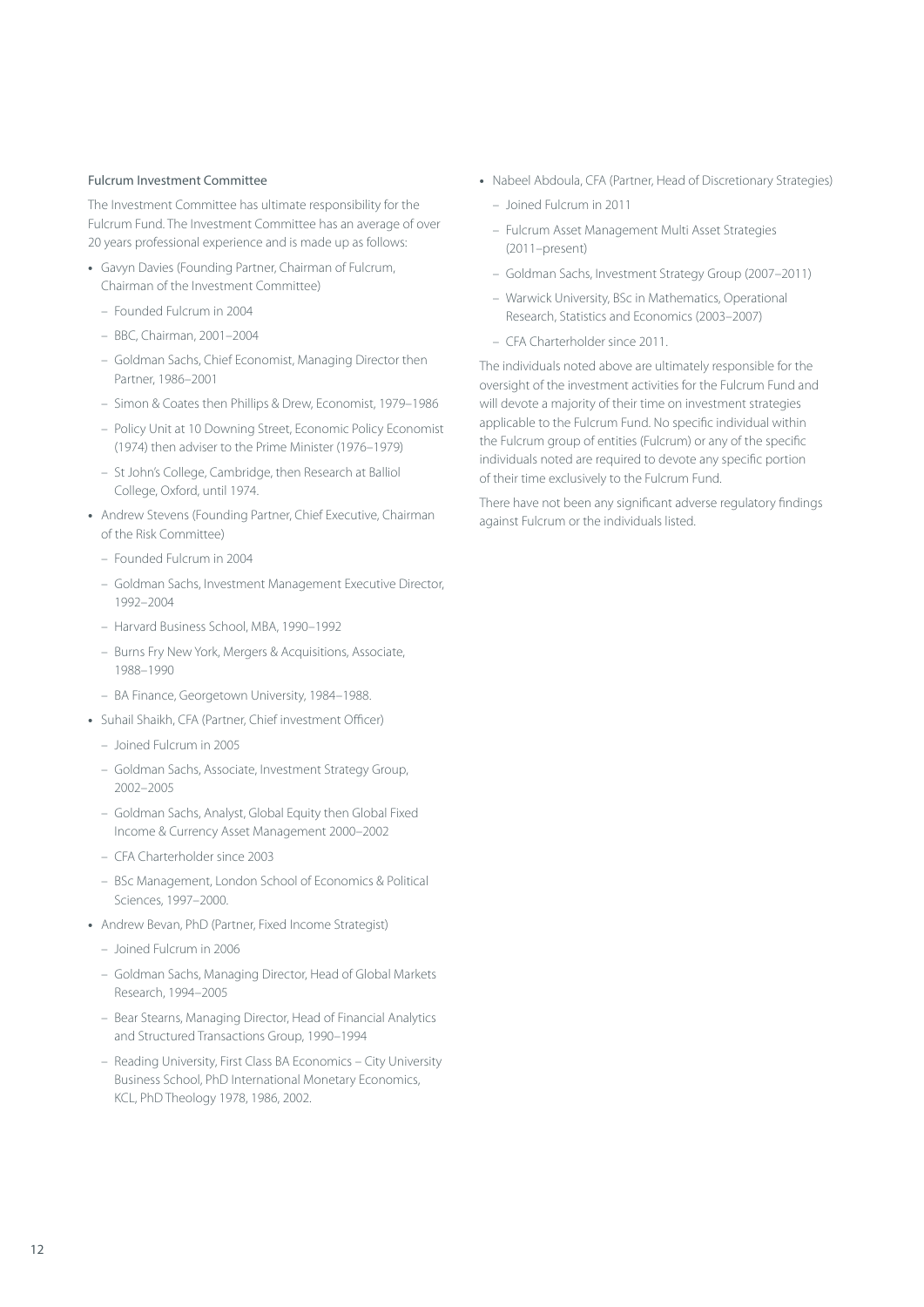#### **Fund structure**

The Fulcrum Fund is an Australian unit trust registered under the Corporations Act as a managed investment scheme. The diagram below summarises the Fulcrum Fund structure.



#### Service providers

EQT may appoint service providers to assist in the ongoing operation, management and administration of the Fulcrum Fund.

The key service providers to the Fulcrum Fund are:

- **•** Investment manager Fulcrum Asset Management LLP
- **•** Distributor Ambassador Funds Management Services Pty Ltd
- **•** Administrator JP Morgan (provides fund accounting and unit registry services in connection with the Fulcrum Fund)
- **•** Custodian JP Morgan (holds the assets of the Fulcrum Fund on behalf of EQT).

The service providers engaged by EQT may change without notice to investors. EQT as responsible entity of the Fulcrum Fund has entered into service agreements with the service providers and will, with the assistance of the Fulcrum Fund Manager, regularly monitor the performance of the service providers against service standards set out in the relevant agreements.

#### **Valuation, location and custody of assets**

JP Morgan is the Fulcrum Fund Administrator and Custodian, and provides custodial and transfer agency services. JP Morgan will value all the Fulcrum Fund's assets independently and follow its own procedures for pricing and utilise its own database of market data, independent market data vendors and industry standard pricing models for verification and comparison which are comprised of direct exchange prices, broker/dealer pricing and counterparty valuation statements. Due to the listed nature of the instruments traded across the Fulcrum Fund Manager's fund range the vast majority of prices can be taken direct from third party market vendors.

The Fulcrum Fund Manager is not involved in the pricing of any instruments within the Fulcrum Fund. As part of an internal control function, the Fulcrum Fund Manager's operations team will analyse the respective prices and valuations provided by the Fulcrum Fund Administrator to calculate the NAV and will independently reconcile these versus its own internal books and records using internal tolerance thresholds. Internal prices are sourced primarily from Bloomberg. Any outliers are fully investigated and justified before the Fulcrum Fund Manager gives its confirmation of the Fulcrum Fund Administrator's calculation of the NAV. The Fulcrum Fund Manager cannot and does not alter the NAV.

The Fulcrum Fund invests globally in highly liquid instruments, seeking out the most cost-effective of the available implementation options. The investment universe includes global equities, global bonds (government securities and credit), commodities, currencies and liquid hedge fund strategies. Illiquid strategies, such as real estate and private equity, are excluded from the portfolio.

The custodial arrangements in respect of various asset classes are described in Table 4.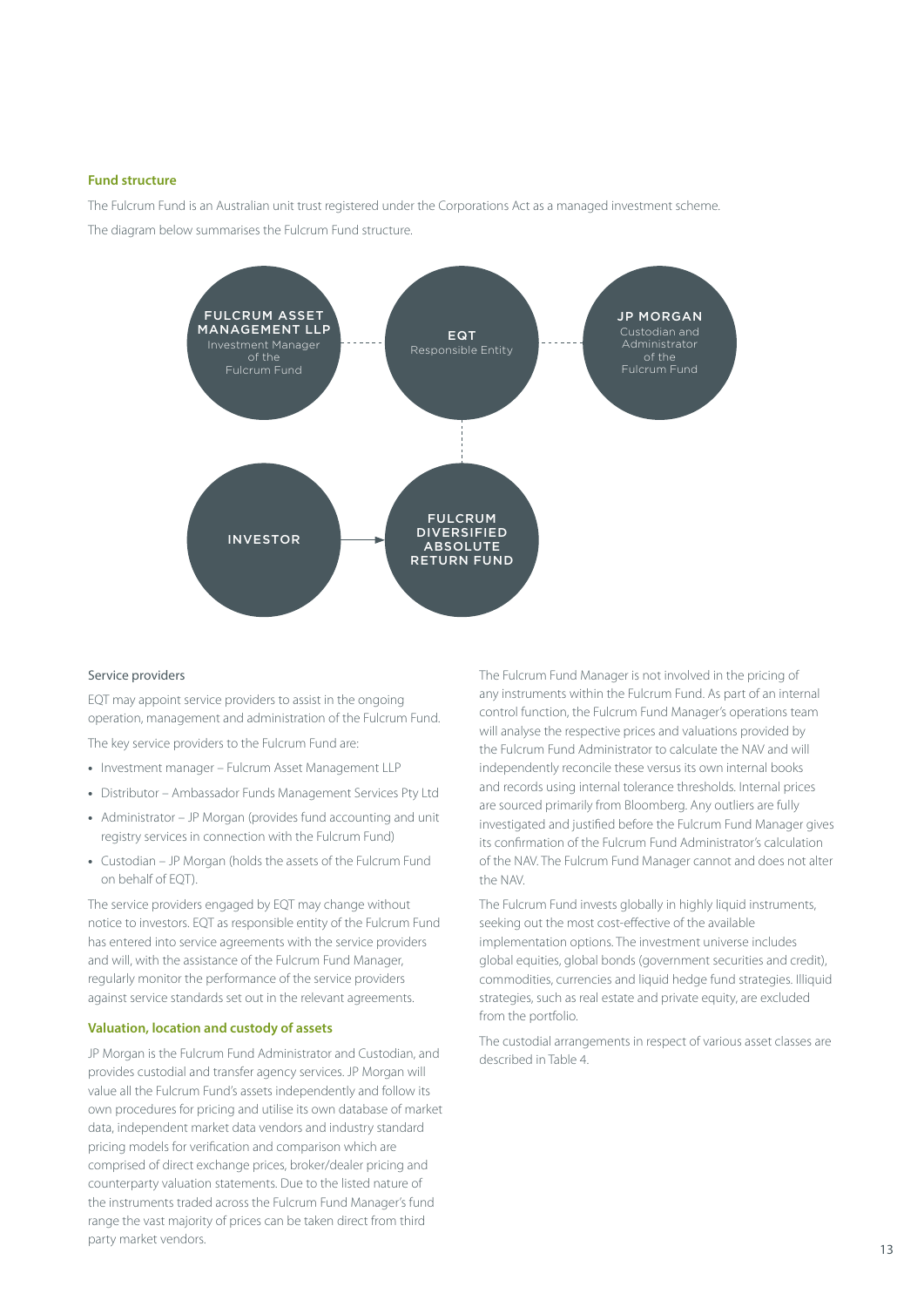#### **Table 4**

| <b>Asset Class</b>             | Responsible Custodian | Location of Custodian | Assets as a proportion of<br>Net Asset Value of the Fulcrum Fund |
|--------------------------------|-----------------------|-----------------------|------------------------------------------------------------------|
| International listed equities  | J.P. Morgan           | Australia             | $0 - 60%$                                                        |
| International government bonds | J.P. Morgan           | Australia             | $0 - 100%$                                                       |
| Exchange-traded derivatives    | J.P. Morgan           | UK                    | $0 - 100%$                                                       |
| OTC derivatives                | J.P. Morgan/Barclays  | UK                    | $0 - 40%$                                                        |
| Cash equivalent investments    | J.P. Morgan           | Australia             | 0-10% (excluding margin requirements)                            |
| Other (Fulcrum Fund Holdings)  | J.P. Morgan           | Luxembourg            | $0 - 100%$                                                       |

#### Net Asset Value (NAV)

Whilst the Fulcrum Fund may use the latest available published price in respect of each investment in order to calculate the NAV, it reserves the right to use more recent valuations where this is considered appropriate. Such valuations may be based on an estimate of a more recent price of any unit or share in an underlying investment fund or other collective investment undertaking in which the Fulcrum Fund invests obtained from or calculated on the basis of more recent information received from the underlying fund or undertaking or any of its service providers or agents.

#### Unit prices

The value of the investments of the Fulcrum Fund is generally determined daily.

The value of a unit in the Fulcrum Fund is determined on the basis of the value of the investments in the Fulcrum Fund (after taking into account any liabilities of the Fulcrum Fund), in accordance with the constitution of the Fulcrum Fund. For example, the application price of a unit in the Fulcrum Fund is based on the NAV of the Fulcrum Fund divided by the number of units on issue plus an allowance for transaction costs required for buying investments. This allowance is known as the buy spread.

At the date of this document, there is no buy spread. The buy/sell spread will be reviewed on a regular basis and may change as a result of the investment strategy of the Fulcrum Fund. The responsible entity has the discretion to change the buy/sell spread without providing notice. You can view the current buy/sell spread at [eqt.com.au/insto](http://eqt.com.au/insto)

#### **Liquidity**

The Fulcrum Fund invests predominantly in liquid assets and is expected to be liquid for the purposes of the Corporations Act.

EQT considers that the Fulcrum Fund meets and will continue to meet the requirements for liquidity under the Corporations Act and the ASIC Disclosure Principles in RG240. It is unlikely that liquidity issues will result from withdrawal requests. Generally, it is the Fulcrum Fund Manager's policy to ensure that the Fulcrum Fund remains liquid as the size of the Fulcrum Fund grows.

#### **Leverage**

The strategy does not borrow money, but can be leveraged implicitly through the use of derivatives (including exchange traded futures and options as well as non-exchange traded (OTC) options, forwards and swaps). Gross leverage is defined as the sum of the absolute values of all net portfolio positions (expressed as a percentage of NAV) following the ASIC definition in RG240. It is not anticipated that gross leverage will exceed 500%, while net leverage, defined as total long positions minus total short positions will normally range between 80% and 200%.

Leverage is used to reduce the volatility of the strategy by hedging certain risk exposures. In addition it is used to obtain cost efficient market exposure, for example by adding or reducing equity exposures for short periods and to express relative value trades within equities, fixed income, commodities and currencies.

The use of derivatives may cause the nominal exposure of the Fulcrum Fund to be routinely in excess of 100% of the value of the assets. Leverage can increase the volatility of the Fulcrum Fund and thereby increase gains and losses from the underlying investment. The value and liabilities associated with such strategies can be more variable than regular investments and there may be greater exposure to possible losses.

The impact of maximum levels of leverage, all other factors being equal, are shown in the table below.

#### **Table 5**

| Investment<br>return no<br>leverage<br>$%$ pa | Return on<br>investment of<br>\$1,000,000 | Investment<br>return (%)<br>maximum<br>leverage 500% | Return on<br>investment of<br>\$1,000,000 |
|-----------------------------------------------|-------------------------------------------|------------------------------------------------------|-------------------------------------------|
| $-2$                                          | $-520.000$                                | $-10$                                                | $-$100,000$                               |
| 0                                             | Ś0                                        | 0                                                    | SΟ                                        |
| $+2$                                          | $+520.000$                                | $+10$                                                | \$100.000                                 |

Collateral posted with counterparties is managed on a daily basis by assessing the required degree of collateralisation versus what has been posted. Excess collateral over a tolerance level will be recalled. The remaining collateral will be encumbered. Collateral will be posted in cash or bills subject to title transfer. If a bank or institution with which the Fulcrum Fund's client money is held becomes insolvent, there is a risk of loss of some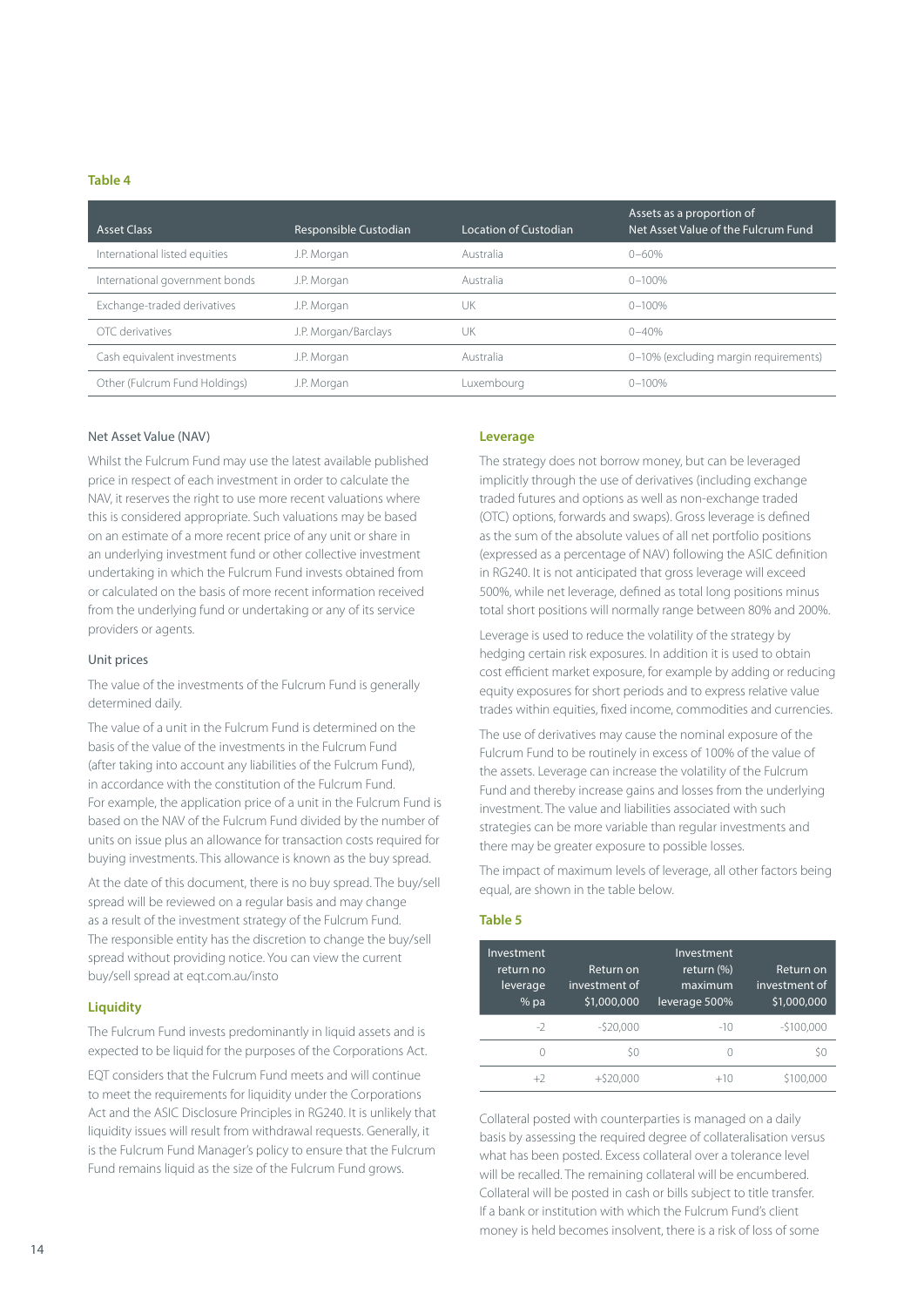or all of such money (subject to any deposit protection schemes that may apply) as well as a risk that it may not be possible to set off amounts held by such approved bank or institution against amounts owed by the Fulcrum Fund to the derivative counterparty.

The Fulcrum Fund Manager favours the largest most creditworthy counterparties. They are selected on the basis of their financial standing, pricing, technical ability and client service. This decision is monitored on an ongoing basis. A number of indicators of credit strength are reviewed as part of the decision making process in transacting with counterparties.

#### **Derivatives**

The Fulcrum Fund may use futures, options, swaps, forwards and other derivative instruments for investment purposes and for the purposes of hedging against either price or currency fluctuations. The ability to use such strategies may be limited by market conditions, regulatory limits and tax considerations.

For derivative instruments other than purchased options, any loss suffered may exceed the amount of the initial investment made or the premium received by the Fulcrum Fund. OTC derivative instruments involve an increased risk that the counterparty will fail to perform its contractual obligations. If the Fulcrum Fund enters into a transaction in OTC markets, it is exposed to the credit of its counterparties, and their ability to satisfy the terms of such contracts. For example, the Fulcrum Fund may enter into agreements, or use other derivative techniques, each of which expose it to the risk that the counterparty may default on its obligations to perform under the relevant contract. In the event of bankruptcy, or insolvency of a counterparty the Fulcrum Fund could experience delays in liquidating the position and significant losses, including declines in the value of its investment during the period in which the Fulcrum Fund seeks to enforce its rights, inability to realise any gains on its investment during such a period and fees and expenses incurred in enforcing its rights. There is also a possibility that the above-mentioned agreements and derivative techniques are terminated due, for instance, to bankruptcy, supervening illegality or change of tax or accounting laws relative to those at the time the agreement was originated. In such circumstances investors may be unable to recover any losses incurred.

#### **Short-selling**

The Fulcrum Fund does not use the investment technique short-selling of equities. Short positions may be obtained through derivatives as described above.

### <span id="page-16-0"></span>4. Risks of investing

Risks of investing specific to the Fulcrum Fund are described below.

General risks associated with investing in hedge funds are described in section 5 of this PDS.

#### **Risks specific to the Fulcrum Fund**

An investment in the Fulcrum Fund contains risks and neither the performance of the Fulcrum Fund nor the security of an investment is guaranteed by EQT or the Fulcrum Fund Manager. Investments in the Fulcrum Fund are generally subject to risks, including possible delays in the payment of withdrawal proceeds and loss of income and/or capital. The following discussion of certain risk factors does not purport to be an exhaustive list or a complete explanation of all the risks involved in an investment in the Fulcrum Fund.

#### Currency risk

Information about this risk is provided in section 5 of this PDS.

#### Derivatives risk

The Fulcrum Fund may use futures, options, swaps, forwards and other derivative instruments for investment purposes and for the purposes of hedging against either price or currency fluctuations. The Fulcrum Fund Manager's ability to use such strategies may be limited by market conditions, regulatory limits and tax considerations.

Use of derivatives involves certain special risks, including:

- a) imperfect correlation between movements in the securities or currency on which a futures or options contract is based and movements in the securities or currencies in the Fulcrum Fund
- b) the absence of a liquid market for any particular instrument at any particular time
- c) while the Fulcrum Fund will not be geared excessively through the use of derivatives, the degree of leverage inherent in futures trading (that is, the low margin deposits normally required in futures trading means that futures trading may be highly leveraged), and accordingly, a relatively small price movement in a futures contract may result in an immediate and substantial loss to the Fulcrum Fund
- d) possible impediments to the ability to meet redemption requests or other short-term obligations because of the percentage of the Fulcrum Fund's assets segregated to cover its obligations. Hedging strategies necessarily add costs to the Fulcrum Fund.

For derivative instruments other than purchased options, any loss suffered may exceed the amount of the initial investment made or the premium received by the Fulcrum Fund. OTC derivative instruments involve an additional risk that the counterparty will fail to perform its contractual obligations. If the Fulcrum Fund enters into a transaction in OTC markets, the Fulcrum Fund is exposed to the credit of its counterparties, and their ability to satisfy the terms of such contracts. For example, the Fulcrum Fund may enter into agreements, or use other derivative techniques, each of which exposes the Fulcrum Fund to the risk that the counterparty may default on its obligations to perform under the relevant contract. In the event of bankruptcy, or insolvency of a counterparty, the Fulcrum Fund could experience delays in liquidating the position and significant losses, including declines in the value of its investment during the period in which the Fulcrum Fund seeks to enforce its rights, inability to realise any gains on its investment during such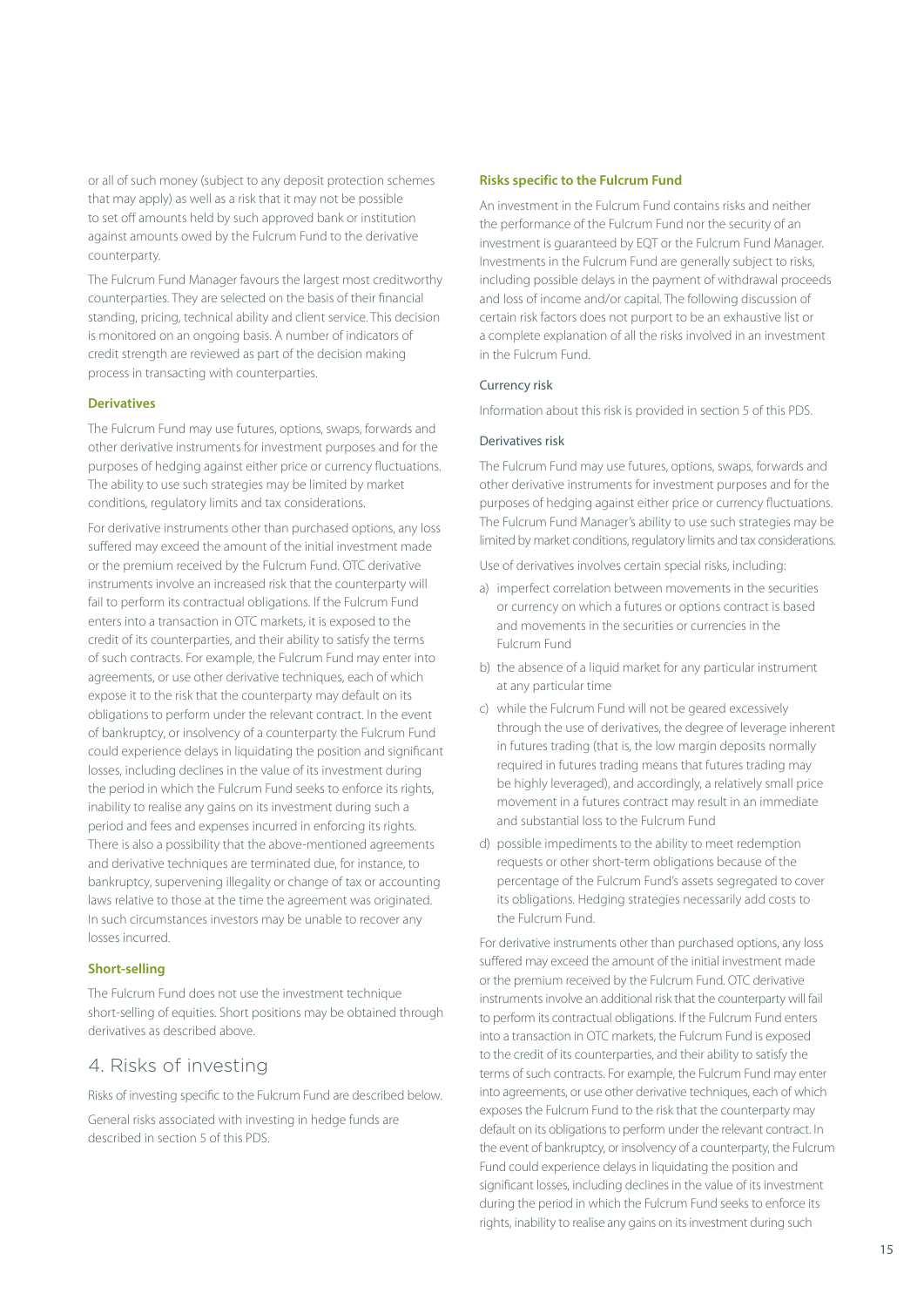a period and fees and expenses incurred in enforcing its rights. There is also a possibility that the above-mentioned agreements and derivative techniques are terminated due, for instance, to bankruptcy, supervening illegality or change of tax or accounting laws relative to those at the time the agreement was originated. In such circumstances investors may be unable to recover any losses incurred.

Some derivative instruments are not readily marketable or may become illiquid under adverse market conditions. In addition, during periods of market volatility, a commodity exchange may suspend or limit trading in an exchange-traded derivative instrument which may make the contract temporarily illiquid and difficult to price. Commodity exchanges may also establish daily limits on the amount that the price of a futures contract or an option thereon can vary from the previous day's settlement price. Once the daily limit is exceeded, no trades may be made that day at a price beyond the limit. This may prevent the Fulcrum Fund from closing out positions and limiting its losses.

#### Emerging markets risk

Investment in emerging markets carries a higher risk than investing in mature markets. This is mainly because of the volatility of the markets and local regulations, and custody and registration arrangements, which may be less developed than in more mature markets.

#### Fixed interest securities risk

Fixed interest securities are particularly affected by trends in interest rates and inflation. If interest rates increase, capital values may fall and vice versa. Inflation will erode the real value of capital. In addition, companies may not be able to honour repayment on bonds they issue.

#### Foreign exchange risk

The NAV of the Fulcrum Fund will be computed in the base currency whereas the investments held for the account of the Fulcrum Fund may be acquired in other currencies. The Fulcrum Fund's NAV may change significantly when the currencies other than the base currency in which some of the Fulcrum Fund's investments are denominated strengthen or weaken against the base currency. Currency exchange rates generally are determined by supply and demand in the foreign exchange markets and the perceived relative merits of investments in different countries. Currency exchange rates can also be affected unpredictably by intervention by government or central banks or by currency controls or political developments.

In addition currency hedging transactions, while potentially reducing the currency risks to which the Fulcrum Fund would otherwise be exposed, involve certain other risks, including the risk of a default by a counterparty. In addition, where the Fulcrum Fund enters into 'cross-hedging' transactions (e.g. utilising a currency different from the currency in which the security being hedged is denominated), the Fulcrum Fund will be exposed to the risk that changes in the value of the currency used to hedge will not correlate with changes in the value of the currency in which the securities are denominated, which could result in loss on both the hedging transaction and the Fulcrum Fund securities.

Forward currency contracts and currency futures involve the possibility that the market for them may be limited with respect to certain currencies and, upon a contract's maturity, the possible inability to negotiate with the dealer to enter into an offsetting transaction. There is no assurance that an active forward currency contract market will always exist. These factors restrict the ability to hedge against the risk of devaluation of currencies in which a substantial quantity of securities are being held for the Fulcrum Fund and are unrelated to the qualitative rating that may be assigned to any particular security.

#### International investing

Information about this risk is provided in section 5 of this PDS.

#### Legal risk

There is a risk that laws, including tax laws, might change or become difficult to enforce.

#### Liquidity risk

Information about this risk is provided in section 5 of this PDS.

#### Market risk

Investors should be aware that there are risks inherent in the holding of securities, including:

- **•** an investment may fall in value due to changes in market sentiment or economic, technological, political or legal conditions
- **•** past performance is no guide to the future (the value of units, and any income from them, can go down as well as up, particularly in the short term, meaning that an investment may not be returned in full)
- **•** the tax treatment of the Fulcrum Fund may change and such changes cannot be foreseen
- **•** where regular investments are made with the intention of achieving a specific capital sum in the future, this will normally be subject to maintaining a specified level of investment.

#### Portfolio turnover risk

The Fulcrum Fund does not intend to trade, directly or indirectly, portfolio securities for the purpose of realising short-term profits. However, the Fulcrum Fund Manager will adjust the Fulcrum Fund's portfolio as considered advisable in view of prevailing or anticipated market conditions and the Fulcrum Fund's investment objective, and there is no limitation on the length of time securities must be held, directly or indirectly, by the Fulcrum Fund prior to being sold. Portfolio turnover rate will not be a limiting factor and will vary from year to year. Higher portfolio turnover rates involve correspondingly higher transaction costs, which are borne directly or indirectly by the Fulcrum Fund. In addition, the Fulcrum Fund may realise significant short-term and long-term capital gains.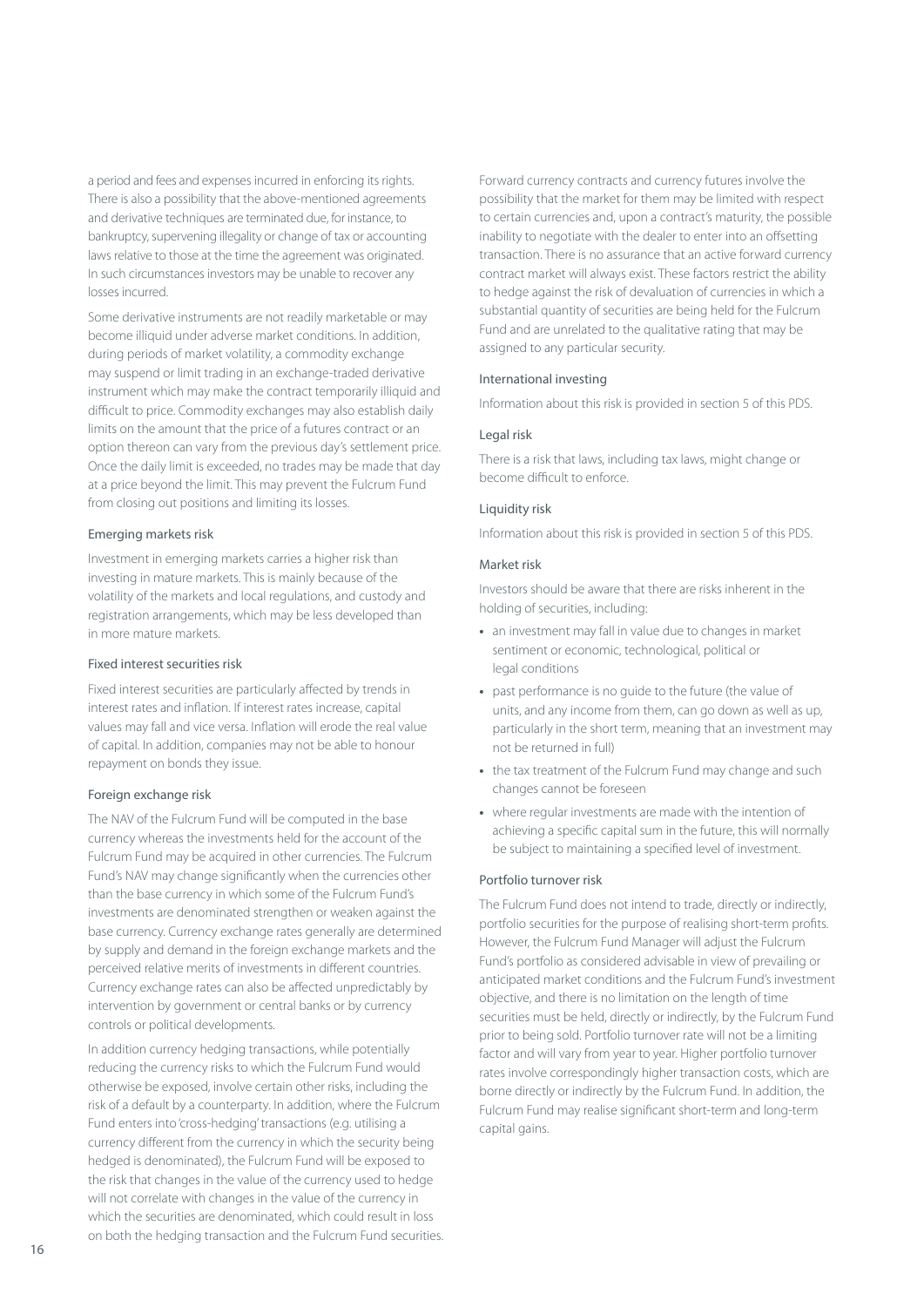# <span id="page-18-0"></span>2.3 GMO SYSTEMATIC GLOBAL MACRO TRUST

#### 1. [The G](#page-18-1)MO Fund

- 2. [Benchmarks](#page-18-2)
- 3. [Disclosure Principles](#page-18-3)
- 4. [Risks of investing](#page-23-0)

# <span id="page-18-1"></span>1. The GMO Fund

GMO Systematic Global Macro Trust ARSN 090 799 385 (referred to as 'the GMO Fund' for the purposes of this section).

#### **Responsible entity**

GMO Australia Limited (GMO Australia) is the responsible entity of the GMO Fund and is responsible for overseeing the operations of the GMO Fund.

GMO Australia is wholly owned by GMO Australasia LLC which in turn is wholly owned by Grantham, Mayo, Van Otterloo & Co. LLC (GMO). Neither GMO Australia, GMO, nor any of their affiliates guarantee the performance of the GMO Fund or the return of unit holders' capital.

#### **GMO Fund website**

[gmo.com](http://gmo.com)

#### **PDS**

The GMO Fund's PDS is available online at [gmo.com/australia/product-index-page/alternatives/systematic-](http://gmo.com/australia/product-index-page/alternatives/systematic-global-macro-strategy/systematic-global-macro-trust---sgmt/)

[global-macro-strategy/systematic-global-macro-trust---sgmt/](http://gmo.com/australia/product-index-page/alternatives/systematic-global-macro-strategy/systematic-global-macro-trust---sgmt/)  You should refer to the PDS for full information about the GMO Fund.

## <span id="page-18-2"></span>2. Benchmarks

| Valuation of assets |  |
|---------------------|--|
| Periodic reporting  |  |
|                     |  |

#### **Valuation of assets**

This benchmark requires the responsible entity to have and implement a policy that requires the valuation of the GMO Fund's assets that are not exchange traded to be provided by an independent administrator or an independent valuation service provider.

This benchmark is met. The GMO Fund's non-exchange traded assets are valued by State Street Australia Limited (SSAL), an independent valuation service provider.

#### **Periodic reporting**

This benchmark requires the responsible entity to have and implement a policy to report on specific information on an annual or monthly basis.

This benchmark is not fully met. GMO Australia provides the following reports:

- **•** monthly and quarterly reports reviewing the operation of the GMO Fund
- **•** an annual report for the GMO Fund which includes the annual audited accounts and independent audit report of the GMO Fund.

The reporting by GMO meets all aspects of the ASIC monthly reporting benchmark, and some but not all aspects of the ASIC annual reporting benchmark.

In particular, reporting for the GMO Fund does not include the liquidity profile of the GMO Fund's assets, the maturity profile of the GMO Fund's assets, or the GMO Fund's leverage ratio. However, information on those aspects of the ASIC annual reporting benchmark may be ascertained from the annual report of the GMO Fund. In addition, reporting for the GMO Fund does not include information regarding the specific derivative counterparties engaged by the GMO Fund because GMO considers that this information is commercially sensitive.

To obtain reports for the GMO Fund, contact the GMO Fund directly (refer to the GMO Fund website for contact details). We will also provide this information on request.

## <span id="page-18-3"></span>3. Disclosure Principles

| Investment strategy                       |  |  |
|-------------------------------------------|--|--|
| Investment manager                        |  |  |
| Fund structure                            |  |  |
| Valuation, location and custody of assets |  |  |
| Liquidity                                 |  |  |
| Leverage                                  |  |  |
| Derivatives                               |  |  |
| Short-selling                             |  |  |

#### **Investment strategy**

The GMO Fund's investment objective is long-term total return. The GMO Fund plans to pursue its investment objective by taking long and short positions in a range of global equity, bond, commodity and currency markets using exchange traded futures, forward foreign exchange contracts as well as swaps on commodity indices and other investments. Investments held by the GMO Fund are global in nature and may be denominated in a number of currencies.

The Fund aims to produce a portfolio that outperforms the Bloomberg Ausbond Bank Bill Index with annualised volatility (standard deviation) of approximately 10–15% per annum, each over a complete market cycle.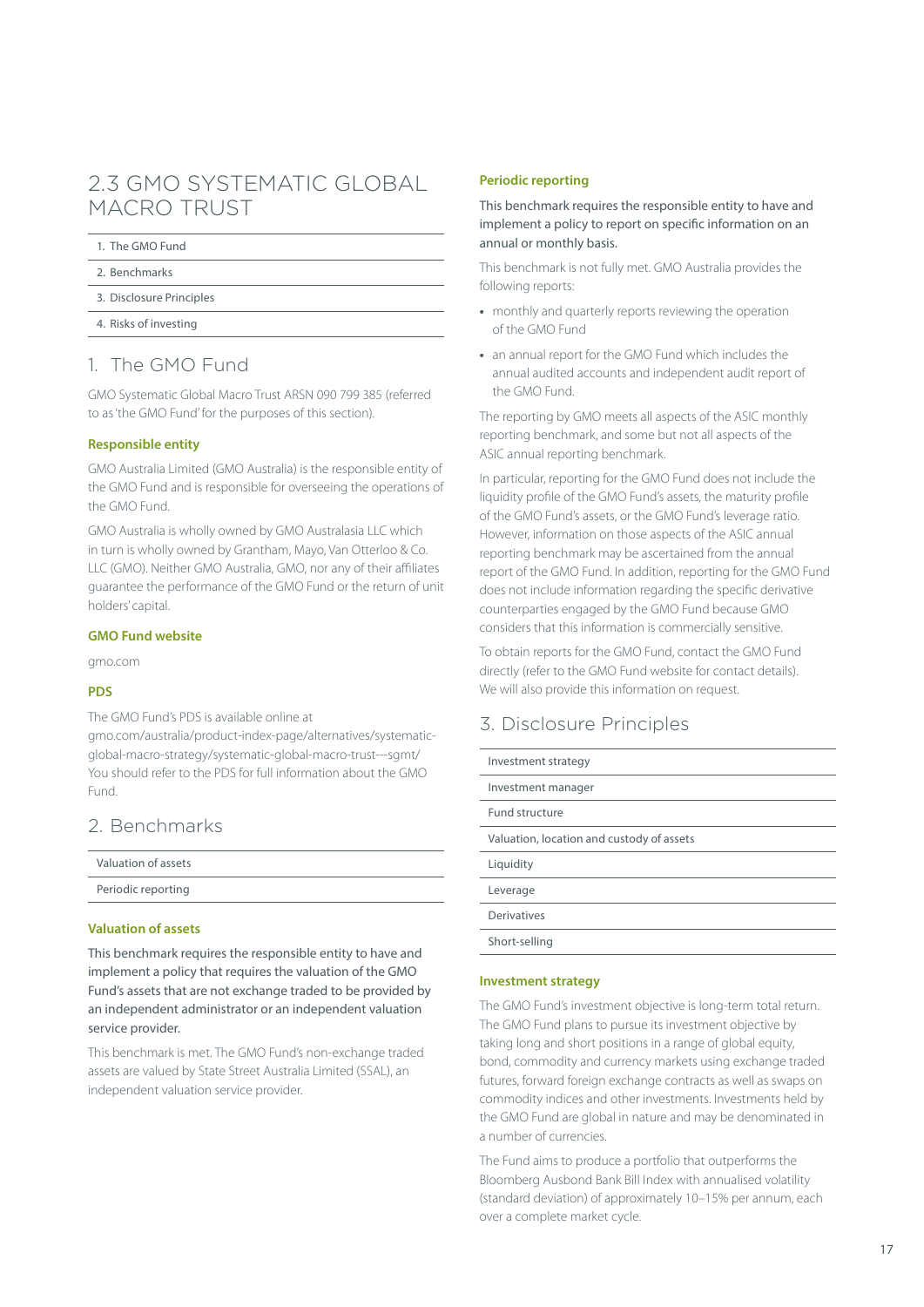The GMO Fund seeks to take advantage of GMO Australia's proprietary investment models for global tactical asset allocation and equity, bond, currency and commodity market selection. GMO Australia's models for this systematic process are based on the following strategies:

- **•** Value-Based Strategies Value factors compare the price of an asset class or market to an economic fundamental value. Generally, value-based strategies use yield and mean reversion factors.
- **•** Sentiment-Based Strategies Generally, sentiment-based strategies assess price-based momentum factors and non-price based factors such as economic trends, fundamental trends and investor positioning.

The portfolio is constructed through a proprietary optimisation process that seeks to maximise expected returns while controlling for risk. The portfolio construction process attempts to manage risk through various processes including:

- **•** diversification across a broad investment universe
- **•** taking positions that reflect GMO Australia's view of the opportunity to add value and where GMO believes it has skill
- **•** monitoring market conditions.

In implementing the GMO Fund's investment strategy, GMO Australia seeks to take risk positions that, in GMO Australia's view, are proportionate to the return opportunities. As a result, during time periods when GMO Australia believes the return opportunities are high relative to the risks involved, the GMO Fund may take more risk relative to the GMO Fund's benchmark. Conversely, during time periods when GMO Australia believes the return opportunities are low relative to the risks involved, the GMO Fund may take less risk (or no risk) relative to the GMO Fund's benchmark.

GMO Australia may eliminate strategies, add new strategies or cause the GMO Fund to take positions that deviate from GMO Australia's investment models in response to additional research, changing market conditions, or other factors. The factors GMO Australia considers and investment methods GMO Australia uses can change over time.

GMO Australia may change the investment objective, investment strategy, authorised investments and asset allocation and the other investment information at any time. Refer to the GMO Fund's PDS for more information.

#### Authorised investments and asset allocation

The GMO Fund's constitution authorises GMO Australia to invest in a wide range of investments.

The GMO Fund normally invests in cash, cash equivalents and fixed income securities with a maturity of two years or less and then uses derivatives to gain active exposure to markets.

The GMO Fund will typically obtain active exposure to global equity, bond, commodity and currency markets through the use of exchange traded futures, forward foreign exchange contracts, swaps, options and other derivatives. The GMO Fund may also hold exchange traded funds (ETFs) and other funds.

The GMO Fund generally expects to apply the following ranges to active exposures in the management of its portfolio:

- **•** exposure (as determined by GMO Australia) to a single asset class (e.g. shares, bonds, commodities) will be between -100% and +100% of the GMO Fund's net asset value
- **•** exposure (as determined by GMO Australia) to a single asset other than Volatility Index (VIX) futures (e.g. any single futures contract) will be between -50% and +50% of the GMO Fund's net asset value
- **•** exposure to VIX futures will be between -10% and +20% of the GMO Fund's net asset value.

The GMO Fund will generally be managed within these ranges, although the GMO Fund may be outside of these ranges for short periods of time. These ranges do not apply to the GMO Fund's investments in cash, cash equivalents and fixed income securities.

These ranges have been formulated with the aim of limiting the absolute risk of the GMO Fund while providing enough scope for the GMO Fund to meet its targeted return and risk objectives.

The GMO Fund may employ leverage, which tends to amplify risks and also entails special, additional risks (see '6. Leverage' in this section).

Further information about the GMO Fund's investment strategy, including the GMO Fund's investment objective, is provided on the GMO Fund's website.

#### **Investment manager**

GMO Australia acts as investment manager of the GMO Fund and has delegated some investment management functions to GMO. GMO's appointment may be terminated upon GMO Australia giving not less than five business days written notice, or immediately if certain events occur (for example, if GMO goes into receivership, administration or liquidation).

Management of the GMO Fund is the responsibility of the investment professionals in GMO's Systematic Global Macro Division (Division). The Division's focus is the management of portfolios, including the GMO Fund, utilising GMO's Systematic Global Macro process.

Jason Halliwell is the Head of the Division. Mr Halliwell has been responsible for overseeing the portfolio management of GMO's Systematic Global Macro portfolios since 1999. Mr Halliwell has an honours degree in Commerce/Law from Queensland University and has completed postgraduate studies in Financial Mathematics at the University of Technology in Sydney. He is a CFA charter holder.

Sean Gleason is a portfolio manager for the Division. Mr Gleason joined GMO in 1999. Mr Gleason has a Master of Commerce and Bachelor of Science from the University of New South Wales. He is a CFA charter holder.

Jason Halliwell and Sean Gleason spend the majority of their working time in the investment management of the GMO Fund and other accounts utilising GMO's Systematic Global Macro strategy.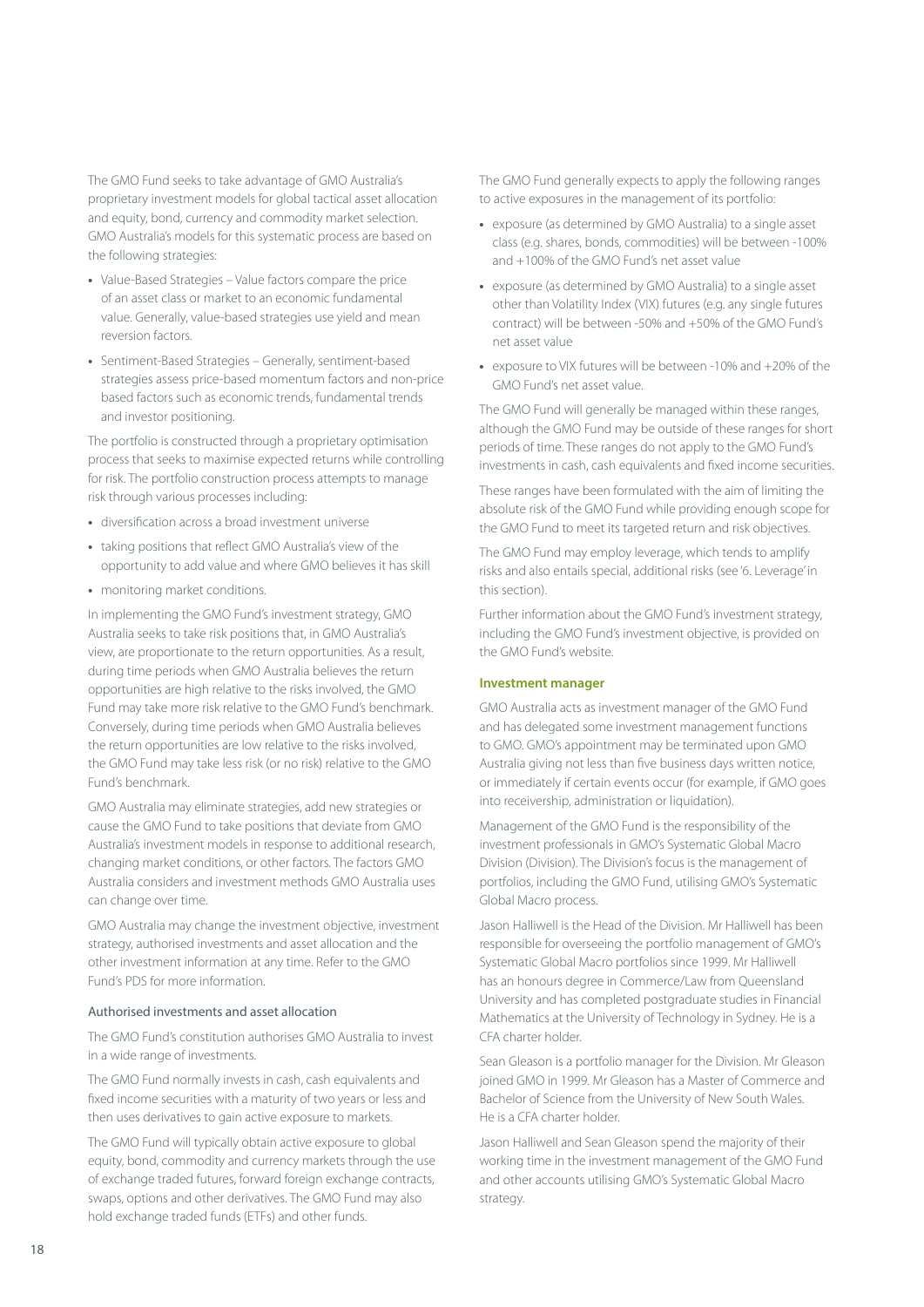Further information about the members of the Systematic Global Macro Division is available on GMO's website.

#### Changes to Fund details

GMO Australia may change the investment objective, investment strategy, authorised investments and asset allocation and the other investment information in this section at any time. Unit holders will be notified about any material changes in accordance with the requirements under the Corporations Act. This may be after the change has occurred.

#### **Fund structure**

The GMO Fund is an Australian registered managed investment scheme. Investors' money is pooled together with other investors. GMO Australia and GMO use this money to buy and sell assets on behalf of all investors in the GMO Fund.

State Street Australia Limited (SSAL) acts as custodian and administrator to the GMO Fund. SSAL is responsible for performing the day-to-day administration of the GMO Fund and for providing Fund accounting and unit registry services, including the calculation of the GMO Fund's unit price. Assets of the GMO Fund will generally be held in the name of the custodian or its sub-custodians or the responsible entity. The role of the custodian is limited to holding assets of the GMO Fund and it has no supervisory role in relation to the operation of the GMO Fund. The custodian does not make investment decisions in respect of the assets held or manage those assets. There may be risks involved when holding assets through external service providers (see '4. Risk of investing' of this section).

GMO Australia regularly monitors the performance of SSAL against the documented service level agreements. GMO Australia has agreements in place with the other service providers to the GMO Fund and has systems in place to regularly monitor the performance and services provided.

PricewaterhouseCoopers acts as auditor to the GMO Fund. The GMO Fund does not use a prime broker.

The diagram on the right shows the flow of investment money through the structure.

The GMO Fund invests in the underlying assets, which utilise leverage. For every \$1.00 invested in the GMO Fund, the GMO Fund may gain exposure to the price movements of up to \$4.00 worth of assets. This is possible because the GMO Fund holds underlying assets including exchange traded futures, foreign exchange contracts, swaps, options and other derivative instruments, which require deposits of only a portion of the value of the underlying assets.

#### **Valuation, location and custody of assets**

The value of the assets and liabilities of the GMO Fund will be calculated by SSAL in accordance with pricing methodologies agreed with the GMO Fund. These agreed pricing methodologies provide that:

**•** exchange traded futures and other derivatives are valued by reference to the settlement price quoted by the relevant exchange

- **•** over the counter (OTC) derivatives, including foreign currency forward contracts, are valued in accordance with third party valuations
- **•** unlisted investments, such as unlisted managed investment schemes, are valued using the net asset value price most recently quoted by the issuer/sponsor
- **•** fixed income securities are valued at the bid price supplied by a relevant pricing source
- **•** cash is valued at the amount of the cash deposit.

The GMO Fund's constitution authorises GMO Australia to invest in a wide range of investments. The GMO Fund will typically obtain exposure to global equity, bond, currency and commodity markets through the use of exchange traded futures, forward foreign exchange contracts, swaps, options and other derivatives. The GMO Fund may also hold cash, fixed income securities, ETFs and other funds.

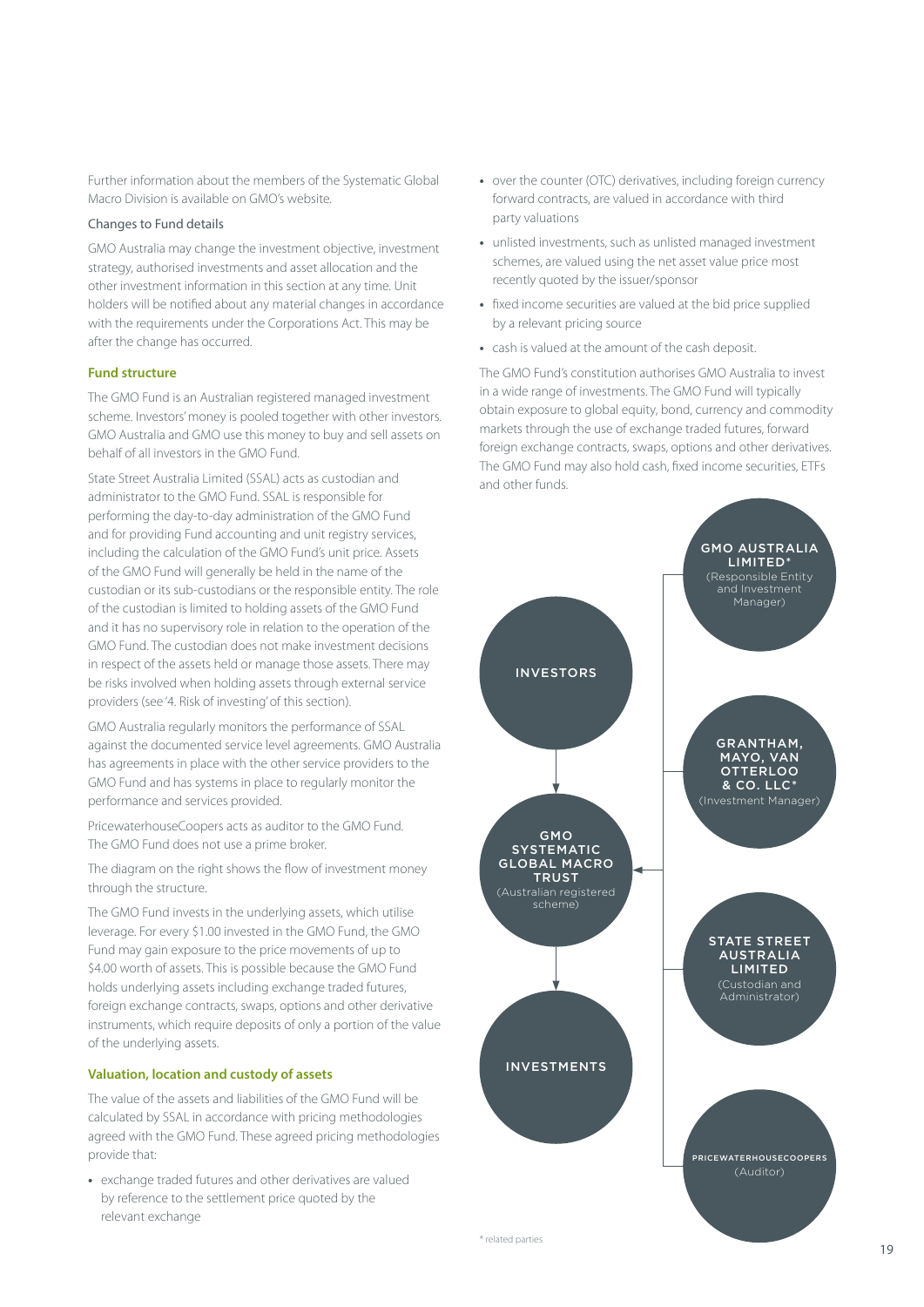The GMO Fund typically holds the following investment types:

| Investment type             | Allocation range |
|-----------------------------|------------------|
| Exchange traded derivatives | $0 - 20%$        |
| OTC derivatives             | $0 - 20%$        |
| Cash equivalent instruments | 60-100%          |

The GMO Fund's asset classes are global in nature and the GMO Fund has no particular policy about the geographic location of its assets. Most of the cash and cash equivalents are denominated in AUD and held in Australia. Generally the GMO Fund will hold a large proportion of its assets in cash deposits, held with one or more financial institutions, and fixed income securities (including Treasury Bills).

Some assets of the GMO Fund will be held in the name of the custodian or its sub-custodians. Other assets such as cash deposits and certain OTC derivatives may be held by GMO Australia on behalf of the GMO Fund. Such assets may represent a significant portion of the assets of the GMO Fund.

#### **Liquidity**

GMO Australia reasonably expects to realise at least 80% of the assets of the GMO Fund, at the value ascribed to those assets in calculating the GMO Fund's net asset value in normal market conditions, within 10 days. However, GMO Australia generally pays redemption proceeds within three New South Wales business days.

#### **Leverage**

The GMO Fund may use a high degree of leverage (with commensurate high risk) as part of its investment strategy.

Leverage primarily results from the GMO Fund's use of derivatives, for example from the GMO Fund's use of futures and forward contracts. Because many derivatives have a leverage component (that is, a notional value in excess of the assets needed to establish or maintain the derivative position), adverse changes in the value or level of the underlying asset, rate or index can result in a loss substantially greater than the amount invested in the derivative itself.

The GMO Fund may manage some of its derivative positions by offsetting derivatives positions against one another or against other assets. To the extent offsetting positions do not behave in relation to one another as expected, the GMO Fund may perform as if it were leveraged. The GMO Fund is not limited with respect to the extent to which derivatives may be used. Leverage may exaggerate the effect on net asset value of any increase or decrease in the market value of the GMO Fund's portfolio.

The use of leverage creates opportunities for greater total return but at the same time creates greater risks. While gains made with the use of leverage generally would cause the GMO Fund's net asset value to increase faster than without the use of leverage, losses made with the use of leverage generally would cause the GMO Fund's net asset value to decrease faster and more significantly than without the use of leverage. Such decrease in net asset value could be substantial.

The GMO Fund may create a charge or grant other security over its assets in connection with its derivatives transactions. In the event of a default by the GMO Fund under the derivatives transactions, the counterparty may seek to satisfy the debt owed to it and enforce its security by taking possession and/ or disposing of the assets. Such enforcement may or may not involve the appointment of a receiver or equivalent person over the secured assets. In enforcing its security, the counterparty will typically not be subject to any duty to ensure that the assets of the GMO Fund remaining in its portfolio after such enforcement comply with the investment restrictions provided for in the GMO Fund's investment strategy.

Some of the GMO Fund's cash and cash type investments will be used to meet margin requirements for futures and collateral requirements for forward contracts and other derivatives.

The GMO Fund expects that the typical maximum gross leverage it will employ, calculated as the gross aggregate amount of its long and short positions, will be four times the net asset value of the GMO Fund (e.g. for every \$1.00 of the GMO Fund's net asset value the GMO Fund may be leveraged to \$4.00). However, this is an indicative level only, and the level of leverage that the GMO Fund may employ may vary significantly.

In addition, the GMO Fund generally expects to apply the following ranges to active exposures in the management of its portfolio:

- **•** exposure to a single asset class (e.g. shares, bonds, commodities) will be between -100% and +100% of the GMO Fund's net asset value
- **•** exposure to a single asset other than Volatility Index (VIX) futures (e.g. any single futures contract) will be between -50% and +50% of the GMO Fund's net asset value
- **•** exposure to VIX futures will be between -10% and +20% of the GMO Fund's net asset value.

The GMO Fund will generally be managed within these ranges, although the GMO Fund may be outside of these ranges for short periods of time.

#### Example of the use of leverage

If the GMO Fund is leveraged from \$1.00 to \$4.00, a loss of 25% would be sufficient to reduce the \$1.00 investment to zero.

#### **Derivatives**

The GMO Fund will use derivatives as part of its normal investment strategy.

The GMO Fund plans to pursue its investment objective by taking long and short positions in a range of global equity, bond, commodity and currency markets using exchange traded futures, forward foreign exchange contracts as well as swaps on commodity indices and other investments (including other derivatives).

Some detailed information regarding the GMO Fund's use of futures, forward contracts, currency transactions and commodities follows. Although currently the GMO Fund focuses its derivative use on these instruments the GMO Fund may also use a variety of other derivatives including swaps, options, contracts for difference and other derivatives.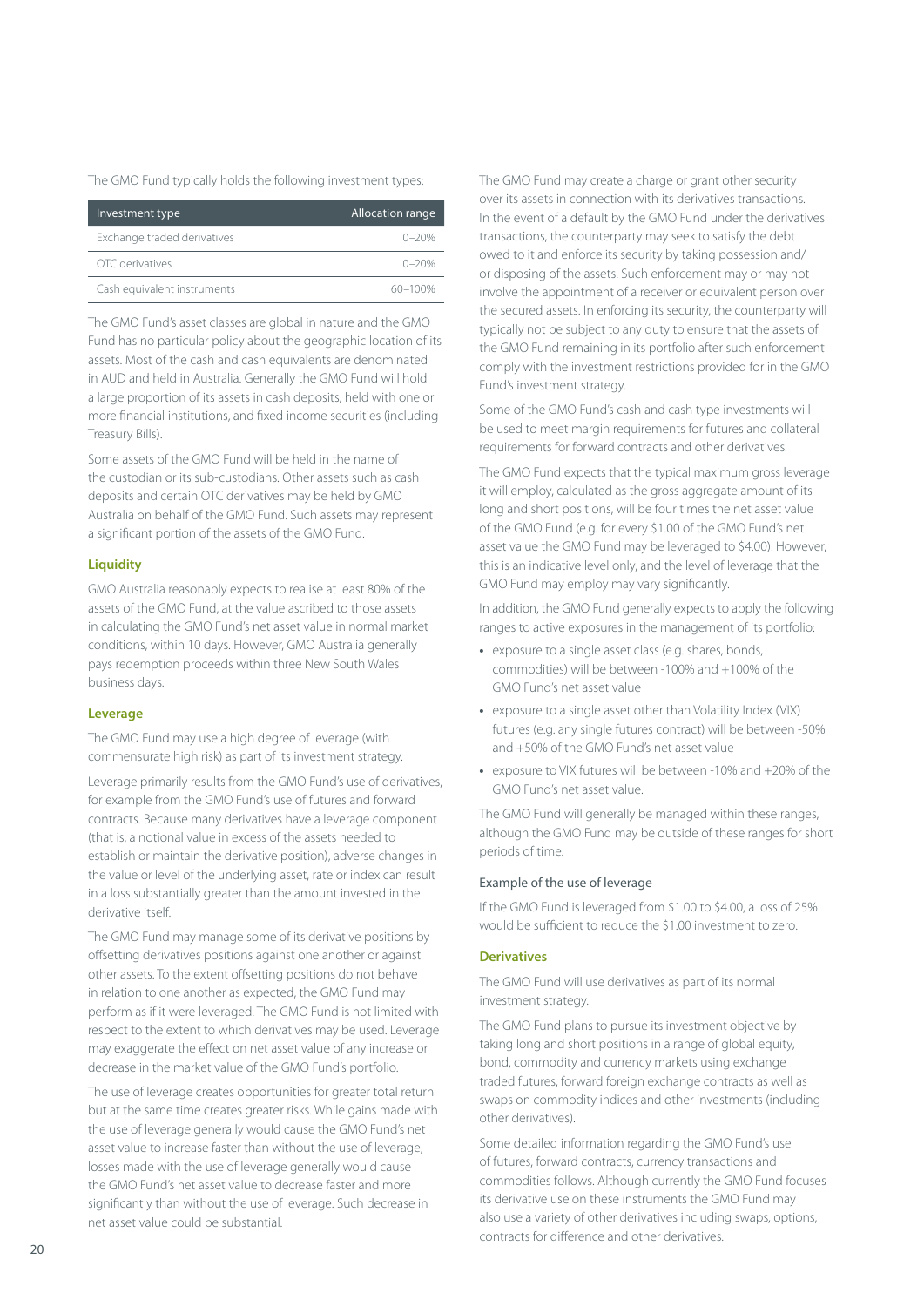#### Futures contracts

To the extent permitted by law, the GMO Fund is authorised to enter into futures contracts and may invest in futures contracts on, among other things, financial instruments (such as a government security or other fixed income security), individual equities (single stock futures), securities indices, interest rates, currencies, inflation indices, commodities and commodities indices. If the GMO Fund purchases a futures contract, it incurs an obligation to take delivery of a specified amount of the obligation underlying the futures contract at a specified time in the future for a specified price. If the GMO Fund sells a futures contract, it incurs an obligation to deliver a specified amount of the obligation underlying the futures contract at a specified time in the future for an agreed-upon price. The purchase and sale of futures contracts can be used for hedging purposes and also may be used for speculative purposes.

The GMO Fund may also invest in options on futures contracts, which give the purchaser the right, in return for the premium paid, to assume a long position (in the case of a call option) or a short position (in the case of a put option) in a futures contract at the option exercise price at any time during the period of the option (in the case of an American style option) or on the expiration date (in the case of a European style option).

The purchase or sale of a futures contract differs from the purchase or sale of a security or option in that no price or premium is paid or received. Instead, an amount of cash, government securities, or other liquid assets equal in value to a percentage of the face amount of the futures contract must be deposited with the broker. This amount is known as initial margin. The size of the initial margin is generally set by the market on which the contract is traded (margin requirements may vary depending on the relevant market). Subsequent payments to and from the broker, known as variation margin, are made on a daily basis as the price of the underlying futures contract fluctuates, making the long and short positions in the futures contract more or less valuable, a process known as 'marking to the market'. The GMO Fund is also required to deposit and maintain margin with respect to put and call options on futures contracts written by it, which requirements vary depending on the nature of the underlying futures contract, the current market value of the option and other futures positions held by the GMO Fund.

Prior to the settlement date of the futures contract, the position may be closed by taking an opposite position. A final determination of variation margin is then made, additional cash is required to be paid to or released by the broker, and the purchaser realises a loss or gain. In addition, a commission is paid to the broker on each completed purchase and sale.

Certain futures contracts are physically settled (that is, involve the making and taking of delivery of a specified amount of an underlying security or other asset). For instance, the sale of futures contracts on currencies or financial instruments creates an obligation of the seller to deliver a specified quantity of an underlying currency or financial instrument called for in the contract for a stated price at a specified time. Conversely, the purchase of such futures contracts creates an obligation of the purchaser to pay for and take delivery of the underlying currency or financial instrument called for in the contract for a stated price at a specified time. In some cases, the specific instruments delivered or taken, respectively, on the settlement date are not determined until on or near that date. That determination is made in accordance with the rules of the exchange on which the sale or purchase was made. Some futures contracts are cash settled (rather than physically settled), which means that the purchase price is subtracted from the current market value of the instrument and the net amount, if positive, is paid to the purchaser by the seller of the futures contract and, if negative, is paid by the purchaser to the seller of the futures contract. In particular, index futures are agreements pursuant to which two parties agree to take or make delivery of an amount of cash equal to the difference between the value of a securities index at the close of the last trading day of the contract and the price at which the index contract was originally written. Although the value of a securities index might be a function of the market value of certain specified securities, no physical delivery of these securities is made.

Although some futures contracts call for making or taking delivery of the underlying securities, currencies, commodities or other underlying instrument, in most cases futures contracts are closed before the settlement date without the making or taking of delivery by offsetting purchases or sales of matching futures contracts (that is, with the same exchange, underlying financial instrument, currency, commodity, or index, and delivery month). If the price of the initial sale exceeds the price of the offsetting purchase, the seller is paid the difference and realises a gain. Conversely, if the price of the offsetting purchase exceeds the purchase price, the seller realises a loss. Similarly, a purchase of a futures contract is closed by selling a corresponding futures contract. If the offsetting sale price exceeds the original purchase price, the purchaser realises a gain, and, if the original purchase price exceeds the offsetting sale price, the purchaser realises a loss. Any transaction costs must also be included in these calculations. Likewise, a position in an option on a futures contract may be terminated by the purchaser or seller prior to expiration by selling or purchasing an offsetting option of the same type (that is, the same exercise price and expiration date), with the difference between the premiums paid and received representing the GMO Fund's profit or loss on the transaction.

#### Forward contracts

The GMO Fund may use forward contracts. A forward contract is a contract to buy or sell an underlying security or currency at a pre-determined price on a specific future date. The initial terms of the contract are set so that the contract has no value at the outset. Forward prices are obtained by taking the spot price of a security or currency and adding to it the cost of carry. No money is transferred upon entering into a forward contract and the trade is delayed until the specified date when the underlying security or currency is exchanged for cash. Subsequently, as the price of the underlying security or currency moves, the value of the contract also changes, generally in the same direction.

Forward contracts have a number of similar characteristics and risks as futures contracts but there also are several differences. Forward contracts are not market traded, and are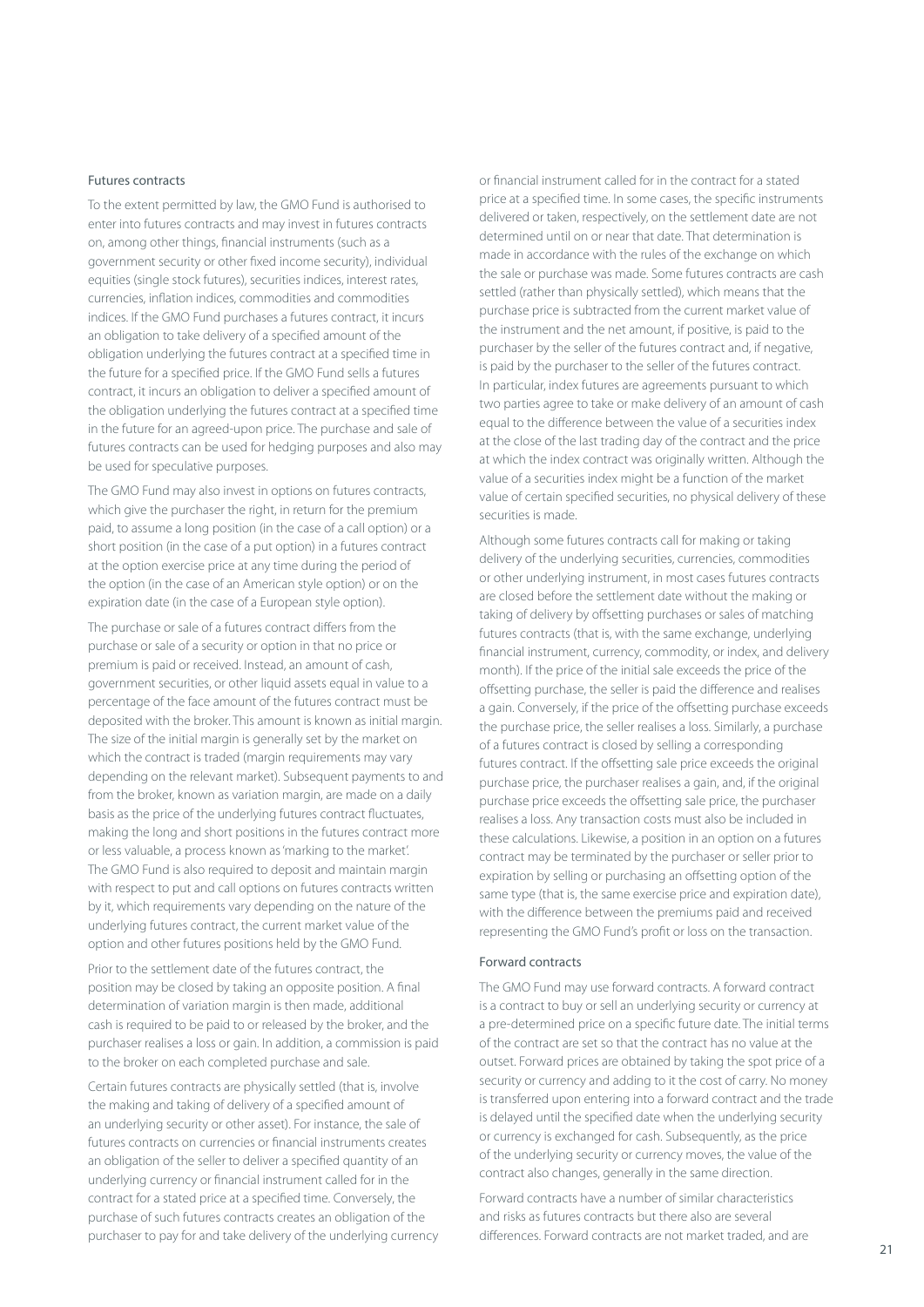not necessarily marked to market on a daily basis. They settle only at the pre-determined settlement date. This can result in deviations between forward prices and futures prices, especially in circumstances where interest rates and futures prices are positively correlated. Second, in the absence of exchange trading and involvement of clearing houses, there are no standardised terms for forward contracts. Accordingly, the parties are free to establish such settlement times and underlying amounts of a security or currency as desirable, which may vary from the standardised provisions available through any futures contract. Finally, forward contracts, as two party obligations for which there is no secondary market, involve counterparty credit risk not present with futures.

#### Currency transactions

The GMO Fund may buy or sell currencies, or deal in forward currency contracts, currency futures contracts, swaps, swaptions and related options and options on currencies. The GMO Fund may use such currency instruments for any purpose, including for investment, hedging and/or currency risk management.

#### Commodities

The GMO Fund may invest in commodities and commodityrelated instruments, including, by way of example and not of limitation, futures contracts, swaps, options, forward contracts, and structured notes, and equities, debt securities, convertible securities, and warrants of issuers in commodity-related industries. The GMO Fund does not expect to acquire physical commodities directly. Ordinarily, any commodity futures or options contracts and any other derivative instruments that call for physical delivery of the underlying commodity will be liquidated prior to delivery.

#### Derivative counterparties

The GMO Systematic Global Macro Division (Division) has discretion to select counterparties with which to transact and has the primary responsibility for managing the GMO Fund's counterparty risk. The Division weighs various factors in determining the risks associated with a particular counterparty, which may include credit quality, collateral arrangements and guarantees. The Division will diversify its counterparty credit exposure as it believes prudent under the circumstances, keeping in mind best execution considerations. While exposures to counterparties are actively monitored by the Division, there is not an explicit limit on the amount of exposure that the GMO Fund may have with any one counterparty.

See section 5 for information about derivative and counterparty risks.

#### **Short-selling**

The GMO Fund does not generally short-sell securities. However, the GMO Fund may use derivatives to take active short positions in asset classes as part of its normal investment strategy.

### <span id="page-23-0"></span>4. Risks of investing

Risks of investing specific to the GMO Fund are described below.

General risks associated with investing in hedge funds are described in section 5 of this PDS.

#### **Risks specific to the GMO Fund**

There is no guarantee that the GMO Fund will achieve its investment objective. The value of the investments of the GMO Fund will vary over time as will the level of returns of the GMO Fund. Future returns may differ from past returns. Returns are not guaranteed and unit holders may lose some of their money. In addition laws affecting registered managed investment schemes may change in the future and this may impact the GMO Fund's ability to achieve its investment objective.

An investment in the GMO Fund can be subject to investment risk, including possible delays in repayment and loss of income or principal invested. An investment in the GMO Fund is not a deposit or liability of GMO Australia, GMO or any of their affiliates and none of these entities stands behind or in any way guarantees the capital value and/or performance of units issued or the assets of the GMO Fund.

Some of the significant risks of the GMO Fund are summarised below. Other risks also apply.

#### Commodities Risk

Commodities prices can be extremely volatile and exposure to commodities can cause the price of the Fund's units to decline and fluctuate in a rapid and unpredictable manner.

#### Counterparty Risk

The Fund runs the risk that the counterparty to an over-the-counter ("OTC") derivatives contract will be unable or unwilling to make timely settlement payments or otherwise honour its obligations. The credit risk for exchange-traded derivatives is generally less than for OTC derivatives, since the clearinghouse, which is the issuer or counterparty to each exchange-traded derivative, provides additional protections in the event of non-performance by the counterparty. Sometimes the Fund may post or receive collateral related to changes in the market value of a derivative. In addition, the Fund may invest in derivatives that (i) do not require the counterparty to post collateral, (ii) require collateral but that do not provide for the Fund's security interest to be perfected, (iii) require significant upfront deposits unrelated to the derivatives' intrinsic value, or (iv) that do not require the collateral to be regularly marked-to-market (e.g., certain OTC derivatives). Even when obligations are required by contract to be collateralised, there is usually a lag between the day the collateral is called for and the day the Fund receives the collateral. When a counterparty's obligations are not fully secured by collateral, the Fund is exposed to the risk of having limited recourse if the counterparty defaults.

If a counterparty fails to meet its contractual obligations, goes bankrupt, or otherwise experiences a business interruption, the Fund could miss investment opportunities or otherwise be forced to hold investments it would prefer to sell, resulting in losses for the Fund. Counterparty risk is pronounced during unusually adverse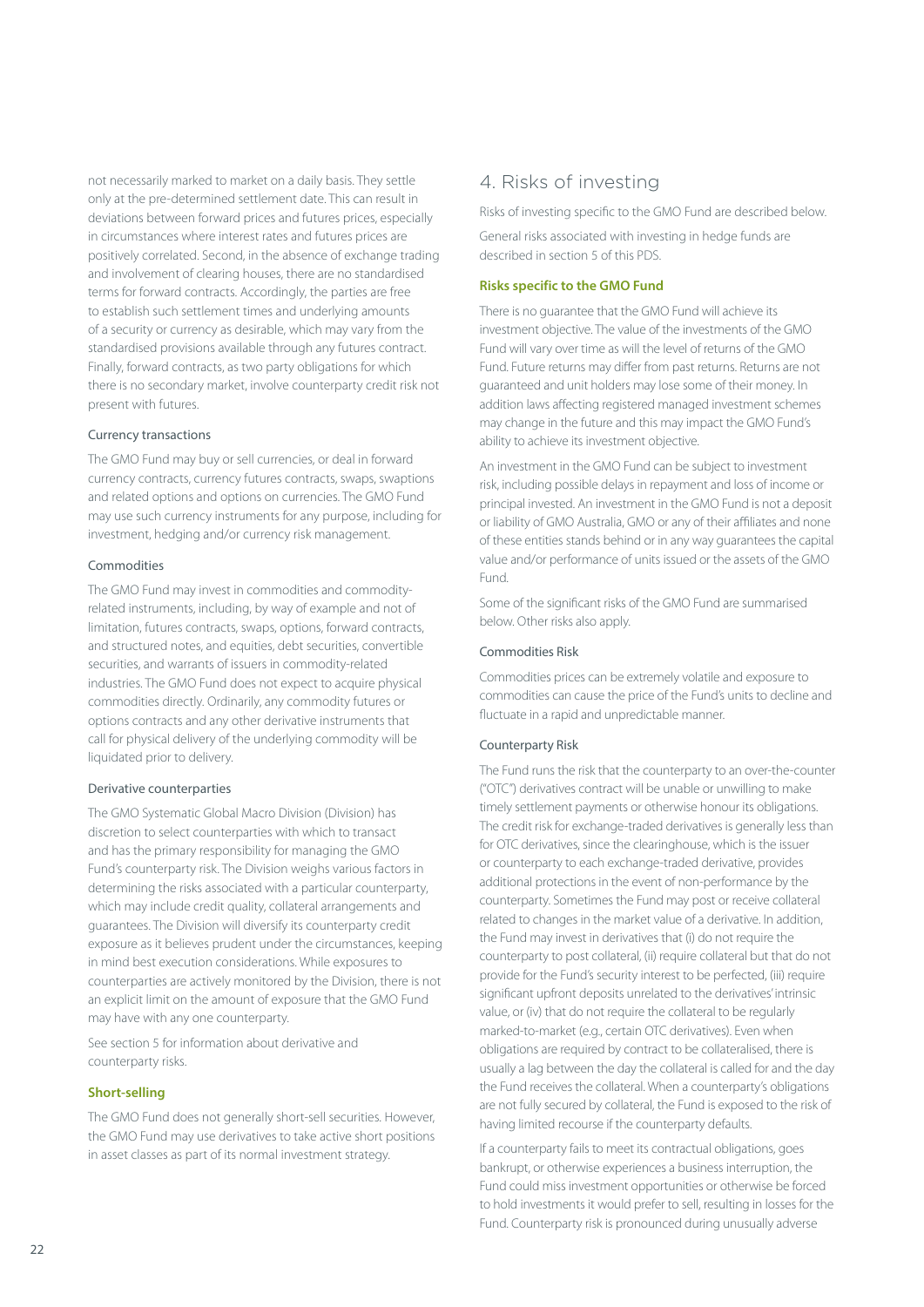market conditions and is particularly acute in environments in which financial services firms are exposed (as they were in 2008) to systemic risks of the type evidenced by the insolvency of Lehman Brothers and subsequent market disruptions. Certain markets in which the Fund may effect transactions are OTC or interdealer markets, and may also include unregulated private markets. The lack of a common clearing facility creates counterparty risk. The participants in such markets typically are not subject to the same level of credit evaluation and regulatory oversight as are members of exchange-based markets. This exposes the Fund to the risk that a counterparty will not settle a transaction in accordance with its terms and conditions because of a dispute over the terms of the contract (whether or not bona fide) or because of a credit or liquidity problem, thus causing the Fund to suffer a loss. Such "counterparty risk" is accentuated for contracts with longer maturities where events may intervene to prevent settlement, or where the Fund has concentrated its transactions with a single or small group of counterparties. The Fund may also be exposed to similar risks with respect to brokers in jurisdictions where there are delayed settlement periods.

There can be no assurance that a counterparty will be able or willing to satisfy its obligations to pay settlement payments or to otherwise meet its obligations, especially during unusually adverse market conditions. The Funds typically may only close out OTC transactions with the relevant counterparty, and may only transfer a position with the consent of the particular counterparty. When a counterparty's obligations are not fully secured by collateral, then the Fund is essentially an unsecured creditor of the counterparty. If the counterparty defaults, the Fund will have contractual remedies, but there is no assurance that a counterparty will be able to meet its obligations pursuant to such contracts or that, in the event of default, the Fund will succeed in enforcing contractual remedies. Counterparty risk still exists even if a counterparty's obligations are secured by collateral if the Fund's interest in collateral is not perfected or additional collateral is not promptly posted as required. Counterparty risk also may be more pronounced if a counterparty's obligations exceed the amount of collateral held by the Fund (if any), the Fund is unable to exercise its interest in collateral upon default by the counterparty, or the termination value of the instrument varies significantly from marked-to-market value of the instrument. To the extent the Fund allows any OTC derivative counterparty to retain possession of any collateral, the Fund may be treated as an unsecured creditor of such counterparty in the event of the counterparty's insolvency.

Due to the nature of the Fund's investments, the Fund may invest in derivatives and/or execute a significant portion of its transactions through a limited number of counterparties and events that affect the creditworthiness of any of those counterparties may have a pronounced effect on the Fund. Additionally, the Fund may be exposed to documentation risk, including the risk that the parties may disagree as to the proper interpretation of the terms of a contract. In addition, the creditworthiness of a counterparty can be expected to be adversely affected by greater than average volatility in the markets, even if the counterparty's net market exposure is small relative to its capital.

The Fund's investment manager evaluates the creditworthiness of the counterparties to the Fund's transactions or their guarantors at the time the Fund enters into a transaction. The Fund is not restricted from dealing with any particular counterparty or from concentrating any or all transactions with one counterparty. The ability of the Fund to transact business with any one of a number of counterparties, the lack of any meaningful and independent evaluation of such counterparties' financial capabilities and the absence of a regulated market to facilitate settlement may increase the potential for losses by the Fund.

#### Credit Risk

This is the risk that the issuer or guarantor of a fixed income investment or obligors of obligations underlying an asset-backed security will be unable or unwilling to satisfy their obligations to pay principal and interest or otherwise to honour their obligations in a timely manner. The market price of a fixed income investment will normally decline as a result of the issuer's, guarantor's, or obligors' failure to meet their payment obligations. Below investment grade investments have speculative characteristics, and negative changes in economic conditions or other circumstances are more likely to impair the ability of issuers of those investments to make principal and interest payments than is the case with issuers of investment grade investments. Credit risk arises from cash and cash equivalents held by the Funds with financial institutions. Credit risk also arises from the ability or willingness of underlying funds in which a Fund may invest to realise investments to meet redemptions made by the Fund. A Fund may also be indirectly exposed to the credit risk faced by such underlying funds.

#### Currency Risk

Fluctuations in exchange rates may adversely affect the market value of the Fund's investments and includes the risk that currencies in which the Fund's investments are traded, in which the Fund receives income and/or in which the Fund has taken on an active investment position will decline in value relative to other currencies, in the case of long positions, or increases in value relative to other currencies in the case of short positions, in each case resulting in a loss to the Fund.

#### Derivatives and Short Sales Risk

The use of derivatives involves the risk that their value may not change as expected relative to changes in the value of the relevant underlying assets, pool of assets, rates, currencies or indices. Derivatives also present other risks, including market risk, illiquidity risk, currency risk and counterparty risk. The Fund may create short investment exposure by selling securities short or by taking a derivative position in which the value of the derivative moves in the opposite direction from the price of an underlying asset, pool of assets, rate, currency, or index. In addition, the risks of loss associated with derivatives that provide short investment exposure and short sales of securities are theoretically unlimited.

#### Foreign Investment Risk

The market prices of many foreign investments (particularly in emerging markets) may fluctuate more than those of Australian investments. Foreign investment markets may be less stable,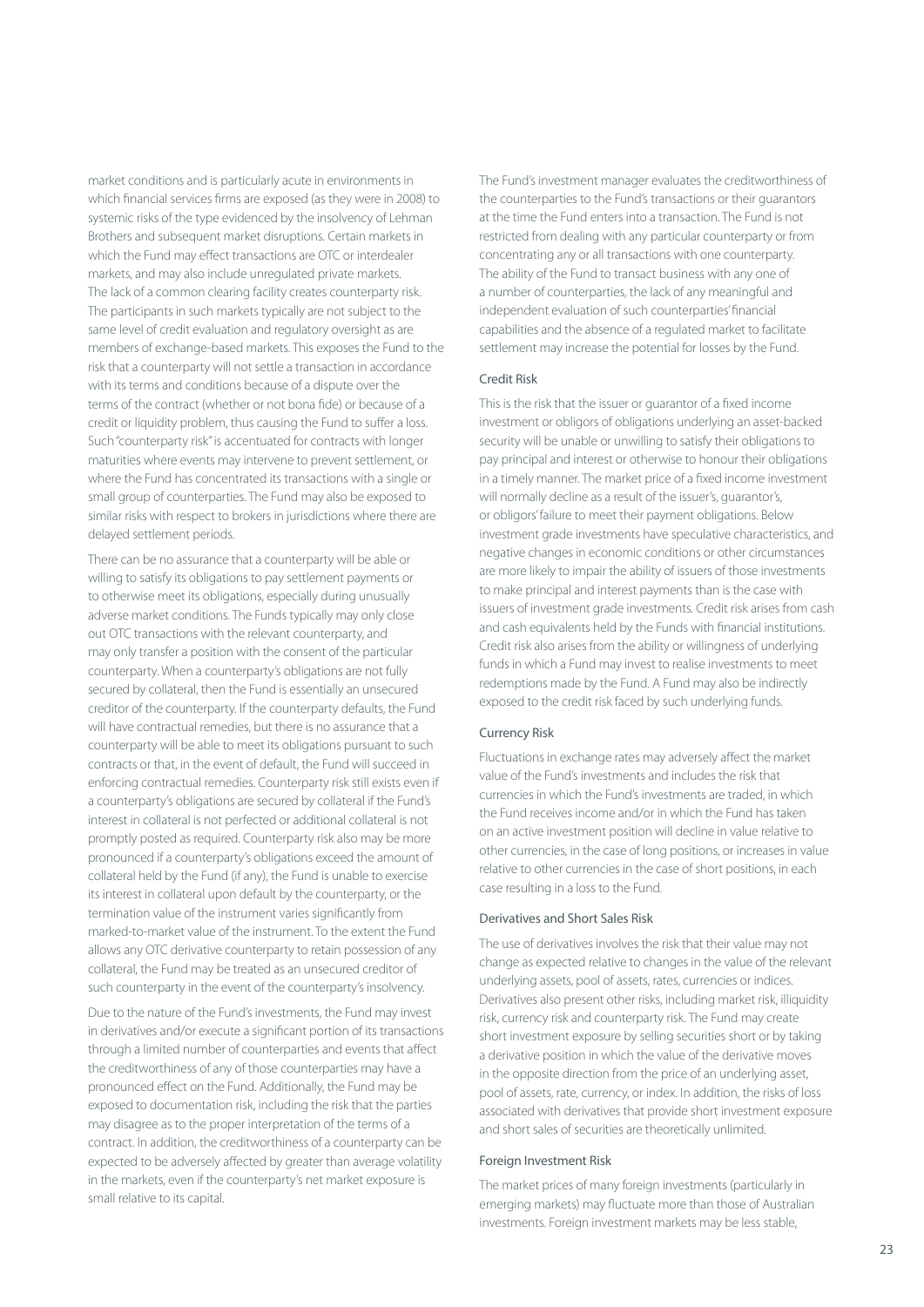smaller, less liquid and less regulated than Australian investment markets, and the cost of trading in those markets often may be higher than in Australian markets. Foreign portfolio transactions (including derivatives transactions) may involve higher commission rates, transfer taxes, and custodial costs than similar transactions in Australia. A Fund may be subject to foreign taxes, potentially on a retroactive basis, on (i) capital gains it realises or dividends, interest or other amounts it realizes or accrues in respect of foreign investments, (ii) transactions in those investments and (iii) repatriation of proceeds generated from the sale or other disposition of those investments. Any taxes or other charges paid or incurred by a Fund in respect of its foreign investments will reduce its return thereon. The tax laws of some foreign jurisdictions in which a Fund may invest are unclear and interpretations of such laws can change over time, including on a retroactive basis. In such case, a Fund could potentially incur foreign taxes on a retroactive basis. Similarly, provisions in or official interpretations of the tax treaties with such foreign jurisdictions may change over time and such changes could impact a Fund's eligibility for treaty benefits, if any. A Fund may accrue for certain taxes in respect of its foreign investments that it may or may not ultimately pay. Such tax accruals will reduce a Fund's net asset value at the time accrued, even though in some cases, a Fund ultimately may not pay the related tax liabilities. Conversely, a Fund's net asset value will be increased by any tax accruals that are ultimately reversed.

In some cases, a Fund may seek to collect a refund in respect of taxes paid to a non-Australian country. In those cases, all or a portion of those taxes could ultimately be recovered. However, the recovery process could take several years and a Fund will incur expenses in its efforts to collect the refund, which will reduce the benefit of any recovery. A Fund's efforts to collect a refund may not be successful, in which case the Funds will have incurred additional expenses for no benefit. The decision to pursue a refund is GMO Australia's sole discretion and a Fund may not pursue a refund, even if it is entitled to one. The outcome of a Fund's pursuit of a refund is inherently unpredictable. Accordingly, a refund is not typically reflected in a Fund's net asset value until it is received or until GMO Australia is confident that the refund will be received. In some cases, the amount of refund could be material to a Fund's net asset value. Absent a determination that a refund is collectible and free from significant contingencies, a refund is not reflected in a Fund's net asset value.

Taxes on non-Australian interest and dividend income are generally withheld in accordance with the applicable country's tax treaty with Australia. For example, the foreign withholding rates applicable to a Fund's investments in certain jurisdictions may be higher if (among other factors) a significant portion of the relevant Fund is held by non-Australian unit holders.

Also, the Funds need a licence to invest directly in securities traded in many foreign securities markets, and the Funds are subject to the risk that they could not invest if any licence held on their behalf were terminated or suspended. In some foreign securities markets, prevailing custody and trade settlement practices (e.g., the requirement to pay for securities prior to receipt) expose the Funds to credit and other risks with respect to participating brokers, custodians, clearing banks or other clearing agents, escrow agents and issuers. Further, adverse changes in investment regulations,

capital requirements or exchange controls could adversely affect the value of the Funds' investments.

These and other risks (e.g., nationalisation, expropriation, or other confiscation of assets of foreign issuers) tend to be greater for investments in the securities of companies tied economically to emerging markets, the economies of which may be predominantly based on only a few industries or dependent on revenues from particular commodities and which often are more volatile than the economies of developed markets.

#### Focused Investment Risk

Investments that are focused in a limited number of asset classes, countries, regions, sectors, currencies, industries or issuers that are subject to the same or similar risk factors or investments whose prices are closely correlated are subject to greater overall risk than investments that are more diversified or whose prices are not as closely correlated.

#### Fund of Funds Risk

The Fund is indirectly exposed to all of the risks of its investment in the underlying funds in which it invests, including the risk that those underlying funds (including ETFs) will not perform as expected.

#### Futures Contracts Risk

Investment in futures contracts involves risk. A purchase or sale of futures contracts may result in losses in excess of the amount invested in the futures contract.

There is no guarantee that the Fund will be able to enter into an offsetting closing transaction for a purchased or sold futures contract, by selling or purchasing, respectively, an instrument identical to the instrument purchased or sold. In addition, under certain circumstances, futures exchanges may establish daily limits on the amount that the price of a futures contract can vary from the previous day's settlement price, thereby effectively preventing liquidation of unfavorable positions. If the Fund is unable to liquidate a futures position due to the absence of a liquid secondary market or the imposition of price limits or other restrictions, it could incur substantial losses. Furthermore, the Fund would continue to be subject to market risk with respect to the position.

The low initial margin deposits normally required in futures trading permit an extremely high degree of leverage. Accordingly, a relatively small price movement in a futures contract can result in immediate and substantial losses. All participants in the futures markets are subject to margin deposit and maintenance requirements. Instead of meeting margin calls, investors may close futures contracts through offsetting transactions, which could distort normal correlations. The margin deposit requirements in the futures markets are less onerous than margin requirements in the securities market, allowing for more speculators who may cause temporary price distortions.

Risks Associated with Futures Brokers: The Funds will assume the credit risk associated with placing its cash, margin and securities with futures brokers, and the failure or bankruptcy of any of such brokers could have a material adverse impact on the Funds. To the extent that the Funds engage in futures and options contract trading and the futures commission merchants with whom the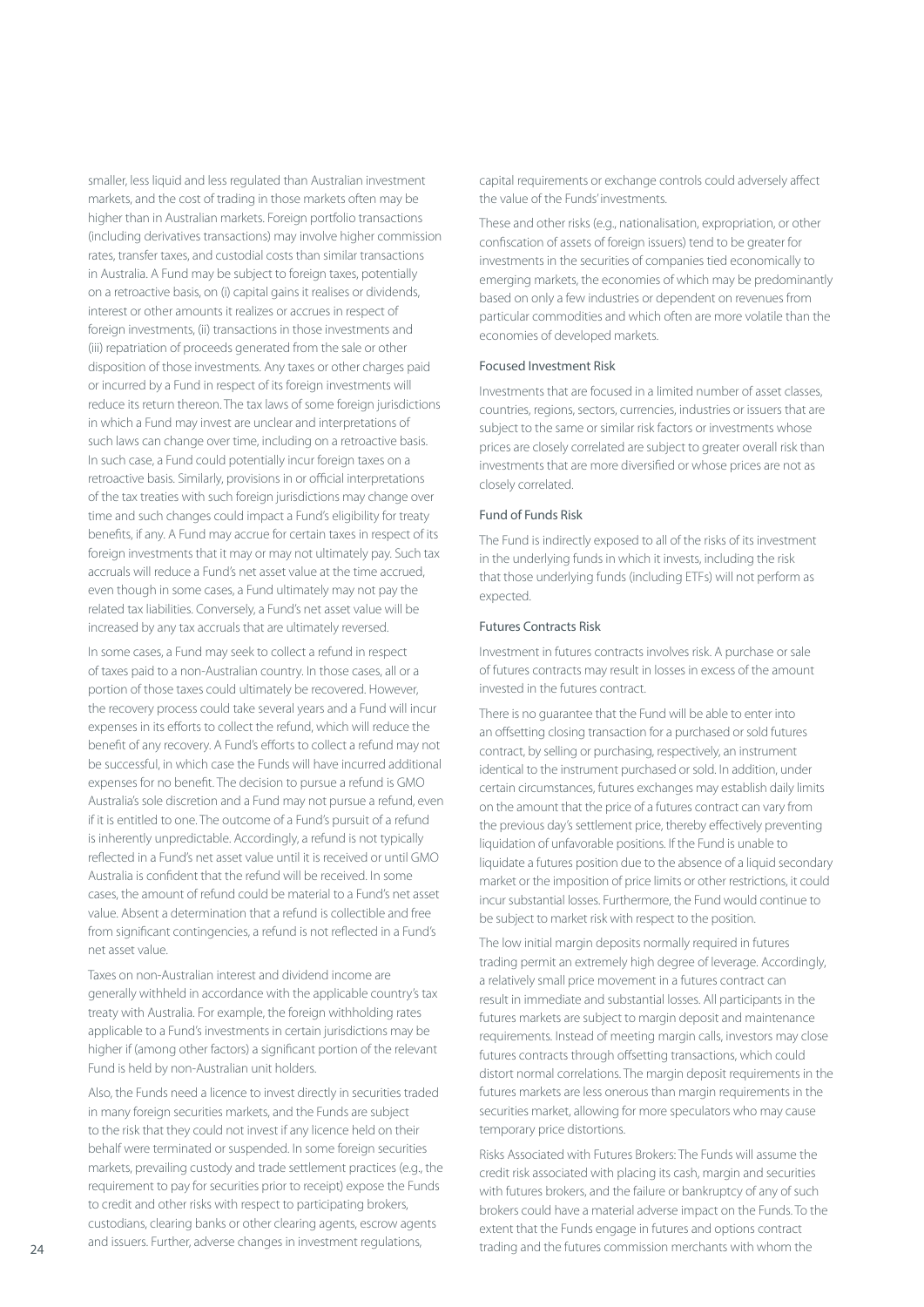Funds maintain accounts fail to so segregate the Fund's assets, the Funds will be subject to a risk of loss in the event of the bankruptcy of any of its futures commission merchants. If a futures broker of a Fund becomes bankrupt or insolvent, or otherwise defaults on its obligations to the Fund, the Fund may not receive all amounts owing to it in respect of its trading, despite the clearing house fully discharging all of its obligations. In the event of the bankruptcy of a futures broker, a Fund could be limited to recovering only a pro rata share of all available funds segregated on behalf of the futures broker's combined customer accounts. Also, in contrast to the treatment of margin provided for cleared derivatives, the futures broker does not typically notify the futures clearing house of the amount of margin provided by the futures broker to the futures clearing house that is attributable to each customer. Therefore, the Funds are subject to the risk that their margin will be used by the futures clearing house to satisfy the obligations of another customer of the Fund's futures broker. In addition, in the event of the bankruptcy or insolvency of a clearing house, a Fund might experience a loss of funds deposited through its futures broker as margin with the clearing house, a loss of unrealized profits on its open positions, and the loss of funds owed to it as realized profits on closed positions. Such a bankruptcy or insolvency might also cause a substantial delay before a Fund could obtain the return of funds owed to it by a futures broker who was a member of such clearing house. Furthermore, if a futures broker does not comply with the applicable regulations or its agreement with a Fund, or in the event of fraud or misappropriation of customer assets by a futures broker, a Fund could have only an unsecured creditor claim in an insolvency of the futures broker with respect to the margin held by the futures broker. The Fund may carry substantially all of its positions at a single broker, thereby increasing this credit risk.

#### Illiquidity Risk

Low trading volume, lack of a market maker, large position size, or legal or contractual restrictions (including daily price fluctuation limits or "circuit breakers") may limit, delay or prevent the Fund from selling particular securities or closing derivative positions at desirable prices. In addition, the Fund may buy securities that are less liquid than those in its benchmark.

#### Leveraging Risk

The Fund's use of reverse repurchase agreements and other derivatives and securities lending may cause its portfolio to be leveraged. Leverage increases the Fund's portfolio losses when the value of its investments decline.

#### Market Disruption and Geopolitical Risk

Geopolitical and other events may disrupt securities markets and adversely affect global economies and markets. Those events, as well as other changes in foreign and domestic economic and political conditions, could adversely affect the value of the Fund's investments.

#### Market Risk – Equity Securities

The market price of equity investments may decline due to factors affecting the issuer, their industries, or the economy and equity markets generally. If the Fund purchases equity investments for less than their fundamental fair (or intrinsic) value as assessed by GMO, the Fund runs the risk that the market prices of these equities will

not appreciate or will decline due to GMO's incorrect assessment. The Fund also may purchase equity investments that typically trade at higher multiples of current earnings than other securities, and the market prices of these equities often are more sensitive to changes in future earnings expectations than the market price of equities trading at lower multiples. Declines in stock market prices generally are likely to reduce the net asset value of the Fund's units.

#### Market Risk – Fixed Income

The market price of a fixed income investment can decline due to a number of market- related factors, including rising interest rates and widening credit spreads, or decreased liquidity stemming from the market's uncertainty about the value of a fixed income investment (or class of fixed income investments).

#### Management and Operational Risk

The Funds run the risk that the investment manager's investment techniques will fail to produce desired results. The Fund's portfolio managers may use quantitative analyses and models as part of their investment process and in making investment decisions. The investment manager's models support portfolio decisions but may not accurately predict future market movements or characteristics. In addition, they are based on assumptions that may limit their effectiveness and they rely on data that is subject to limitations (e.g., inaccuracies, staleness). Any of those assumptions and/or limitations could adversely affect their predictive value. The usefulness of those models may be diminished by the faulty incorporation of mathematical models into computer code, by reliance on proprietary and third party technology that includes bugs or viruses, and by the retrieval of imperfect data for processing by the model. These aspects are present in the ordinary course of business and are more likely to occur at times of rapidly changing models. Any of these aspects could adversely affect the Funds' performance. The Funds also run the risk that the investment manager's fundamental assessment of an investment is wrong, or that deficiencies in the investment manager's or another service provider's internal systems or controls will cause losses for the Fund or impair Fund operations.

#### Large Unit Holder Risk

If a large number of units of the Fund are held by a single unit holder (e.g., an institutional investor or another GMO fund) or a group of unitholders with a common investment strategy, the Fund is subject to the risk that these investors will purchase, redeem, reallocate or rebalance their investments in large amounts and/ or on a frequent basis, resulting in substantial withdrawals from, or investments into, the Fund. A redemption by those unit holders of all or a large portion of the Fund's units may adversely affect the Fund's performance by forcing the Fund to sell securities potentially at disadvantageous prices to satisfy a redemption request. Redemptions of a large number of units also may increase transaction costs or, by necessitating a sale of portfolio investments, have adverse tax consequences for unit holders. Applications and redemptions of units by a large unit holder or a group of unit holders could limit the deductibility of certain losses (from an Australian tax perspective) that would otherwise reduce the Funds' taxable income. In such cases, unit holders may bear more taxes than would have otherwise been the case.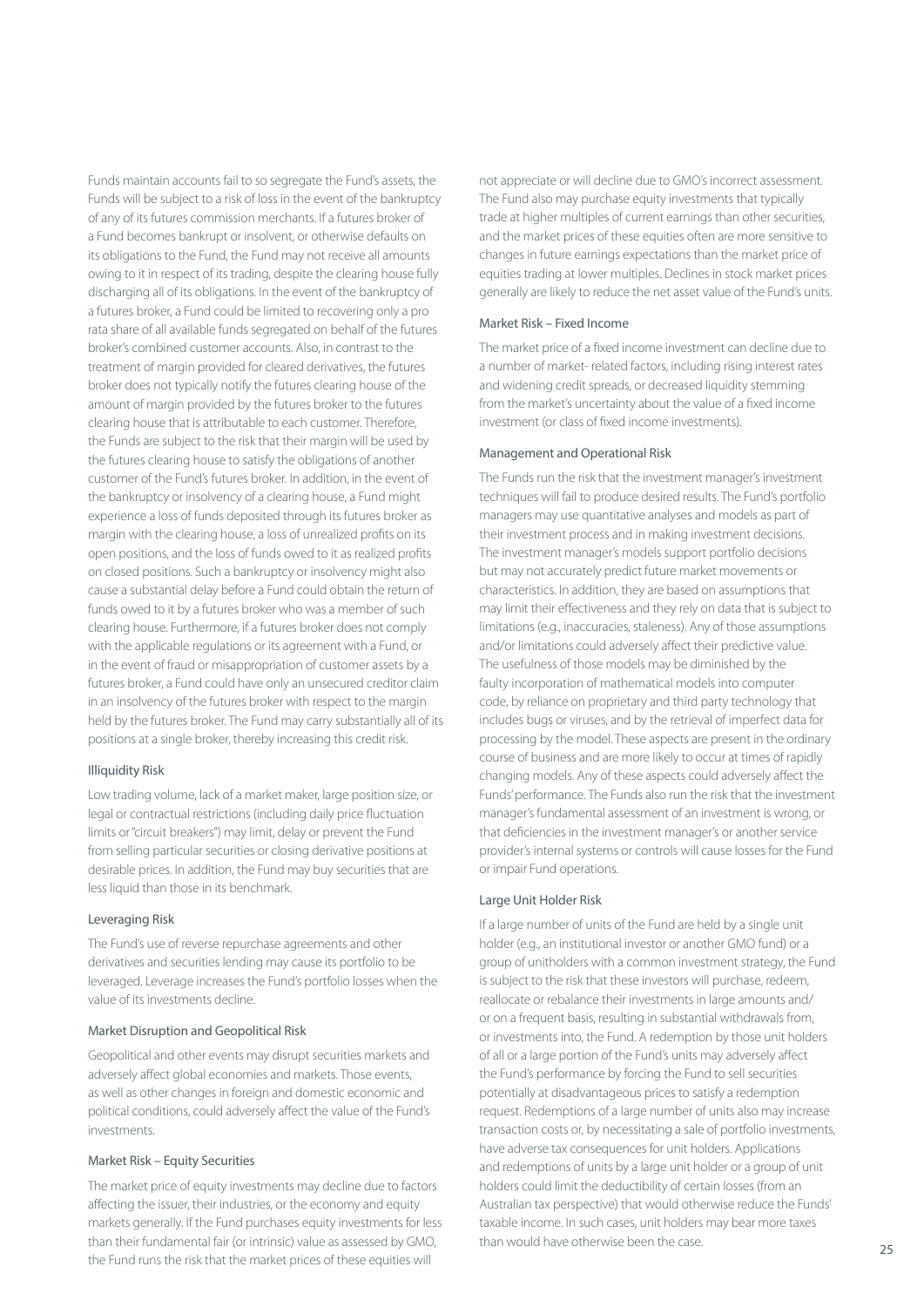#### <span id="page-27-0"></span>Service Provider Risk

The Funds rely on external service providers in connection with their operation and investment activities. This includes fund administration, custody and audit. There is a risk that these service providers may not meet their contractual obligations or seek to terminate their services to the Funds. In this situation, the Funds may be required to replace a service provider and this may lead to a disruption of their activities.

# 2.4 MAN AHL ALPHA (AUD)

|  |  | 1. The Man Fund |  |
|--|--|-----------------|--|
|  |  |                 |  |

2. [Fund strategy](#page-27-2)

3. [Risks of investing](#page-27-3)

### <span id="page-27-1"></span>1. The Man Fund

Man AHL Alpha (AUD) ARSN 138 643 768 (referred to as 'the Man Fund' for the purposes of this section).

#### **Responsible entity**

Man Investments Australia Limited ABN 47 002 747 480, AFSL 240 581.

#### **Fund website**

[man.com](http://man.com)

#### **PDS**

The Man Fund's PDS is available at [man.com/products/man-ahl](http://man.com/products/man-ahl-alpha-aud-class-b#_product-documents)[alpha-aud-class-b#\\_product-documents.](http://man.com/products/man-ahl-alpha-aud-class-b#_product-documents) You should refer to the PDS for full information about the Man Fund.

#### **RG240**

RG240 Benchmarks and Disclosure Principles apply primarily to underlying hedge funds that are 'significant underlying funds' (that is, they account for 35% or more of a fund's assets). Different disclosure requirements apply to underlying hedge funds that are not significant underlying funds.

OnePath Alternatives Growth Fund invests in Man AHL Alpha (AUD), a hedge fund that is not considered a significant underlying fund for the purposes of RG240. The disclosure information relevant to Man AHL Alpha (AUD) under RG240 is set out below.

## <span id="page-27-2"></span>2. Fund strategy

The Man Fund aims to generate medium to long-term returns primarily by identifying and taking advantage of upward and downward price trends through a varied portfolio of investments which may include trading futures, options, forward contracts, contracts for difference, equities, debt, swaps and other derivatives, both on and off exchange, using AHL Alpha Program. Amounts not required for trading using the AHL Alpha Program are held in a cash deposit.

The Man Fund accesses the AHL Alpha Program by investing in Class D1 Sub-Class B AHL Alpha AUD Shares of AHL Strategies

PCC Limited (the Man Underlying Fund), a company incorporated in Guernsey.

The Man Underlying Fund, in turn, invests in the shares of underlying investment vehicles (Underlying Vehicles) selected by the AHL Partners LLP. Refer to the Man Fund's PDS for further information.

The markets accessed by the AHL Alpha Program are global.

It is not expected that the Man Fund's strategy, as described above, will change.

#### **Use of leverage**

On a look through basis, the Man Fund's investments using the AHL Alpha Program use leverage. However, the Man Fund is not leveraged. For every \$0.30 used, the Man Fund, using the AHL Alpha Program, aims to gain exposure to the price movements of \$1.00 worth of assets. This is possible because the AHL Alpha Program involves trading in futures, options, forwards contracts, contracts for difference, swaps and other derivative instruments, both on and off exchange, which require deposits of only a portion of the value of the underlying assets.

### <span id="page-27-3"></span>3. Risks of investing

Risks of investing specific to the Man Fund are described in the Man Fund's PDS.

General risks associated with investing in hedge funds, including international investment risks, are described in section 5.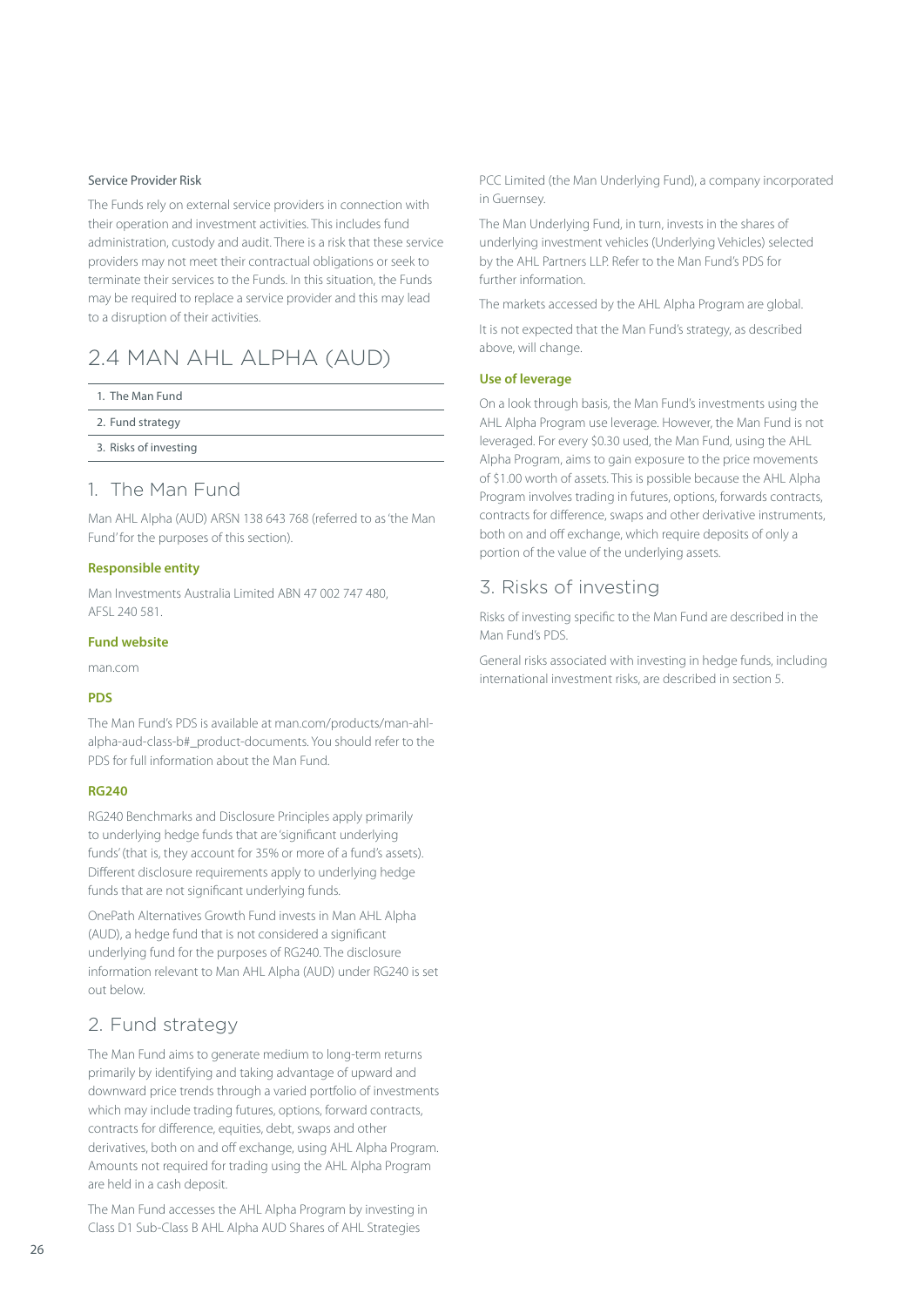# <span id="page-28-0"></span>3. HOW THE FUND **WORKS**

# 3.1 FUND STRUCTURE

The Fund is a managed investment scheme registered with ASIC.

The Fund is structured as a 'fund of hedge funds' and invests in underlying wholesale hedge funds, which are also registered managed investment schemes (Underlying Funds).

The Fund's current Underlying Funds are:

- **•** GMO Systematic Global Macro Trust (Global Macro);
- **•** Bentham Syndicated Loan Fund (Alternative Credit);
- **•** Fulcrum Diversified Absolute Return Fund (Multi-Strategy);
- **•** Man AHL Alpha (AUD) Fund (Managed Futures).

Please refer to section 6 of this PDS for more information.

# 3.2 INVESTING IN THE FUND

Investments in the Fund may be made by investors (indirect investors) who wish to invest in, or via an Investor Directed Portfolio Service (IDPS), IDPS-like scheme, nominee or custody service or other portfolio service (together referred to as a master trust or wrap service).

We have consented to the use of this PDS by operators (Service Operators) of master trust or wrap services.

As an indirect investor, you do not acquire units in the Fund. Instead, your Service Operator acquires the units on your behalf. Accordingly, you may not have the same rights as a direct investor in the Fund.

Any minimum transaction amounts are determined by your Service Operator. You will need to complete the relevant application or additional application form available from your Service Operator. When your Service Operator arranges to make an initial or additional investment on your behalf, we will apply the unit price available on the day we receive your Service Operator's application (or the following business day if we receive the application after 12pm or on a day that is not a business day). Please refer to section 3.4 of this PDS for more information about unit pricing. Transaction costs may be incurred when your Service Operator acquires units on your behalf. Please refer to 'Transaction costs' in section 7 of this PDS for more information.

Application money is placed in an interest-bearing bank account until we process your Service Operator's application. Where processing is delayed, any interest earned on the account during this period will be retained by us and used to meet bank fees and other bank administrative costs we incur in operating the bank account.

# 3.2.1 Cooling-off period

Your Service Operator will advise you of any cooling-off rights you may have.

# 3.3 WITHDRAWALS FROM THE FUND

To withdraw from the Fund, you will need to complete the relevant form available from your Service Operator who will in turn make the request on your behalf. Withdrawal requests will normally be paid to your Service Operator within a specified time determined by us and your Service Operator.

When your Service Operator withdraws from the Fund on your behalf, we will apply the unit price available on the day we receive your Service Operator's request (or the following business day if we receive the request after 12pm or on a day that is not a business day). Transaction costs may also be incurred. Please refer to 'Transaction costs' in section 7 of this PDS for more information.

### 3.3.1 Suspensions and when the Fund becomes 'not liquid'

In certain circumstances, withdrawals from the Fund may be restricted. These circumstances include:

- **•** where we are unable or it is impracticable for us to determine the value of units in the Fund because of certain events, including the closure of, or trading restrictions on, stock or securities exchanges, an emergency or other state of affairs
- **•** where we believe that it would be in the best interests of the Fund's members to suspend withdrawals; or
- **•** as permitted by relevant law.

In the rare event that the Fund becomes 'not liquid' (as that term is defined in the Corporations Act), your Service Operator may only withdraw from the Fund if we make a withdrawal offer in accordance with the procedures set out in the Corporations Act. We are not required to make such an offer. Any offer to withdraw will be made to your Service Operator.

We will notify your Service Operator of any decision to suspend the Fund or if the Fund becomes 'not liquid'.

Please refer to section 9.2 of this PDS for more information of our continuous disclosure notice requirements.

# 3.4 UNIT PRICING

Each unit has a unit price that is equal to the value of the proportion of all of the assets less liabilities (including fees) and provisions of the Fund, or attributable to each unit class, divided by the number of units held by investors in each unit class. The unit price is generally calculated by us on each 'business day', being any day other than a Saturday or Sunday or public holiday in Sydney on which trading banks in Sydney are open for business. Generally, as the value of the Fund's assets rises and falls, so too does the unit price, and therefore the value of your investment.

The constitution for the Fund provides the basis upon which the Fund's assets are valued. The Fund's assets consist of units in Underlying Funds and cash. We value the units in the Fund based on information provided by the responsible entity or investment manager of each Underlying Fund in which the Fund invests.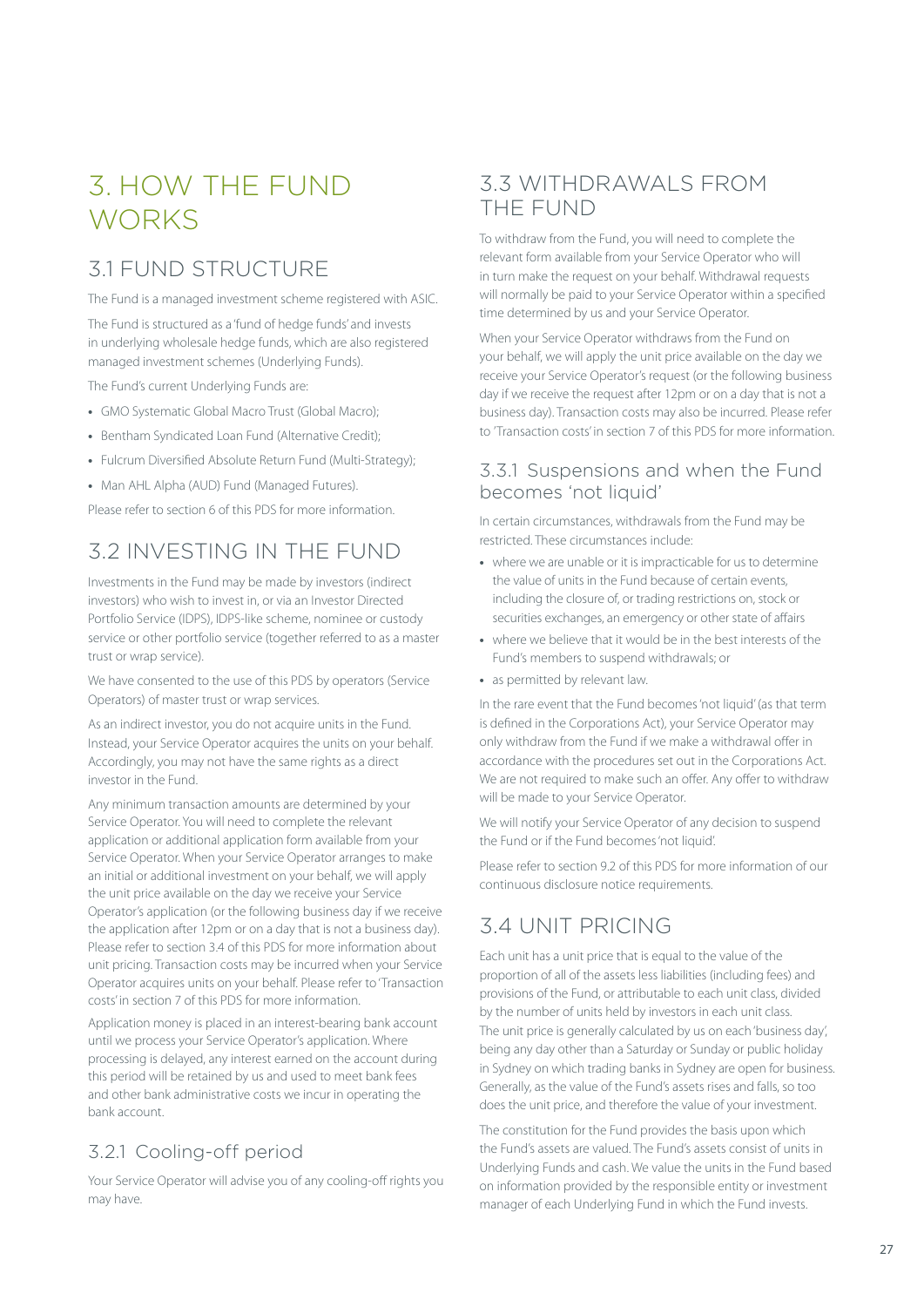# <span id="page-29-0"></span>Unit Pricing Permitted Discretions Policy

We have a unit pricing permitted discretions policy. It sets out how we will exercise discretions in relation to unit pricing. If we exercise a discretion that is not currently documented, or in a way that involves a departure from the documented policy that is current at the time of exercising the discretion, then we will prepare and record a written explanation as to how that discretion was exercised and why it was reasonable. You can obtain a copy of the current unit pricing permitted discretions policy free of charge by contacting Customer Services.

# Accuracy of Unit Prices

We have processes in place to check the accuracy of unit prices. There may be occasions where unit prices may be found to be incorrect because of errors made in determining one or more components of the unit price. If your Service Operator transacted on an incorrect unit price, your account may require a correction.

We will provide compensation where the error causes a variance in the unit price which is greater than our predetermined threshold. The threshold varies depending on the asset class. Where the compensation amount is less than an amount determined by us (currently \$20) and the investor entitled to the compensation has fully withdrawn from the Fund, the compensation will be contributed into the relevant Fund for the benefit of existing investors rather than paid to the exited investor.

# 3.5 DISTRIBUTIONS

The Fund may receive distributions, interest and gains from the Underlying Funds. The Fund generally distributes quarterly after the end of March, June, September and December each year. The amount (if any) distributed to your Service Operator will be based on the number of units held at the end of each distribution period. Distributions may be comprised of income and/or capital and will normally be paid within 14 days after the end of a distribution period and must be paid within 90 days of that date.

Any distribution amount will normally vary depending on factors like market conditions, asset class and investment performance. As a result of these factors, there may be times when distributions are not made.

The distribution allocation reduces the Fund's assets. Accordingly, unit prices may fall after the end of the distribution period.

Any distributions will be made to your Service Operator and your Service Operator may in turn pay distributions to you at times that may vary from the above.

# 4. BENEFITS OF INVESTING IN THE FUND

The Fund offers you a range of benefits and features including:

- **•** Potential for capital growth and income to help you meet your investment needs;
- **•** Exposure to non-traditional sources of return;
- **•** Access to proven fund manager skill and expertise; and
- **•** Lower volatility of returns with potentially less downside risk than traditional equities.

Information about your investment in the Fund will be provided by your Service Operator. We will also provide reports on the Fund to your Service Operator who may use these reports to provide you with their own regular reporting. Your Service Operator should be your first point of reference for any investor queries.

# 5. RISKS TO CONSIDER

Risk and return usually go hand-in-hand. When investing, you need to consider the opportunities and subsequent risks associated with each investment to create an investment profile that suits your needs.

Generally speaking, the higher the potential return from an investment, the higher the risk associated with it. The more volatile investment funds, such as share funds, potentially offer greater returns and higher growth potential, but generally carry a higher risk than investing in cash or fixed interest funds.

The less volatile investment funds, such as cash funds, generally provide more secure and stable returns because your capital is less susceptible to risk and you may receive interest payments. However, the returns on these investments are not guaranteed (just as the returns from other types of investments are not guaranteed). The returns also may not keep pace with inflation.

This section highlights the significant risks of the Fund, but other factors can adversely affect the Fund. You should seek professional advice on the appropriateness of an investment in the Fund, having regard to your particular circumstances and financial objectives.

- **•** Market risk Markets can be volatile. Market risk is the risk that your investment may lose value due to fluctuations in market prices.
- **•** Interest rate risk The possibility that the value of your investment may fall due to fluctuations in interest rates.
- **•** Currency risk The Fund's underlying investments are expected to be denominated in currencies other than the Australian dollar. This means that their value in Australian dollars will be exposed to movements in foreign exchange. The Fund's performance may also be affected by the impact of changes in the prices of currencies on the value of foreign securities.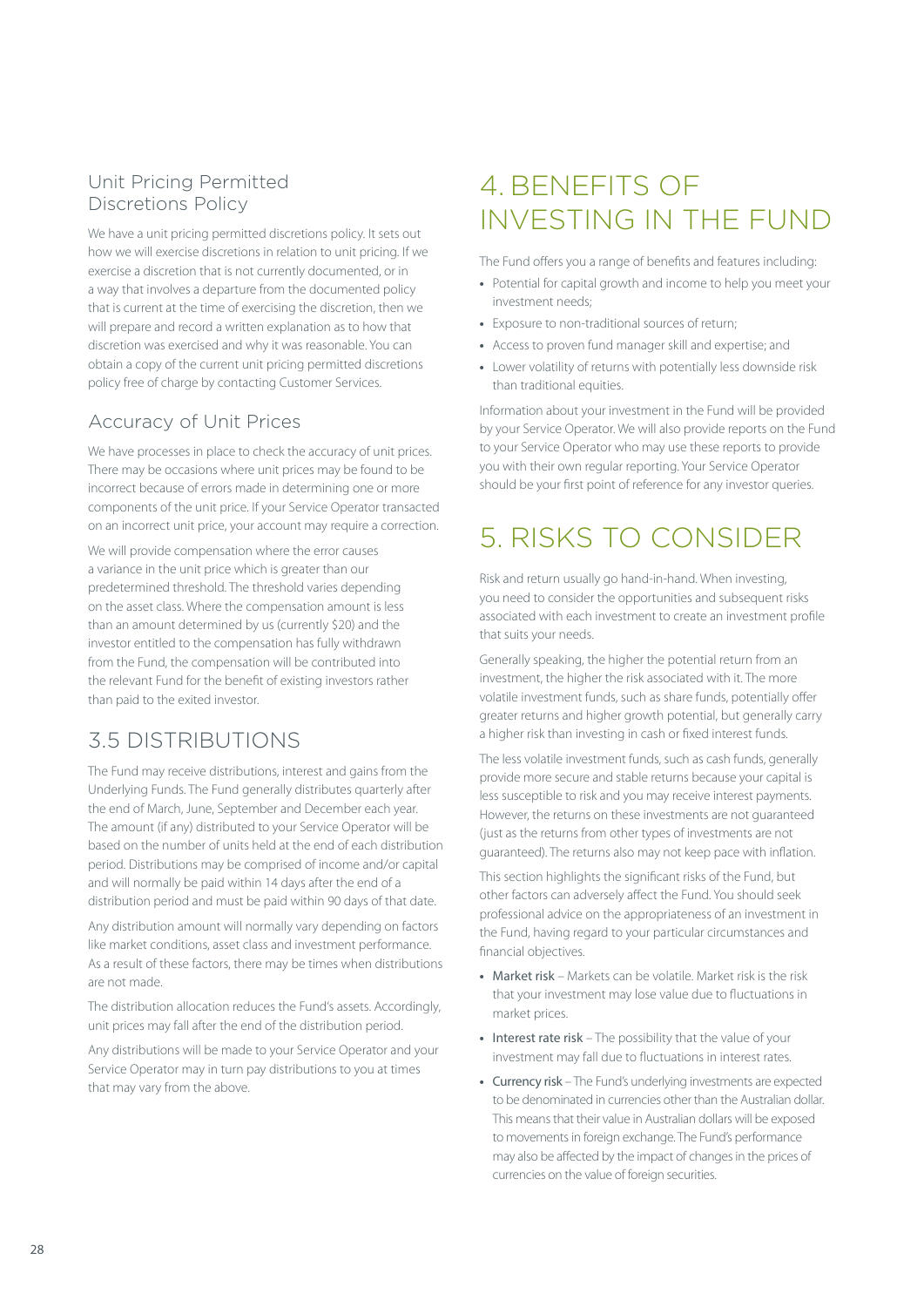- **•** Inflation risk Inflation is the general increase in consumer prices. Inflation risk is the risk that the purchasing power of your capital and/or interest income may decrease over time due to inflation.
- **•** Business risk The risk that the value of an individual business or entity to which the investment fund has exposure may be negatively impacted due to factors such as poor management, lower consumer demand or declining market share.
- **•** Political or social risk The risk that changes in government policy, laws and regulations may adversely affect the investment fund's value, and/or tax treatment or the investment's ability to implement certain investment strategies. This also includes the risk that a political upheaval may adversely affect an investment to which the investment fund has exposure (although this is more likely to occur in relation to overseas investments).
- **•** Liquidity risk The Fund has exposure to alternative investments, including structured credit, private equity and infrastructure. Certain of the Fund's underlying investments may be difficult or impossible to sell due to factors specific to those investments, or due to prevailing market conditions. This means that sufficient assets may not be able to be realised and converted into cash to satisfy a withdrawal request of the Fund within the period specified in the Fund's constitution. This could result in delays in processing withdrawals, or even suspension of withdrawals.
- **•** Investment manager risk: There is no guarantee that the Fund's Underlying Funds will achieve their performance objectives or produce positive returns. The investment managers of the Underlying Funds in which the Fund invests may change their investment strategy or internal investment policies, and this may not necessarily result in a positive outcome for the Fund.
- **•** Regulatory and legal risk: Governments or regulators may pass laws, create policy, or implement regulation that affects the Fund or the underlying assets of the Fund. These changes may be specific to a country or region or be global or may impact on specific transaction types or markets.
- **•** Securities lending: The managers of certain Underlying Funds may engage in the lending of securities to third parties for a fee. The lending is done through an appointed custodian who receives the fee and passes it on to the fund manager. This fee will be reflected in the unit price of the fund as revenue for that fund.

The risk of securities lending is that the borrower or custodian is not able to return equivalent securities, in which case the investment fund could experience delays in recovering assets and in some cases may incur a capital loss. The risk of securities lending may be mitigated by ensuring the underlying investment funds lend to approved borrowers only, and by requiring the borrowers to provide sufficient collateral.

- **•** Short-selling: The managers of certain Underlying Funds may use a strategy called short-selling which is the selling of stock which they do not hold. They may borrow securities and then sell them in anticipation of a fall in their price. If the price falls as expected then the fund manager may buy the securities back at a lower price and make a profit. The risk with this strategy is that the price of these securities may rise instead of fall and the fund manager will need to purchase the securities at a higher price than the price at which they were sold. As there is no limit to how high the price may rise, in theory the potential loss is uncapped. Managers using short-selling strategies typically closely monitor the positions and employ stop/loss techniques to manage these risks.
- **•** Long/short strategy: The managers of certain Underlying Funds may adopt a long/short strategy. This means that a fund manager profits by short-selling when the value of securities is expected to decline (referred to as 'shorting' or 'going short'), while purchasing (or 'going long') securities that are expected to increase in value. By using such a strategy a fund manager can potentially make profits both in rising and falling markets. The risk is that they may short-sell securities that increase in value and purchase securities that fall in value. Going long is potentially a less risky strategy than going short. If a fund manager purchases securities, the lowest price to which they can fall is zero, providing a limit to the loss. When going short, however, the risk is that the price of the securities may increase and the fund manager will have to buy back at a higher price than the one at which they sold.

As there is theoretically no limit to how high the price of a security can rise, the potential loss is unlimited.

When short-selling, a fund manager may use a stop/loss order to reduce the risk of unlimited loss. For example, if the fund manager was to short-sell at \$10 with the aim of buying back at \$9 the fund manager would instruct a buyback at \$11 so that if the price rises, the loss is limited to \$1 per security.

As part of a short-selling strategy, a fund manager may need to provide collateral to the securities lender in order to borrow the securities it sells short. There is a risk that this collateral may not be returned to the fund manager when requested.

- **•** Leverage risk: The managers of certain Underlying Funds may use leverage to generate returns. Leveraging means borrowing money in order to invest a greater amount. Leveraging involves additional investment risks, as it increases the volatility of returns. While it magnifies potential gains, it may also magnify potential losses. Leveraged investments may significantly under perform equivalent non-leveraged investments when the underlying assets experience negative returns or 'bear' markets. In extreme market declines all capital could be lost.
- **•** Derivative risk: The Underlying Funds may use derivatives to gain exposure to investment markets or to protect against changes in the values of the assets in which the Underlying Funds invest.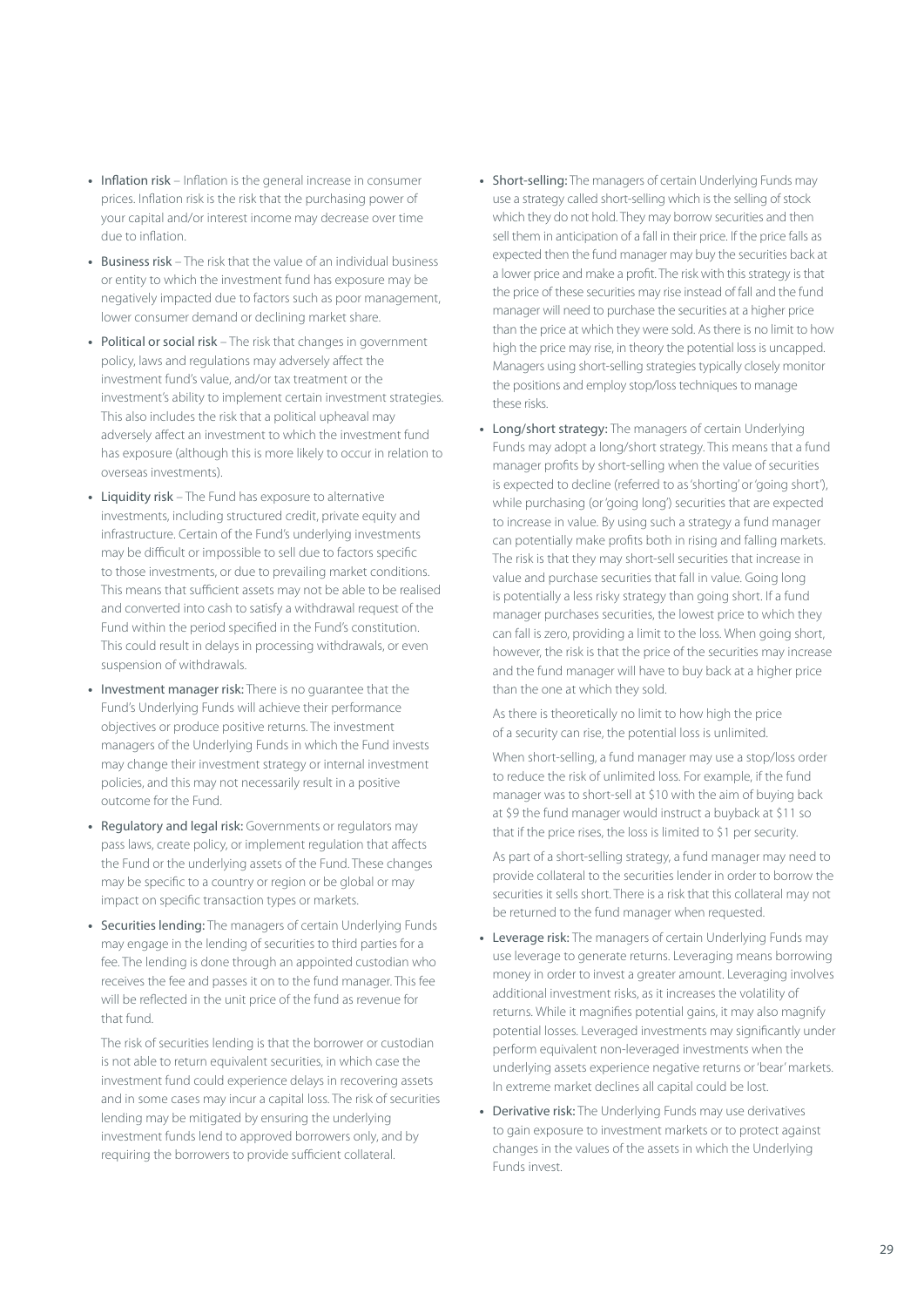- <span id="page-31-0"></span>**•** Risks associated with using derivatives include:
	- Variability of the market value: Derivative market values can fluctuate significantly and, as a result, potential gains and losses can be magnified compared with investments that do not use derivatives.
	- Potential illiquidity: The value of derivatives may not move in the same direction as the value of the underlying financial product, which may result in an investment loss. In addition, may not be able to meet its financial obligations.
	- Counterparty risk: The other party in a derivative transaction may not be able to meet its financial obligations (please refer to 'Default risk' in this PDS for more information).
	- Default risk: Issuers of the investments to which the Fund has exposure and other entities upon which the Fund's investments depend, may default on their obligations, for instance by failing to make a payment when it becomes due or by failing to return capital. Counterparties to the Fund, including derivatives counterparties, may default on their contractual obligations.

Default on the part of these entities could result in financial loss to the Fund.

# 6. HOW WE INVEST YOUR MONEY

# 6.1 THE FUND'S INVESTMENT **STRATEGY**

#### OnePath Alternatives Growth Fund – Fund information

#### **Description**

The Fund is suitable for investors seeking high total returns over a medium to long term period and who are prepared to accept higher variability of returns.

#### **Investment objective**

The Fund aims to produce a portfolio that seeks to outperform the Bloomberg AusBond Bank Bill Index.

#### **Investment strategy**

The Fund is a multi-manager solution that seeks to provide returns with low correlation to equity markets by investing in a portfolio of alternative investment strategies. The multimanager portfolio is designed to deliver more consistent, and diversified sources of returns than would be achieved if investing with a single manager.

#### **Commencement date**

September 2010

#### **Minimum time horizon**

5 years

#### **Investor profile**

High Growth – High growth funds are more likely to suit investors who seek to maximise long-term returns and accept the possibility of greater volatility and short-term negative returns.

#### **Standard Risk Measure**



Please refer to subsection 6.1.1 of this PDS for more information.

| <b>Asset allocation</b> |               |               |
|-------------------------|---------------|---------------|
| Asset class             | Benchmark (%) | Range $(\% )$ |
| Alternative assets*     | 100           | $80 - 100$    |
| Cash                    |               | $0 - 20$      |

Underlying funds are: GMO Systematic Global Macro Trust, Bentham Syndicated Loan Fund, Fulcrum Diversified Absolute Return Fund and Man AHL Alpha (AUD).

\* Underlying funds may hold cash inside their portfolios.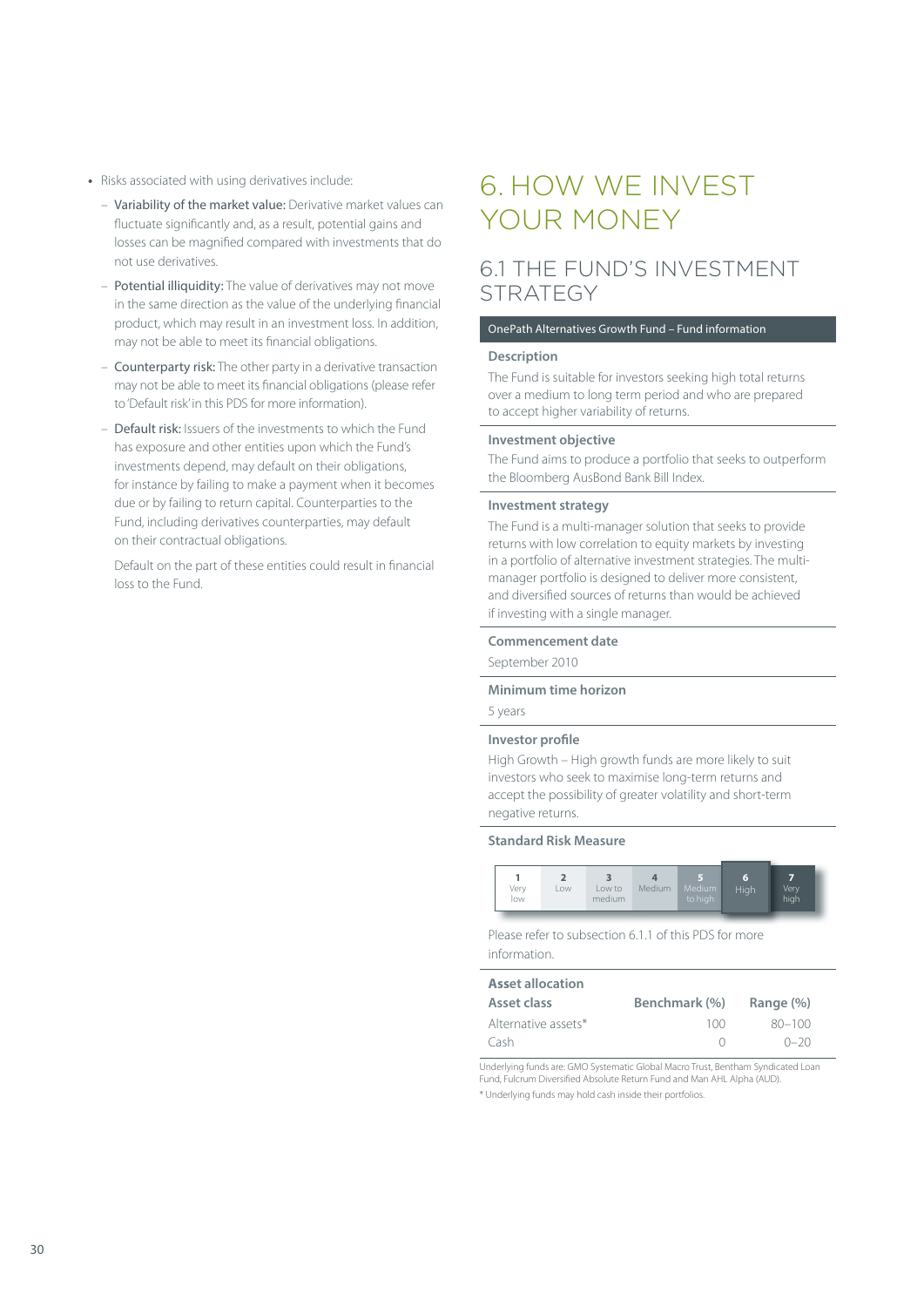# 6.11 Standard Risk Measure

The Fund has a risk level attached to it. The Fund's risk level is 'High'. The risk level indicates historically the number of negative annual returns over any 20 year period. The seven risk levels are:

| <b>Risk</b>    | Band           | Risk Label Estimated number of<br>negative annual returns over any<br>twenty (20) year period |
|----------------|----------------|-----------------------------------------------------------------------------------------------|
| 1              | Very Low       | $l$ ess than 0.5                                                                              |
| $\mathcal{P}$  | l ow           | $0.5$ to less than 1                                                                          |
| 3              | Low to Medium  | 1 to less that 2                                                                              |
| $\overline{4}$ | Medium         | 2 to less than 3                                                                              |
| 5              | Medium to High | 3 to less than 4                                                                              |
| 6              | High           | 4 to less than 6                                                                              |
| 7              | Very High      | 6 or greater                                                                                  |

The Standard Risk Measure is based on industry guidance to allow investors to compare investment options that are expected to deliver a similar number of negative annual returns over a 20 year period.

The Standard Risk Measure is not a complete assessment of all forms of investment risk. For instance, it does not detail the potential size of a negative return or that the potential for a positive return may still be less than an investor may require in order to meet their obligations. Further, it does not take into account the impact of administration fees and tax on the likelihood of a negative return.

Investors should still ensure they are comfortable with the risks and potential losses associated with the relevant Fund. For more information on Standard Risk Measure, please refer to [onepath.com.au/superandinvestments](http://onepath.com.au/superandinvestments)

# 6.2 INVESTMENT PROCESS

OnePath adopts an active approach in the selection of the Underlying Funds on the basis of in-depth analysis and research. The OnePath investment team consists of experienced investment personnel who are responsible for undertaking comprehensive ongoing research to assess the quality of the Underlying Funds selected for investment by the Fund. The team is responsible for assessing whether each manager is able to meet the particular requirement set for the Fund. In forming this view, the team relies on input from various sources, including the Fund's external consultant(s).

# 6.2.1 Labour standards and environmental, social and ethical (ESG) considerations

We have a responsible investment framework which has been initially applied to listed equities, property and infrastructure asset classes. This is because methodologies and processes for evaluating ESG risks and opportunities are currently more developed in these asset classes than for fixed interest and alternative assets. Please refer to the Responsible Investment Framework on the OnePath website for further information.

# 6.3 CHANGING INVESTMENTS

We may change the Fund's investments, strategies, the investment manager(s), asset allocation(s) and ranges (including by adding or removing asset classes) at any time without giving prior notice. We will notify your Service Operator of any changes we consider to be material in accordance with our continuous disclosure obligations. Please refer to section 9.2 in this PDS for more information about our continuous disclosure obligations.

There is only one investment option for the Fund. Switching is not available. However, as your investment needs change, you may wish to transfer to another fund.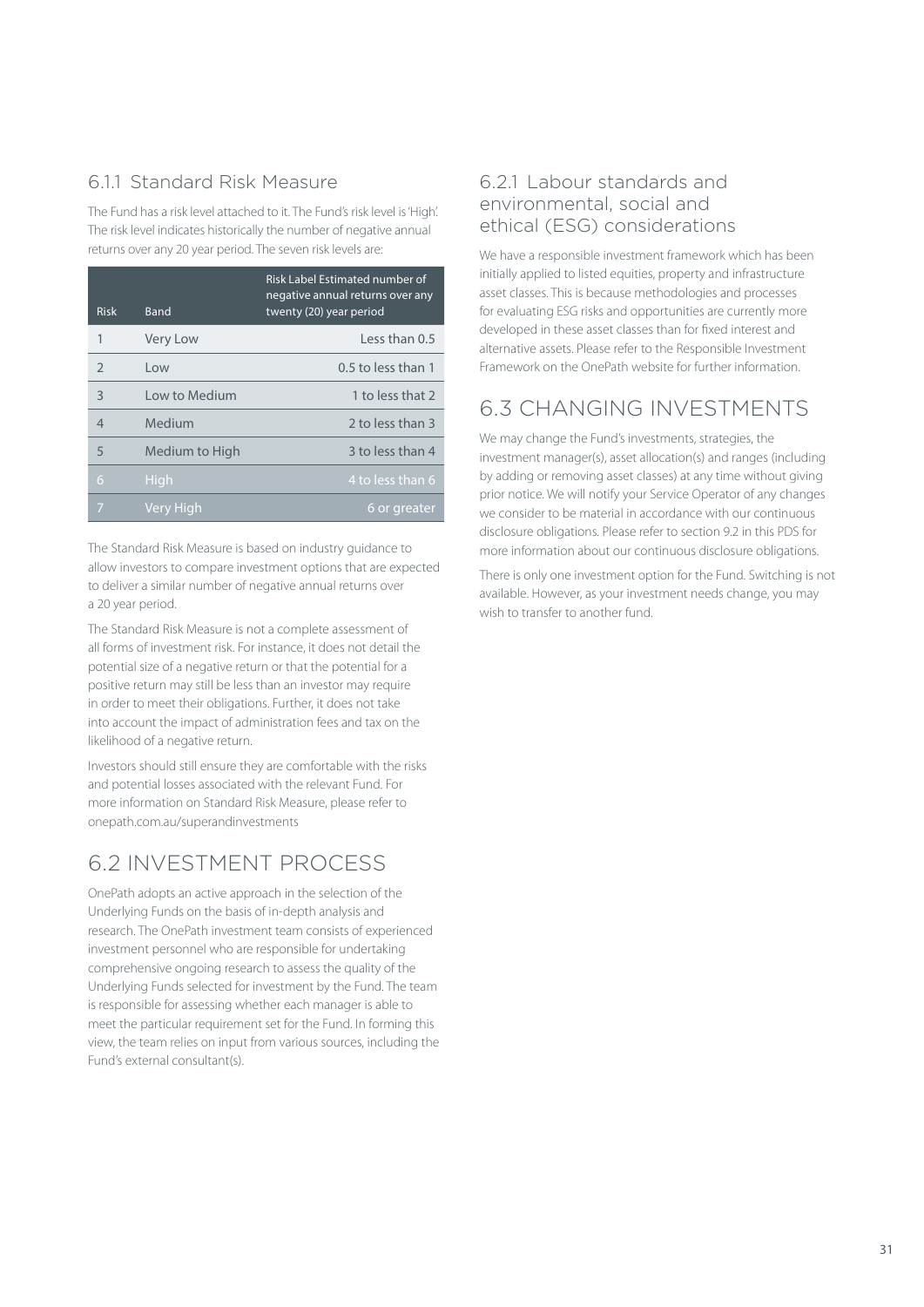# <span id="page-33-0"></span>7. FEES AND OTHER COSTS

# DID YOU KNOW?

Small differences in both investment performance and fees and costs can have a substantial impact on your long term returns.

For example, total annual fees and costs of 2% of your account balance rather than 1%, could reduce your final return by up to 20% over a 30 year period (for example, reduce it from \$100,000 to \$80,000). You should consider whether features such as superior investment performance or the provision of better member services justify higher fees and costs. You may be able to negotiate to pay lower contribution fees and management costs where applicable. Ask the fund or your financial adviser.

# TO FIND OUT MORE

If you would like to find out more, or see the impact of the fees based on your own circumstances, the Australian Securities and Investments Commission (ASIC) website ([www.moneysmart.gov.au](http://www.moneysmart.gov.au)) has a managed funds fee calculator to help you check out different fee options.

This document shows fees and other costs that you may be charged. These fees and costs may be deducted from your money, the returns on your investment or from the assets of the managed investment scheme as a whole.

Taxes are set out in another part of this document.

You should read all of the information about fees and other costs because it is important to understand their impact on your investment.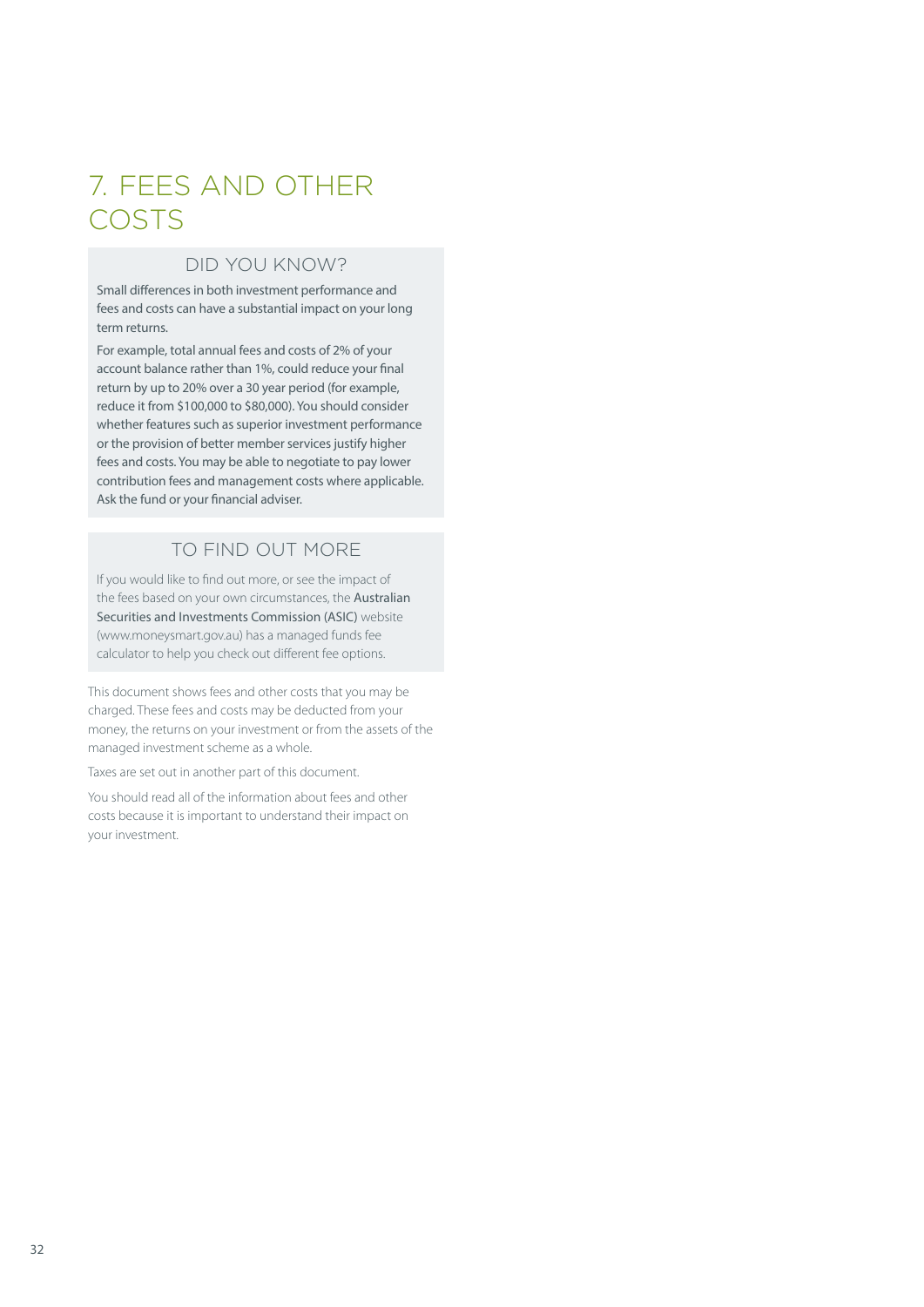# OnePath Alternatives Growth Fund

| Type of fee or cost                                                                        | Amount                                                                                                                                                                            | How and When Paid                                                                                                                                      |
|--------------------------------------------------------------------------------------------|-----------------------------------------------------------------------------------------------------------------------------------------------------------------------------------|--------------------------------------------------------------------------------------------------------------------------------------------------------|
| Fees when your money moves in or out of the managed investment product                     |                                                                                                                                                                                   |                                                                                                                                                        |
| <b>Establishment Fee</b><br>The fee to open your investment                                | Nil                                                                                                                                                                               | Not applicable                                                                                                                                         |
| <b>Contribution Fee</b><br>The fee on each amount contributed to your<br>investment by you | Nil                                                                                                                                                                               | Not applicable                                                                                                                                         |
| Withdrawal Fee<br>The fee on each amount you take out of your<br>investment                | Nil                                                                                                                                                                               | Not applicable                                                                                                                                         |
| Exit Fee<br>The fee to close your investment                                               | Nil                                                                                                                                                                               | Not applicable                                                                                                                                         |
| <b>Management Costs</b>                                                                    |                                                                                                                                                                                   |                                                                                                                                                        |
| The fees and costs for managing<br>your investments                                        | Management fee* <sup>**</sup><br>1.30% p.a. of the value of your investment in<br>the Fund                                                                                        | This fee is accrued daily in the unit price and<br>deducted from the assets of the Trust on a<br>monthly basis.                                        |
|                                                                                            | plus                                                                                                                                                                              |                                                                                                                                                        |
|                                                                                            | Indirect cost**<br>Estimated to be 0.54% p.a. of the value of your<br>investment in the Fund                                                                                      | Indirect costs are not an additional fee to you.<br>Rather, they are reflected in the returns payable<br>from the Fund's underlying investments and as |
|                                                                                            | plus                                                                                                                                                                              | such are included in the unit price.                                                                                                                   |
|                                                                                            | Expense recovery<br>0% of the value of the Fund for the 12 months<br>to 30 June 2020 and estimated to be 0% p.a. of<br>the value of the Fund for the 12 months to 30<br>June 2021 | If deducted during a 12 month period, expense<br>recoveries are deducted from the assets of the<br>Fund annually and reflected in the unit price.      |
| <b>Service Fees</b>                                                                        |                                                                                                                                                                                   |                                                                                                                                                        |
| Switching Fee*<br>The fee for changing investment funds                                    | Nil                                                                                                                                                                               | Not applicable                                                                                                                                         |

\* Transaction costs may also be incurred when your Service Operator acquires units or withdraws from the Fund on your behalf. Please refer to 'Transaction costs' in this PDS for more information. Past costs are not a reliable indicator of future costs.

† Your Service Operator may also charge additional fees and costs. Please refer to 'Payments to your Service Operator' in this PDS for more information.

‡ This fee may be negotiated. Please refer to 'Differential fees' in this PDS for more information.

^ The management fee for this Trust is an estimated fee for a complete financial year ending 30 June and may vary during the year.

\*\* The fee estimate noted in the table is the estimate for the 12 months to 30 June 2020. Please refer to 'Indirect costs' in this PDS for more information. Past costs are not a reliable indicator of future costs.

All fees and costs disclosed in this PDS are shown inclusive of any applicable Goods and Services Tax (GST) less any entitlement to a reduced input tax credit (RITC) available to the Trust, unless stated otherwise.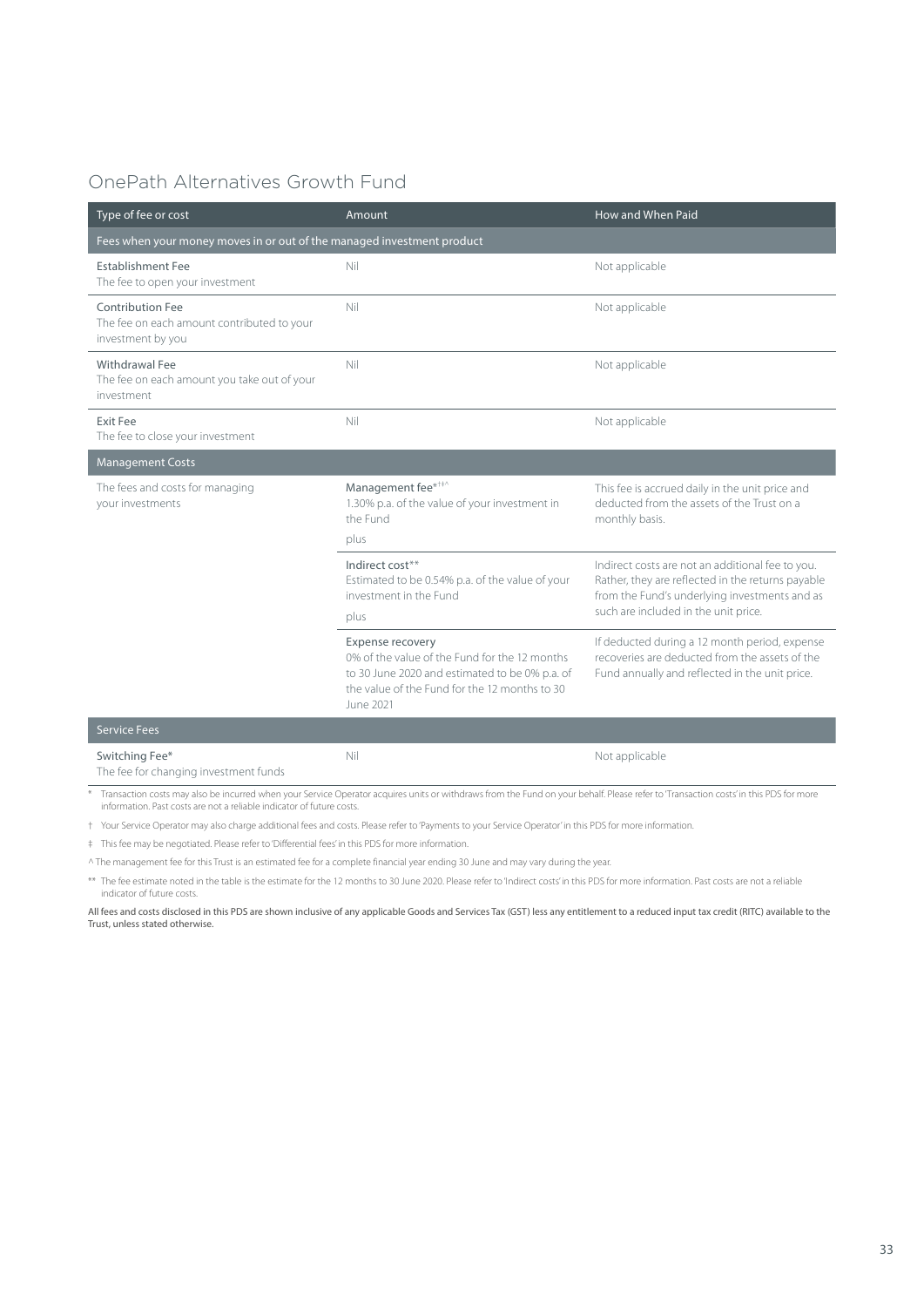# 7.1 ADDITIONAL EXPLANATION OF FEES AND COSTS

# Expense recovery and indemnities

We are entitled to be reimbursed for expenses we incur in the proper performance of our duties as responsible entity. In addition to the management fee, we are entitled to recover certain day-to-day expenses out of the Fund. We may also recover certain other expenses out of the Fund which are related to costs we incur to implement regulatory reforms. If recovered, these expenses are deducted from the assets of the Fund annually and reflected in the Fund's unit price. The expense recovery for the 12 months to 30 June 2020 was 0% p.a. of the value of the Trust and is estimated to be 0% p.a. for the 12 months to 30 June 2021. Please note, past costs are not a reliable indicator of future costs.

# Differential fees

We may negotiate and agree different fees as permitted by the Corporations Act and ASIC regulatory documents. For instance, we may agree to a reduced management fee for certain investors who qualify as 'wholesale investors' (including your Service Operator).

There is no set manner for negotiating these fees. Please contact your Service Operator for more information.

# Advice fees

Any fees you agree to pay to your financial adviser for financial services they provide to you are separate to any fees we charge in respect of your investment in the Fund.

# Financial adviser payments

Subject to the Corporations Act, we may make payments to dealer groups, financial advisers or other third parties including to your Service Operator based on commercial arrangements we have with these parties. These payments may in some cases be to related entities. The types of payments include payments for educational support and practice development services and payments to third parties to distribute our products. If these payments are made, they are made by us and are not charged directly or indirectly to you.

# Indirect costs

Indirect costs include amounts that have been deducted from your investment and amounts that reduce the returns payable from the Fund, but they are not charged to you as a fee.

We have provided an estimate of the indirect costs of the Fund in the table on page 33. This estimate is for the 12 months to 30 June 2020 and includes the components described below and expense recoveries and derivatives management costs advised by the underlying managers that vary from year to year. It is important to note that past costs are not indicative of future costs.

#### **Performance related fees**

We do not charge performance fees directly. However, performance related fees may be payable from an Underlying Fund to the underlying manager(s) if the manager(s) outperforms the relevant investment benchmark. These performance related fees increase the indirect costs and are therefore an additional cost to you. The Underlying Funds with performance related fees, their relevant benchmarks and estimated performance related fees for the 12 months to 30 June 2020 are noted in the following table.

| <b>Benchmark</b>                                                                                        | Performance fee                                                                                                              | Estimated performance related<br>fee $\degree$ of 0.20% p.a. |
|---------------------------------------------------------------------------------------------------------|------------------------------------------------------------------------------------------------------------------------------|--------------------------------------------------------------|
| Based on the underlying funds:*                                                                         |                                                                                                                              |                                                              |
| For the GMO Systematic Global Macro Trust the<br>benchmark is the Bloomberg AusBond Bank<br>Bill Index. | 20.142% of outperformance above the benchmark<br>after the management fee is charged.                                        | 0.00                                                         |
| For the Man AHL Alpha (AUD) fund the performance<br>fee is not linked to a benchmark index.             | 25% of the increase in net asset value over the<br>previous highest closing net asset value subject to<br>a High Water Mark. | 1.42                                                         |

^ The performance related fees are an estimate based on the performance fees of the underlying investment managers for the 12 months to 30 June 2020.

Past costs are not a reliable indicator of future costs. The performance related fee payable may differ from year to year.

\* The other underlying funds are not listed here as they do not charge a performance related fee.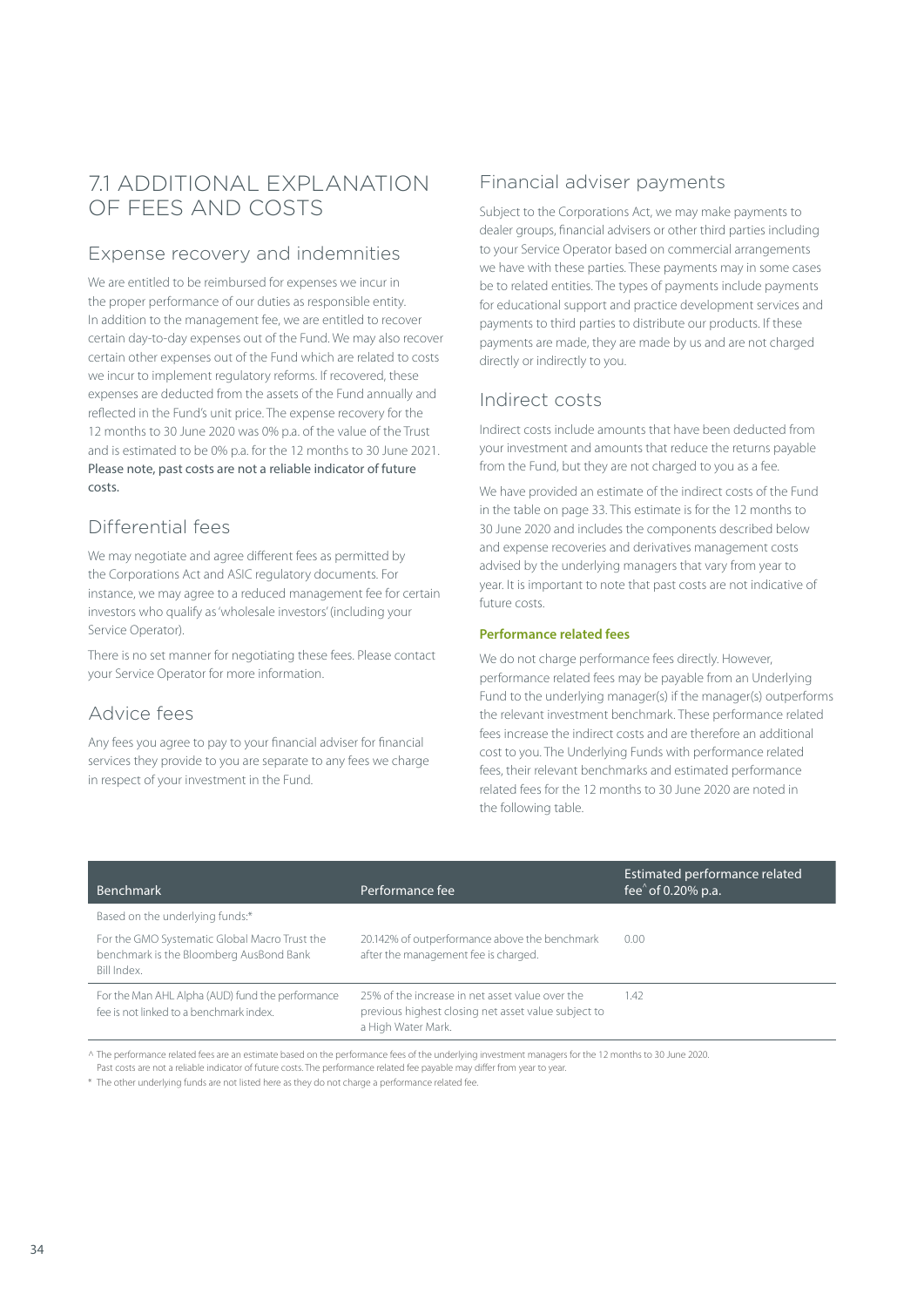#### **Transaction costs**

Transaction costs are costs incurred by the Fund that relate to the Fund's underlying investments (including the costs incurred by the Fund's underlying investment managers). Transaction costs are made up of explicit and implicit costs. Explicit costs include, but are not limited to, the following:

- **•** Brokerage costs the amount paid to a broker when buying and selling underlying securities, e.g. shares and derivatives. For example trading costs charged by brokers on purchases or sales of shares, stamp duty charged on security purchases etc. These costs are incurred when the underlying fund managers actively trade investments as part of the ongoing management of the investment.
- **•** Custody fees fees paid to a custodian to hold underlying assets and to manage transaction settlements.
- **•** Borrowing costs costs that arise when an underlying manager borrows money to fund the purchase of an asset.
- **•** Stamp duty tax placed on legal documents in the transfer of assets or property.
- **•** Buy-Sell spreads buy-sell spreads incurred by underlying fund managers when investing in securities.

Implicit costs include, but are not limited to, the following:

- **•** Bid/Offer spreads the difference between the price a buyer is willing to pay (the bid price) and the price a seller is willing to accept (the ask price) for a particular security. These are usually incurred by investment managers buying and selling fixed income securities, foreign currency conversions and listed equities.
- **•** Derivative costs costs relating to Over the Counter (OTC) derivative trades of an Underlying Fund.

Transaction costs of the Fund are funded both from the assets of the Fund and from the buy-sell spread which is charged when your Service Operator acquires units or withdraws from the Fund on your behalf. The buy-sell spreads are retained by the Fund to partially offset the gross transaction costs incurred by the Fund. No part of the buy-sell spread is paid to us or to an underlying investment manager.

The following table lists the estimated transaction costs for the Fund. These costs are based on estimated costs for the financial year ended 30 June 2020. It is important to remember that past costs are not a reliable indicator of future costs.

| Transaction costs                  |                                                                |                                                                |
|------------------------------------|----------------------------------------------------------------|----------------------------------------------------------------|
| (A) Estimated gross costs (% p.a.) | (B) Estimated costs recovered from buy-sell<br>spread (% p.a.) | $(C = A - B)$ Estimated costs affecting returns<br>$(\%$ p.a.) |
| 0.29                               | 0.07                                                           |                                                                |

## Buy-Sell Spreads

The buy-sell spreads for the Fund are set out in the table below. The buy-sell spreads may change between the time you read this PDS and the day when your Service Operator acquires units or withdraws from the Fund on your behalf. It is important to remember that past costs are not a reliable indicator of future costs.

| Buy-sell spreads |               |
|------------------|---------------|
| Buy spread %     | Sell spread % |
| 0.19             | n 19          |

### Borrowing costs

Borrowing costs are costs that arise when an Underlying Fund manager borrows money to fund the purchase of an asset of the Underlying Fund. Borrowing costs are recovered from the assets of the Underlying Fund and are therefore an additional cost to you. Past costs are not a reliable indicator of future costs. The estimated borrowing costs for the 12 months to 30 June 2020 were 0.01% p.a. This is based on an allocation of 26% to the Fulcrum Diversified Absolute Return Fund, which uses borrowing as part of its investment strategy. Past costs are not a reliable indicator of future costs.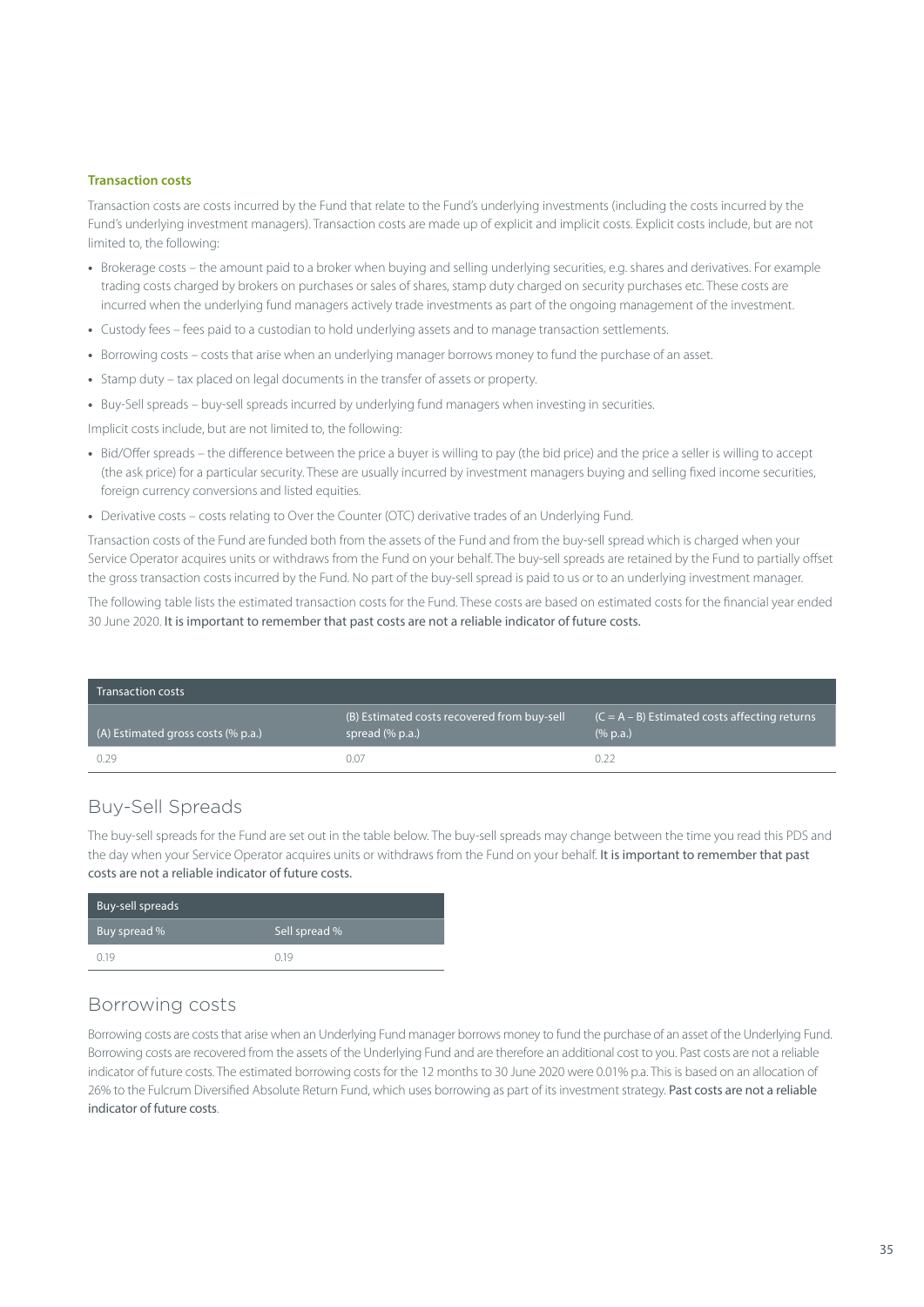# Fee changes

The constitution of the Fund provides that we can charge additional and higher fees as set out in the following table. If we decide to introduce such additional fees or increase fees we charge above their current levels, we will not seek your consent but we will give your Service Operator notice of changes to the Fund's fees at the time these changes are made in accordance with our continuous disclosure obligations. Please refer to section 9 in this PDS for more information about our continuous disclosure obligations.

| Maximum fees               |                                                                                               |
|----------------------------|-----------------------------------------------------------------------------------------------|
| <b>Entry Fee</b>           | 5% for all investment funds.                                                                  |
| Withdrawal Fee             | 5% for all investment funds.                                                                  |
| Exit Fee                   | The greater of \$100* or 5% of withdrawal<br>proceeds is payable upon closure of the account. |
| Management<br>Fee $(p.a.)$ | 4% of investment fund's gross asset value.                                                    |
| Switching Fee              | 5% for all investment funds.                                                                  |
| Investor Fee (p.a.)        | \$130* for all investment funds.                                                              |
| Dishonour Fee              | Actual cost incurred by us for the dishonour.                                                 |

\* This does not include expenses and other liabilities that are payable or reimbursable out of the Fund.

# Payments to your Service Operator

Your Service Operator may also charge you a fee which will be described in the offer document the Service Operator gives you.

Subject to meeting the requirements of the Corporations Act, we may make product access payments to your Service Operator for offering the Fund on its investment menu. These payments

are not an additional cost to you and are paid from the management fee we receive. We may also rebate up to 100% of the management fee to your Service Operator so that the management fee we receive is less than the amount charged to the Fund. Details of the payments will be set out in the documents you receive from your Service Operator.

## Payments from underlying fund managers and related parties

We or a related party may receive a fund manager payment from underlying fund managers based on funds under management. These amounts are already considered when we determine the fees and charges for each investment fund. These payments come from each fund manager's resources and are not an additional fee to you. These fund manager payments are up to a maximum of 0.75% p.a. of funds under management in the relevant underlying fund.

# OTHER FEES AND CHARGES

Other amounts, including standard bank charges, cheque dishonour fees, government taxes, duties and levies may also apply.

To the extent expenses are claimed as a tax deduction by the Fund under relevant tax laws, these deductions are included in the Fund's taxable income calculation, in determining the amounts that will be attributed to you. Please refer to section 8 in this PDS for more information about tax.

#### **Example of annual fees and costs for the OnePath Alternatives Growth Fund**

This table gives an example of how the fees and costs in this managed investment product can affect your investment over a one year period. You should use this table to compare this product with other managed investment products.

| <b>EXAMPLE: OnePath Alternatives Growth Fund</b> |                                        | BALANCE OF \$50,000 WITH A CONTRIBUTION OF \$5,000 DURING THE YEAR                                 |  |
|--------------------------------------------------|----------------------------------------|----------------------------------------------------------------------------------------------------|--|
| Contribution fees                                | Nil                                    | For every additional \$5,000 you put in, you will be charged \$0 <sup>*</sup> .                    |  |
| <b>PLUS</b>                                      | 1.30% p.a.                             | And, for every \$50,000 you have in the OnePath Alternatives Growth Fund you                       |  |
| Management costs <sup>†</sup>                    | plus                                   | will be charged \$920 <sup>**§</sup> each year.                                                    |  |
|                                                  | 0.54% p.a. estimated indirect costs"   |                                                                                                    |  |
|                                                  | plus                                   |                                                                                                    |  |
|                                                  | 0% p.a. expense recovery <sup>^^</sup> |                                                                                                    |  |
| <b>EOUALS</b>                                    |                                        | If you had an investment of \$50,000 at the beginning of the year and you put                      |  |
| Cost of fund                                     |                                        | in an additional \$5,000* during that year, you would be charged fees of $$920^*$ <sup>+\$</sup> . |  |

\* Transactions costs may also be incurred when your Service Operator acquires units in the Fund on your behalf. Please refer to 'Transaction costs' in this PDS for more information.

† This fee is the estimated management fee for a complete financial year and may be negotiated. Please refer to 'Differential fees' for more information.

\*\* This estimate is for the 12 months to 30 June 2020 and includes expense recoveries and derivatives management costs advised by the underlying managers. Please refer to 'Indirect costs' in this PDS for more information. Past costs are not a reliable indicator of future costs.

^^No expense recovery was deducted for the 12 months to 30 June 2020. This amount is estimated to be 0% p.a. for the 12 months to 30 June 2021.

‡ Your Service Operator may also charge additional fees and costs. Please refer to 'Payments to your Service Operator' for more information.

§ We have assumed a constant value during the year. In addition, the calculation of the management costs in the example does not take into account the additional contribution of \$5,000 and is an estimate.

Note: The Example above is illustrative only. There is a calculator provided by ASIC on its MoneySmart website which can be used to calculate the effect of fees and costs on account balances. Go to [www.moneysmart.gov.au](http://moneysmart.gov.au)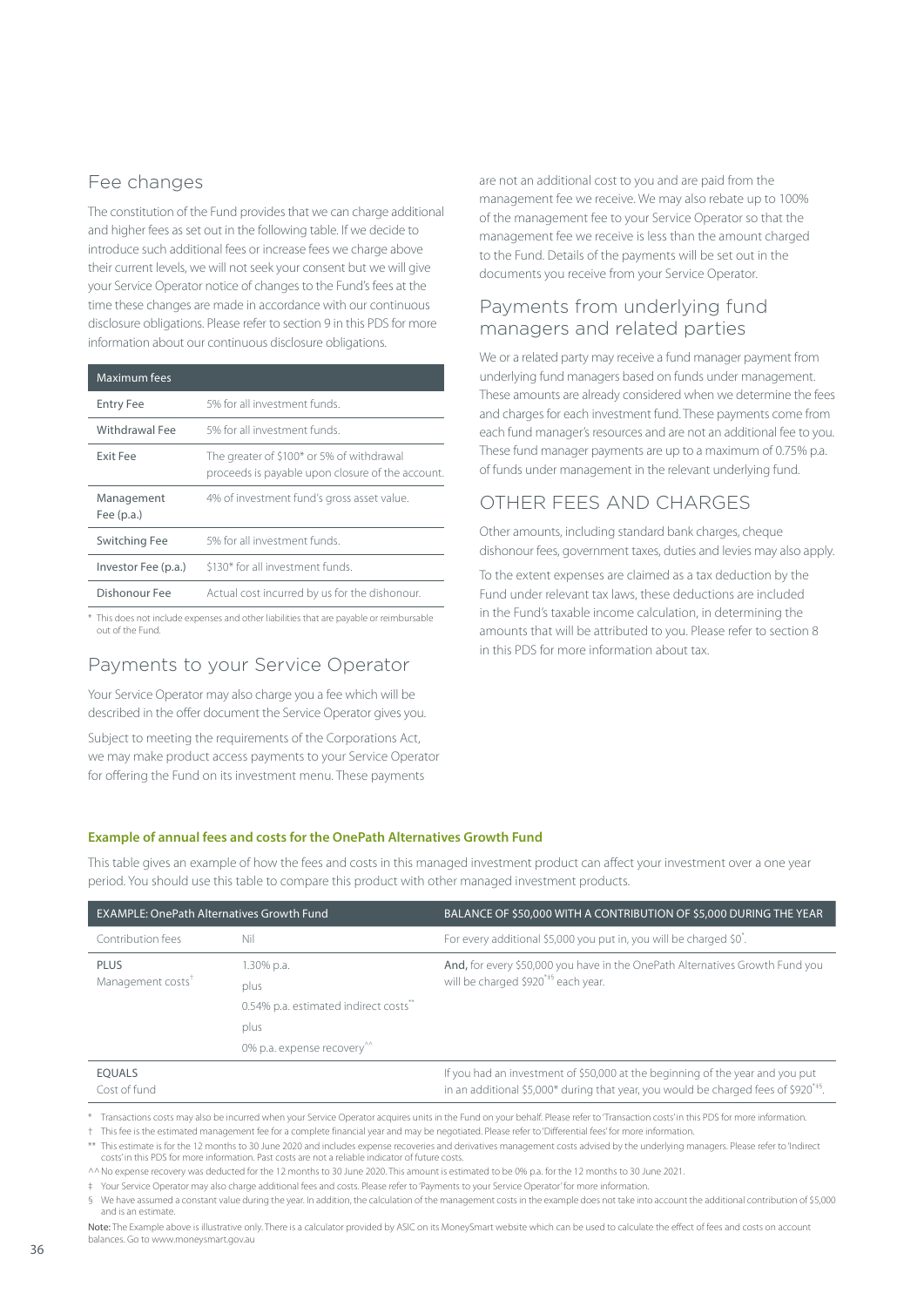# <span id="page-38-0"></span>8. TAX INFORMATION

The following information is a brief summary of some of the taxation issues relevant to Australian tax residents who are individual investors, based on current tax legislation effective as at the date of this PDS. Any future changes in tax legislation or administrative practices could affect the tax treatment of your investment. We recommend that you seek independent tax advice specific to your individual circumstances and note that any tax information is of a general nature and should not be viewed or relied upon as taxation advice. You should note that managed investment schemes do not pay tax on behalf of investors.

The summary below is based on the assumption that the terms of each investor's master trust or wrap service are such that those master trusts or wrap services are ignored for all income tax purposes. Your Service Provider can confirm this.

The Government enacted a regime for the taxation of eligible 'managed investment trusts' (MIT), known as the 'attribution managed investment trust' (AMIT) regime. We have made an election to treat the Fund as an AMIT from 1 July 2017.

An important aspect of the AMIT tax regime is that tax is based on attribution. The taxable income of an AMIT will flow through to investors based on the amount and character of which the responsible entity attributes' to the investor, rather than being necessarily based on the share of the trust income to which the investor is presently entitled and is therefore distributed. Attribution to an investor from an AMIT can include amounts such as interest income, dividend income (franked and unfranked), net realised capital gains, other Australian income and foreign income (including tax offsets such as franking credits and foreign income tax offsets). Such an attribution is made on a fair and reasonable basis.

Another important aspect of the AMIT tax regime is that it enables upward tax cost base adjustments in the event that the amount distributed to an investor is lower than the taxable income that is attributed to that investor. In the event the amount distributed to an investor exceeds the taxable income attributed to the investor, such excess (the "non-assessable amount") will reduce the cost base/reduced cost base of an investor's units. To the extent that distributions of non-assessable amounts in respect of a unit exceed the cost base of that unit, the excess will be taxable to the investor as a capital gain.

It is no longer necessary to distribute all taxable income in order to ensure tax is not imposed on an AMIT, and therefore we may decide to accumulate income, in which case the income will not be distributed but will be reflected in the price of units. However, you will still be assessed on all taxable income attributed to you for the income year, even if you do not receive it in that income year.

In addition to distributions from the Fund, if you withdraw or transfer your units, this is considered a disposal of units for tax purposes requiring you to calculate a capital gain or loss (as applicable). If you held the units for 12 months or more before disposal, you may be entitled to a capital gains tax discount of 50% on any capital gain component if you are an Australian tax resident individual.

At the end of each year, we will issue to investors an AMIT Member Annual (AMMA) Statement. The AMMA Statement will set out the amounts of income attributed by each Fund, and any capital gains or losses from the disposal of units in the Fund to assist Australian tax resident individual investors with the preparation of their tax return.

Your Service Provider will provide you with the necessary tax information at year end. Investors that are not Australian tax resident individuals should seek their own independent tax advice in relation to their Australian tax return obligations.

There is a legislative process for investors to object to an attribution. Should this occur please contact us before lodging an objection with the Commissioner of Taxation.

## TAX FILE NUMBER (TFN) OR AUSTRALIAN BUSINESS NUMBER (ABN)

You are not required to supply us with your TFN and ABN. However, your Service Operator may ask you to supply your TFN or ABN. Please refer to the offer document the Service Operator has provided to you.

## Foreign Account Tax Compliance Act (FATCA) & Common Reporting Standards (CRS)

FATCA is United States (US) tax legislation that assists the US Internal Revenue Service (IRS) to identify and collect tax from US citizens or US residents for tax purposes that invest in certain financial accounts through non-US entities. If you are a US resident for tax purposes, you should note that OnePath Funds Management is a 'Foreign Financial Institution' under FATCA. We comply with our FATCA obligations, as determined by either the FATCA regulations or any inter-governmental agreement (IGA) entered into by Australia and the US for the purposes of implementing FATCA and any Australian laws and regulations relating to the IGA. Under these obligations, we will have to obtain and disclose information about certain clients to the Australian Taxation Office (ATO) or IRS. In order for us to comply with our obligations, we will also request that you provide certain information about yourself, including your US Taxpayer Identification Number (if applicable).

Since the introduction of FATCA and CRS, we must obtain and disclose information about certain investors to the ATO or IRS. Accordingly, all applicants will be required to answer certain FATCA and CRS questions as part of their application.

As part of your application, your adviser may request identification documents and complete the FATCA and CRS questions contained in the relevant FSC/FPA Identification Form for the type of account you are opening.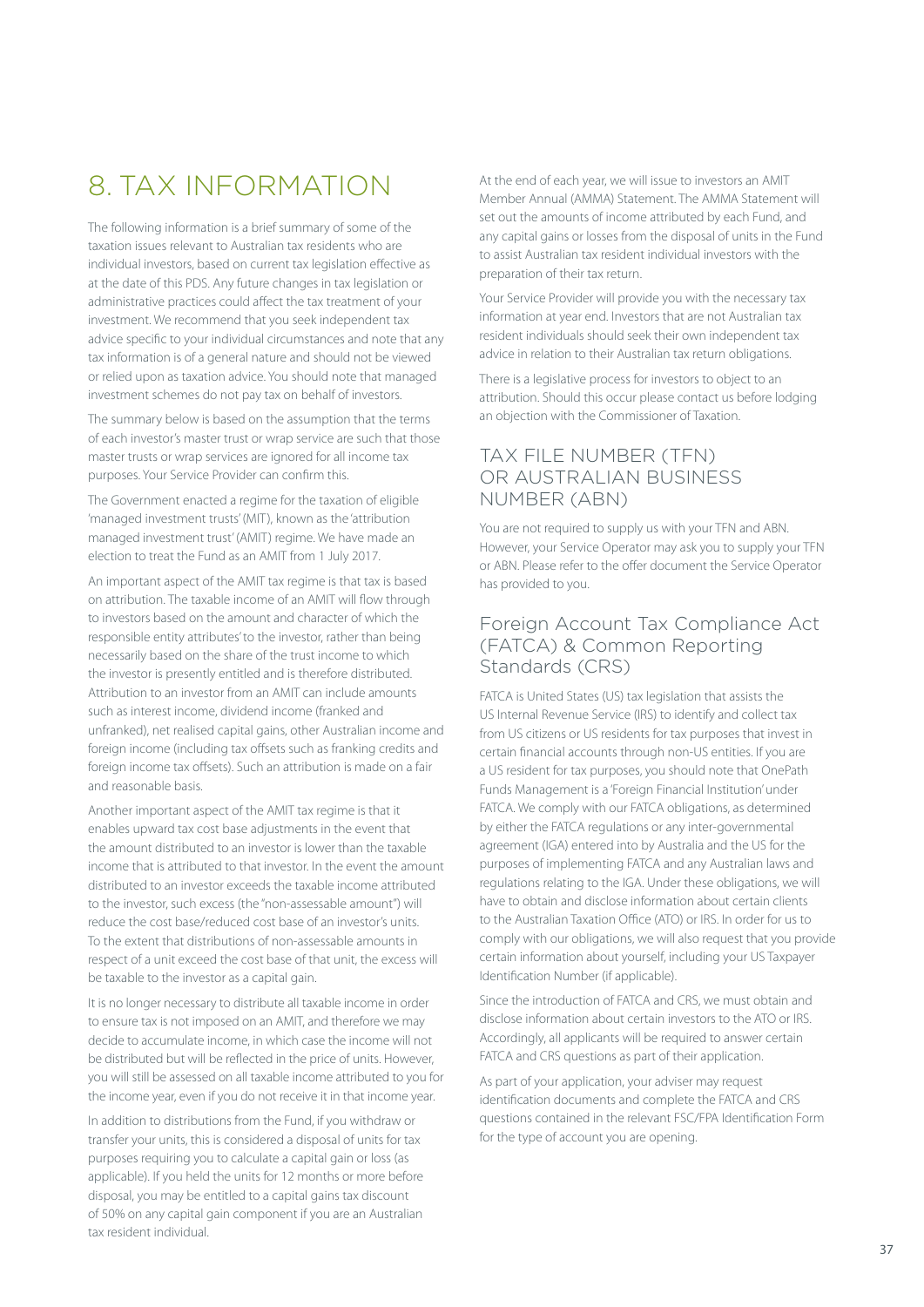# <span id="page-39-0"></span>9 KEEPING YOU INFORMED

# 9.1 FUND INFORMATION

As an investor in the Fund, your Service Operator will receive:

- **•** a Quarterly Transaction Statement
- **•** an Annual Tax Statement
- **•** a range of investor communications
- **•** access to [onepath.com.au](http://onepath.com.au) website, which includes education and information about the investment performance and legislative updates, as well as useful calculators and investment tools.

# 9.2 CONTINUOUS DISCLOSURE

As a disclosing entity, we are subject to ongoing reporting and disclosure obligations in relation to the Fund. Copies of documents lodged with ASIC in relation to the Fund and updates to this PDS may be obtained from our website at [onepath.com.au/superandinvestments](http://onepath.com.au/superandinvestments)

Documents include:

- **•** the annual financial report most recently lodged with ASIC by the Fund;
- **•** any half-yearly financial report lodged with ASIC by the Fund after the lodgment of that annual financial report and before the date of this PDS; and
- **•** any continuous disclosure notices given by the Fund after the lodgment of that annual report and before the date of this PDS.

You should consult your Service Operator regularly to ensure you have all of the important information in relation to the Fund. You may also obtain a paper copy of the Fund's continuous disclosure information free of charge by contacting your Service Operator.

# 9.3 PRIVACY

In this section 'we', 'us' and 'our' refers to OnePath Funds Management Limited.

We are committed to ensuring the confidentiality and security of your personal information. Our Privacy Policy details how we manage your personal information and is available on request or may be downloaded from [onepath.com.au/superandinvestments/privacy-policy.aspx](http://onepath.com.au/superandinvestments/privacy-policy.aspx)

We collect your personal information (including sensitive information) from you in order to manage and administer our products and services. We may need to disclose it to certain third parties. Without your personal information, we may not be able to process your application/contributions or provide you with the products or services you require. Unless you consent to such disclosure we will not be able to consider the information you have provided.

# Providing your information to others

The parties to whom we may routinely disclose your personal information (including sensitive information) include:

- **•** an organisation that assists us and/or IOOF to detect and protect against consumer fraud
- **•** any related company of IOOF which will use the information for the same purposes as IOOF and will act under our Privacy Policy
- **•** organisations, including those in an alliance with us, to distribute, manage and administer our products and services, carry out business functions and undertake analytics activities
- **•** organisations performing administration and compliance functions in relation to the products and services we provide
- **•** organisations providing medical or other services for the purpose of the assessment of any insurance claim you make with us (such as reinsurers)
- **•** our solicitors or legal representatives
- **•** organisations maintaining our information technology systems
- **•** organisations providing mailing and printing services
- **•** persons who act on your behalf (such as your agent or financial adviser)
- **•** regulatory bodies, government agencies, law enforcement bodies and courts.

We will also disclose your personal information in circumstances where we are required by law to do so. For example, there are disclosure obligations to third parties under the *Anti-Money Laundering and Counter-Terrorism Financing Act 2006*.

## Information required by law

We may be required by relevant laws to collect certain information from you. Details of these laws and why they require us to collect this information are contained in our Privacy Policy at [onepath.com.au/superandinvestments/privacy-policy.aspx](http://onepath.com.au/superandinvestments/privacy-policy.aspx) 

### Overseas recipients

We may disclose information to recipients (including service providers and related companies) which are (1) located outside Australia and/or (2) not established in or do not carry on business in Australia. You can find details about the location of these recipients in our Privacy Policy at [onepath.com.au/superandinvestments/privacy-policy](http://onepath.com.au/superandinvestments/privacy-policy.aspx)

# Marketing and privacy

We may use your personal information (including sensitive information) to send you information about our financial products or services from time to time.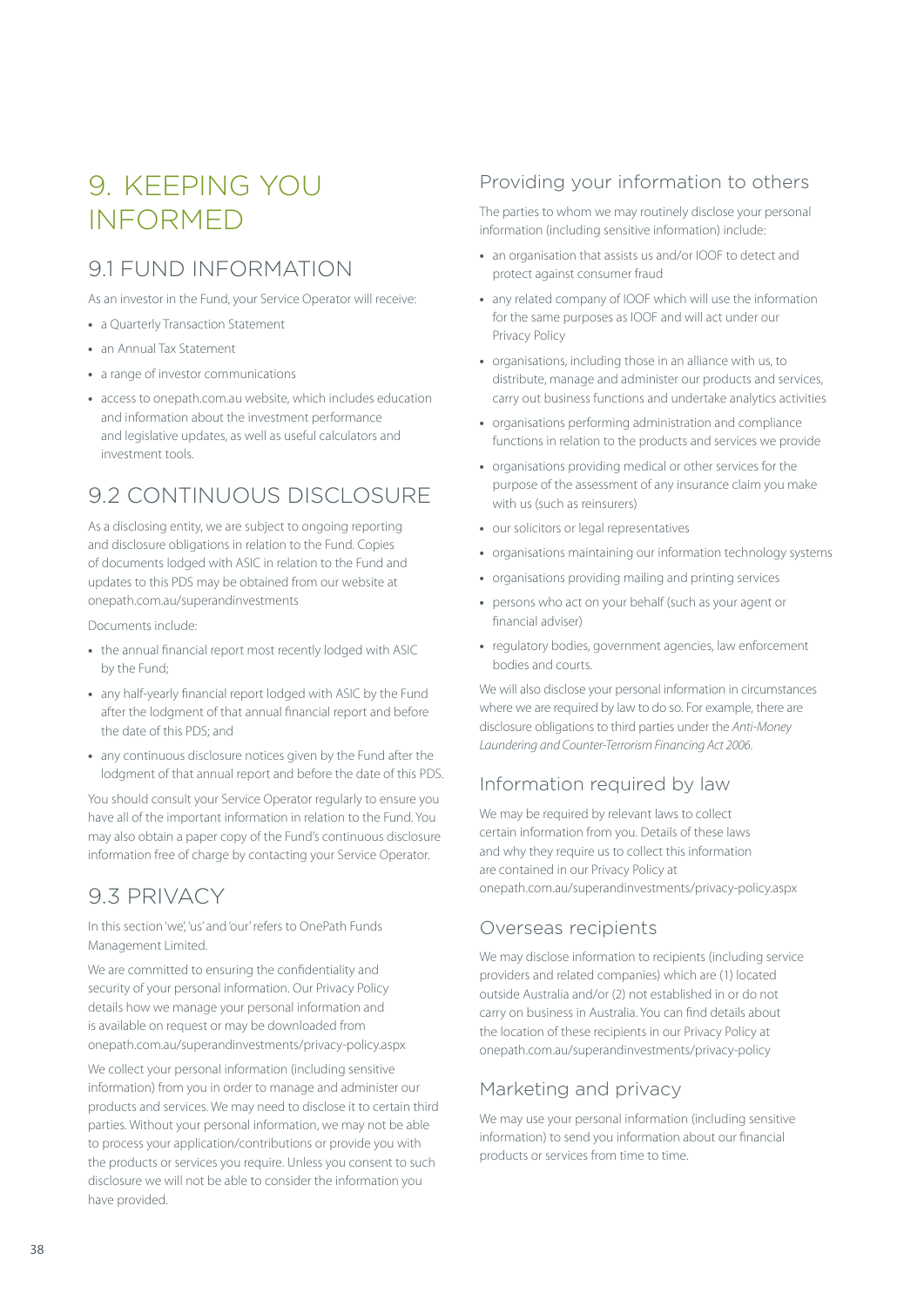We may disclose your personal information (including sensitive information) to our related companies or organisations in an arrangement or alliance with us.

If you do not want us to use and disclose your information as set out above, phone Customer Services on 133 665.

Where you wish to authorise any other parties to act on your behalf, to receive information and/or undertake transactions please notify us in writing.

If you give us personal information about someone else, please show them a copy of this document so that they may understand the manner in which their personal information (including sensitive information) may be used or disclosed by us in connection with your dealings with us.

# Privacy policy

Our Privacy policy contains information about:

- **•** when we may collect information from a third party,
- **•** how you may access and seek correction of the personal information we hold about you,
- **•** and how you can raise concerns that we have breached the Privacy Act or an applicable code and how we will deal with those matters.

You can contact us about your information or any other privacy matter as follows:

#### OnePath

| Phone 133 665 |                             |
|---------------|-----------------------------|
|               | Address GPO Box 5367        |
|               | Sydney NSW 2001             |
| Fmail         | privacy.officer@ioof.com.au |

We may charge you a reasonable fee for this.

If any of your personal information is incorrect or has changed please let us know by contacting Customer Services. More information can be found in our Privacy Policy which can be obtained from our website at [onepath.com.au/superandinvestments/privacy-policy](http://onepath.com.au/superandinvestments/privacy-policy)

# 9.4 ENQUIRIES AND COMPLAINTS

If you have an enquiry or a complaint regarding your investment, you should contact your Service Operator. If you are unable to resolve this issue or remain unsatisfied then contact OnePath's Wholesale Customer Service team on 1800 031 810 or email us at wholesale.unittrust@onepath.com.au

### Further Help – the Australian Financial Complaints Authority (AFCA)

You have the option to lodge a complaint with AFCA directly rather than lodging a complaint with us. You can also lodge a complaint with AFCA if you are not satisfied with our response or if your complaint has not been resolved within the maximum timeframe prescribed by RG165/RG271. AFCA provide a fair and independent financial services complaint resolution that is free to consumers.

| Website | www.afca.org.au                                      |
|---------|------------------------------------------------------|
| Email   | info@afca.org.au                                     |
| Phone   | 1800 931 678 (free call)                             |
|         | In writing Australian Financial Complaints Authority |
|         | GPO Box 3. Melbourne VIC 3001                        |
|         |                                                      |

Time limits may apply to complain to AFCA and so you should act promptly or otherwise consult the AFCA website to find out if or when the time limit relevant to your circumstances expires.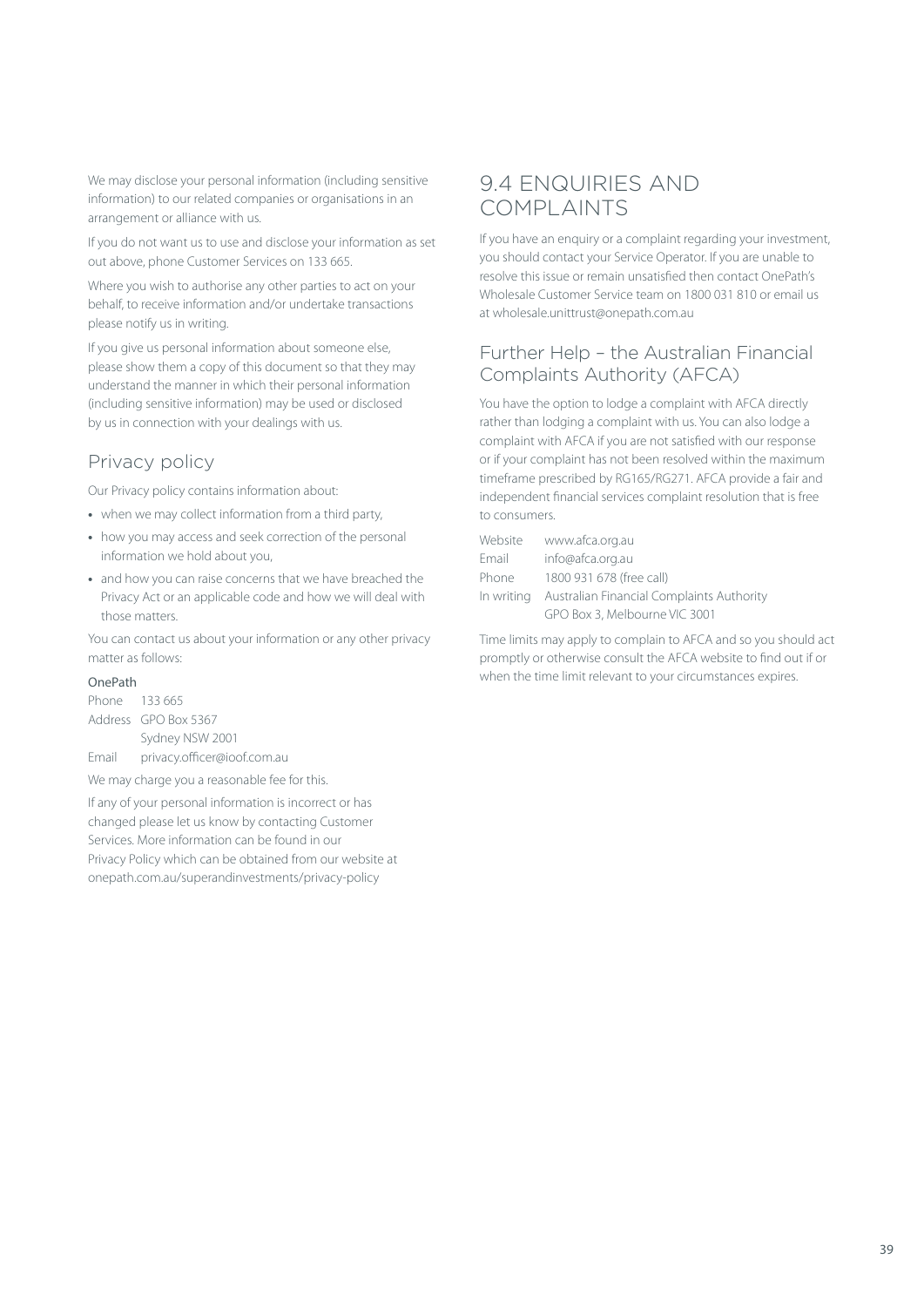# <span id="page-41-0"></span>10. OTHER INFORMATION

# 10.1 OUR LEGAL RELATIONSHIP WITH UNITHOLDERS IN THE FUND

## OnePath as responsible entity

As responsible entity of the Fund, we are responsible for operating the Fund in accordance with the Fund's constitution, the *Corporations Act 2001* (Cth) and other relevant laws.

## The Constitution

The Fund is established by a constitution, as amended from time to time. The provisions of the constitution are binding on each investor in the Fund and persons claiming through them.

The constitution covers a number of matters, including:

- **•** the nature of units
- **•** how and when withdrawals are processed and any restrictions on the right of unitholders to withdraw
- **•** unitholder meetings
- **•** the circumstances in which we are and are not liable to you
- **•** our indemnification out of the assets of the Fund for the proper performance of our duties in operating the Fund
- **•** the circumstance in which we can terminate the Fund
- **•** distributions; and
- **•** when we can retire as responsible entity of the Fund.

A copy of the Fund's constitution is available on request from Customer Services.

### Investor liability

The Fund's constitution limits an investor's liability in relation to the Fund to the value of the units held by that investor. However, as the courts have not yet conclusively determined the liability of investors, we cannot state with certainty that liability is limited to an investor's investment in all circumstances.

# The compliance plan

The Fund has a formal compliance plan that sets out the procedures we must follow to ensure that we comply with the Fund's constitution and the Corporations Act. The compliance plan must be independently audited annually.

# 10.2 ANTI-MONEY LAUNDERING AND COUNTER-TERRORISM LEGISLATION

The *Anti-Money Laundering and Counter-Terrorism Financing Act 2006* (the AML/CTF Act) requires us to identify you and verify your identity before we can provide you with certain prescribed services.

Generally, your financial adviser will undertake these steps, but to enable them to do so you will need to provide certain documents (such as your passport or current driver's licence) for sighting and verification. If you are requesting these services without an adviser, you will need to include certified copies of these documents with your transaction request.

The OnePath Wholesale Application Form provides a full list of the types of documents that will satisfy these requirements.

If you do not provide identifying documents we will not be able to process your transaction.

We may also request further information from you. You must provide all information to us, which we reasonably require in order to manage our money-laundering, terrorism-financing or economic and trade sanctions risk, or to comply with any laws or regulations in Australia or any other country.

We may disclose information to any law enforcement, regulatory agency or court, as required by applicable laws and regulations.

We may delay, block or refuse to process any transaction without incurring any liability if we suspect that:

- **•** the transaction may breach any laws or regulations in Australia or any other country
- **•** the transaction involves any person (natural, corporate or governmental) that is sanctioned or is connected, directly or indirectly, to any person that is sanctioned under economic and trade sanctions imposed by the United States of America, the European Union or any other country
- **•** the transaction may directly or indirectly involve the proceeds of, or be applied for the purposes of, conduct which is unlawful in Australia or any other country.

## Customer Services

#### **Contact details**

- Phone: 1800 031 810 weekdays between 9.00am and 5.00pm (AEST)
- Email: wholesale.unittrust@onepath.com.au
- Address: OnePath Funds Management Limited GPO Box 5306 Sydney NSW 2001